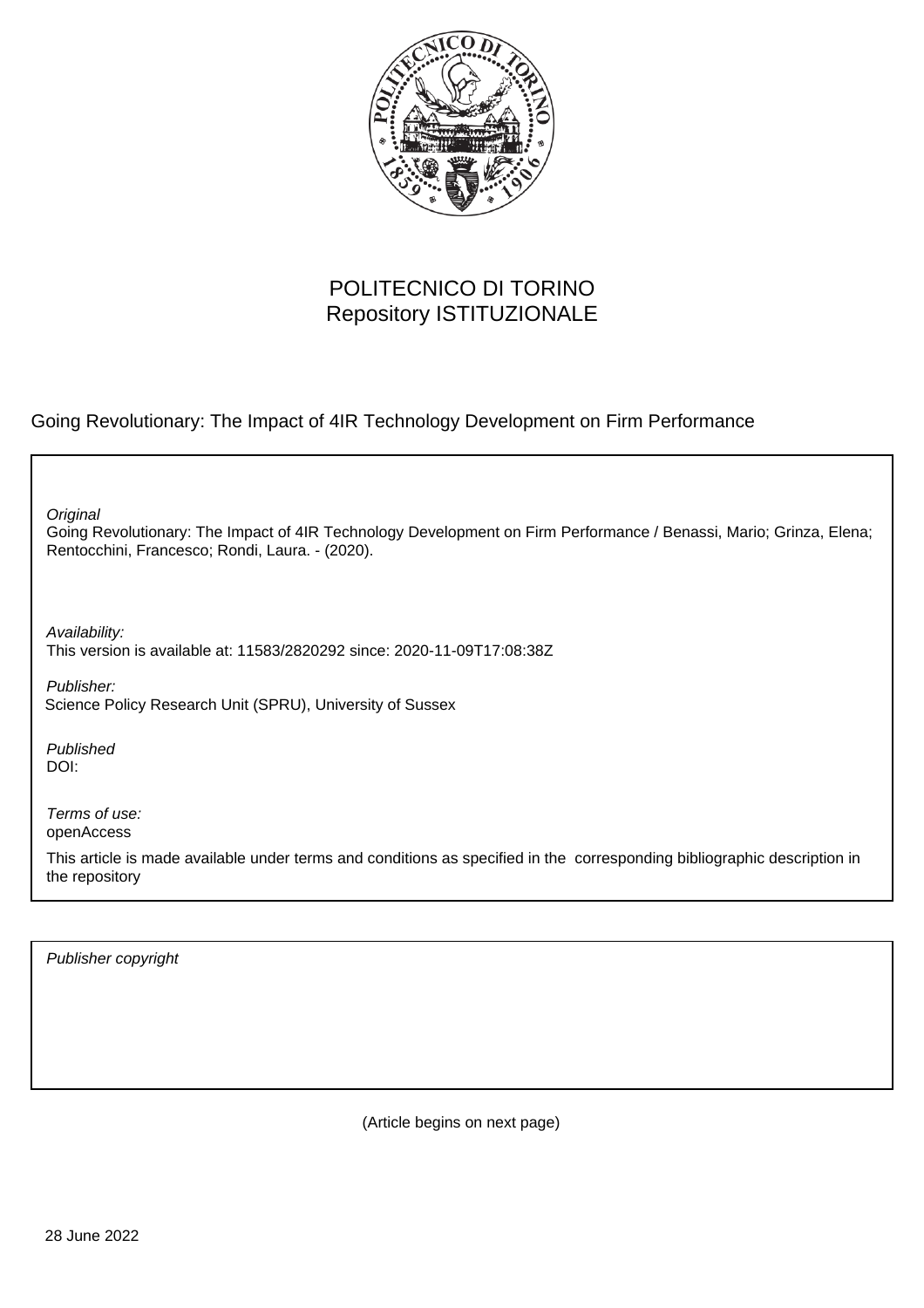### SCIENCE POLICY RESEARCH UNIT

# SPRU Working Paper Series

SWPS 2020-08 (June)

## Going Revolutionary: The Impact of 4IR Technology Development on Firm Performance

Mario Benassi, Elena Grinza, Francesco Rentocchini and Laura Rondi





**BUSINESS SCHOOL**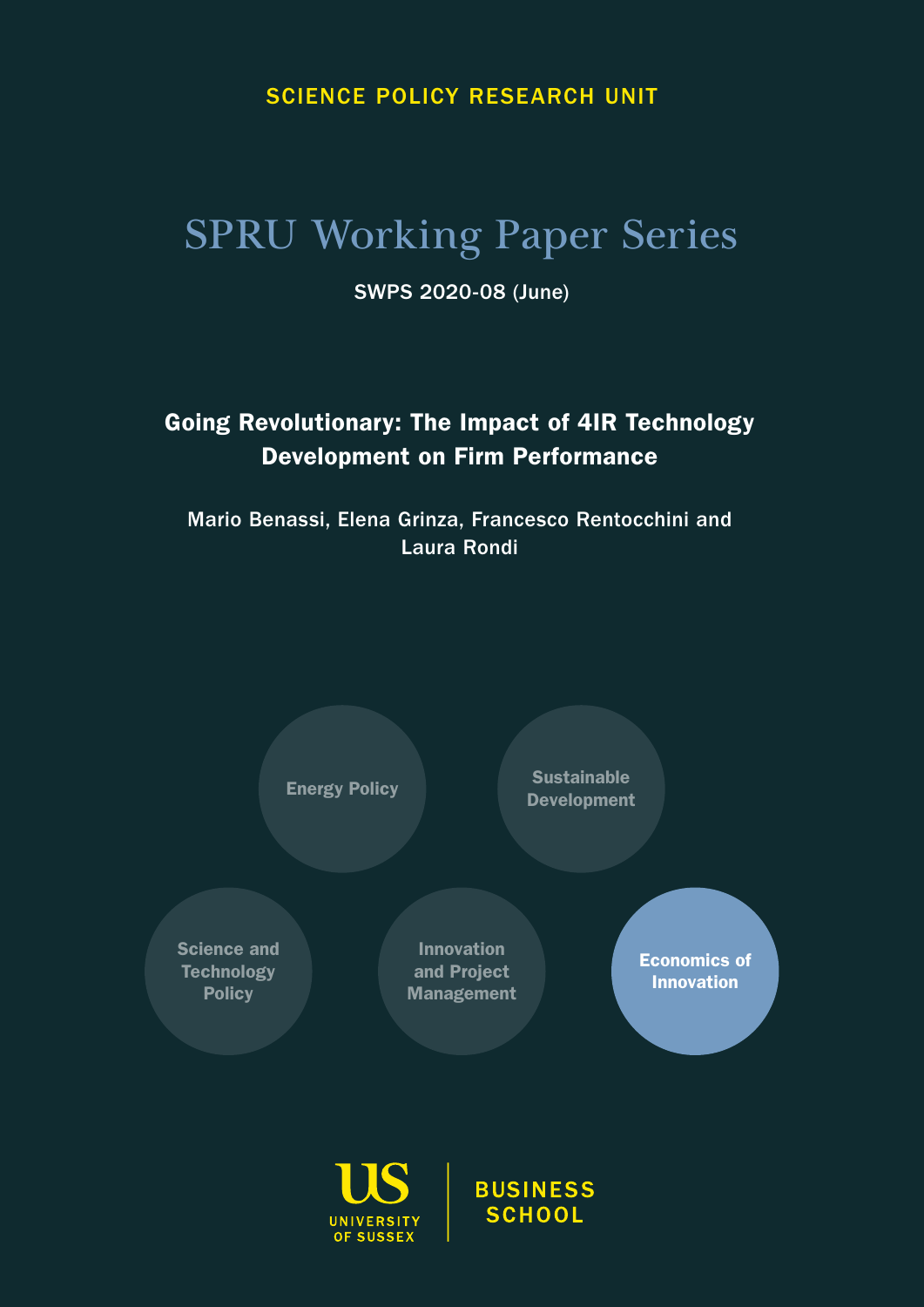### SPRU Working Paper Series (ISSN 2057-6668)

The SPRU Working Paper Series aims to accelerate the public availability of the research undertaken by SPRU-associated people, and other research that is of considerable interest within SPRU, providing access to early copies of SPRU research.

| <b>Editors</b>                      |                                   | <b>Contact</b>                                    |
|-------------------------------------|-----------------------------------|---------------------------------------------------|
| Tommaso Ciarli                      |                                   | T.Ciarli@sussex.ac.uk                             |
| Roberto Camerani                    |                                   | R.camerani@sussex.ac.uk                           |
| <b>Associate Editors</b>            | Area                              | K.Rogge@sussex.ac.uk                              |
| Karoline Rogge<br>Tim Foxon         | <b>Energy Policy</b>              | T.J.Foxon@sussex.ac.uk<br>B.Martin@sussex.ac.uk   |
| <b>Ben Martin</b><br>Ohid Yaqub     | Science and Technology Policy     | O.Yaqub@sussex.ac.uk<br>A.C.Stirling@sussex.ac.uk |
| <b>Andrew Stirling</b><br>Rob Byrne | Sustainable Development           | R.P.Byrne@sussex.ac.uk<br>C.E.Y.Sato@sussex.ac.uk |
| Carlos Sato<br>Josh Siepel          | Innovation and Project Management | J.Siepel@sussex.ac.uk<br>M.Savona@sussex.ac.uk    |
| Maria Savona<br>Alberto Marzucchi   | Economics of Innovation           | A.Marzucchi@sussex.ac.uk                          |

#### Editorial Assistance

Melina Galdos Frisancho

M.galdos-frisancho@sussex.ac.uk

Guidelines for authors

Papers should be submitted to swps@sussex.ac.uk as a PDF or Word file. The first page should include: title, abstract, keywords, and authors' names and affiliations. The paper will be considered for publication by an Associate Editor, who may ask two referees to provide a light review. We aim to send referee reports within three weeks from submission. Authors may be requested to submit a revised version of the paper with a reply to the referees' comments to swps@sussex.ac.uk. The Editors make the final decision on the inclusion of the paper in the series. When submitting, the authors should indicate if the paper has already undergone peer-review (in other series, journals, or books), in which case the Editors may decide to skip the review process. Once the paper is included in the SWPS, the authors maintain the copyright.

Websites

UoS: www.sussex.ac.uk/spru/research/swps SSRN: www.ssrn.com/link/SPRU-RES.html IDEAS: ideas.repec.org/s/sru/ssewps.html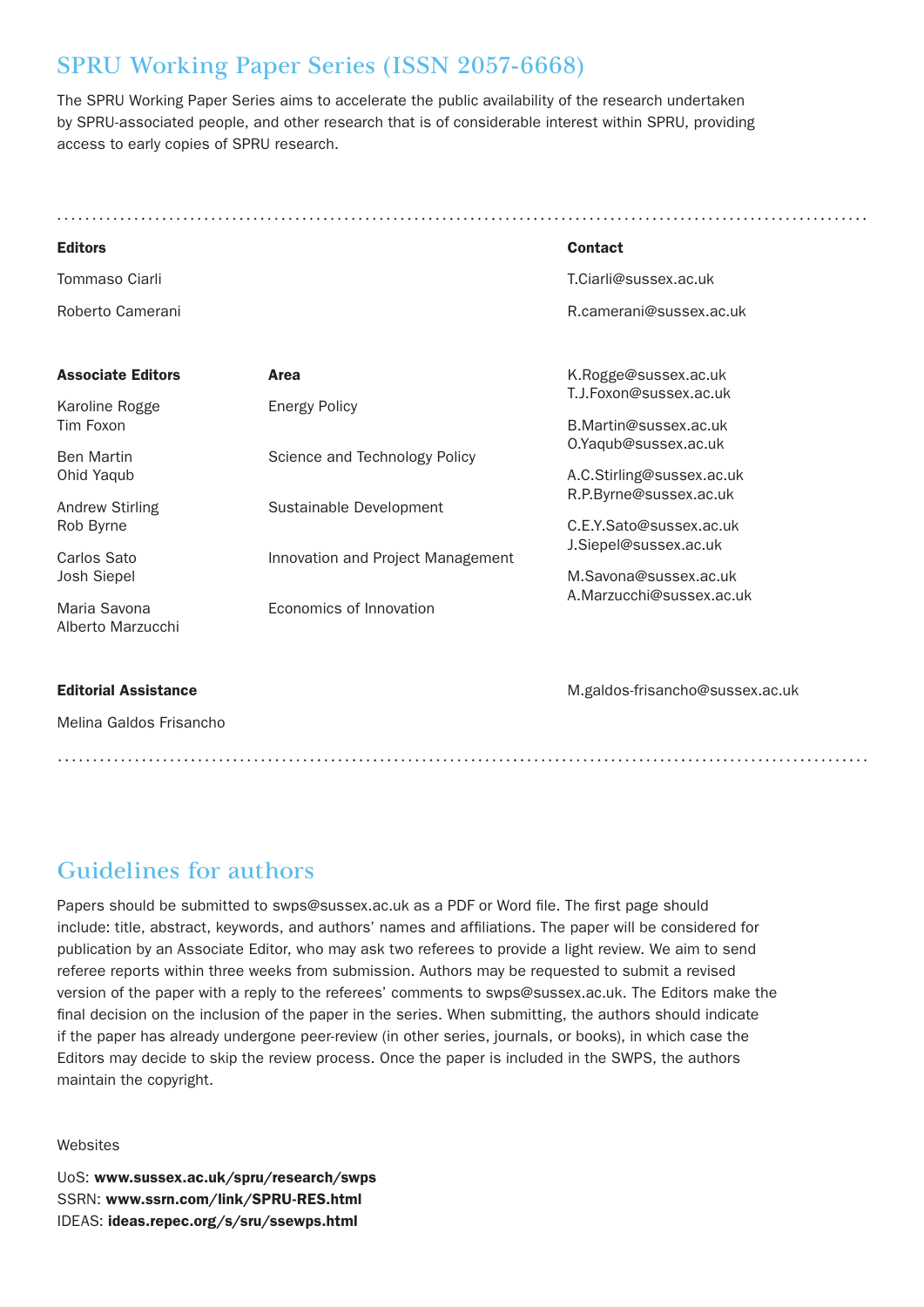#### **Going Revolutionary: The Impact of 4IR Technology Development on Firm Performance**

Mario Benassi<sup>a</sup>, Elena Grinza<sup>b,\*</sup>, Francesco Rentocchini<sup>a</sup>, Laura Rondi<sup>b</sup>

<sup>a</sup> Department of Economics, Management, and Quantitative Methods, University of Milan, Via Conservatorio 7, 20122 – Milan

<sup>b</sup> Department of Management and Production Engineering, Politecnico di Torino, Corso Duca degli Abruzzi 24, 10129 – Turin

\* Corresponding author: elena.grinza@polito.it

#### **Abstract**

Drawing on the knowledge-based view of the firm, we investigate whether firm performance is related to the accumulated stock of technological knowledge associated with the Fourth Industrial Revolution (4IR), and what contextual factors affect this relationship. We test our research questions on a longitudinal matched patent-firm data set on large firms filing 4IR patents at the European Patent Office (EPO). Our results, which control for a large number of patent- and firmlevel variables as well as firm fixed unobserved heterogeneity, show a significant and economically relevant positive association between the development of 4IR technologies and firm productivity. However, no significant relationship with firm profitability is detected, thereby suggesting that the returns from 4IR technological developments are slow to cash in. We also find that late innovators benefit more from the development of 4IR technological capabilities than early innovators and experience a substantial "boost effect". We provide empirical support to an explanation of these findings in terms of the ability of late innovators to (i) manage the inherent complexity of the bundle of technologies comprising the 4IR and (ii) exploit profitable downstream applications of the 4IR.

*Keywords*: Fourth Industrial Revolution (4IR); patenting; technology development; firm performance; longitudinal matched patent-firm data.

*Jel codes*: O33, D24, J24.

We thank an anonymous reviewer for his insightful comments and suggestions on an earlier version of the paper and the editorial board and office of the SPRU Working Paper Series.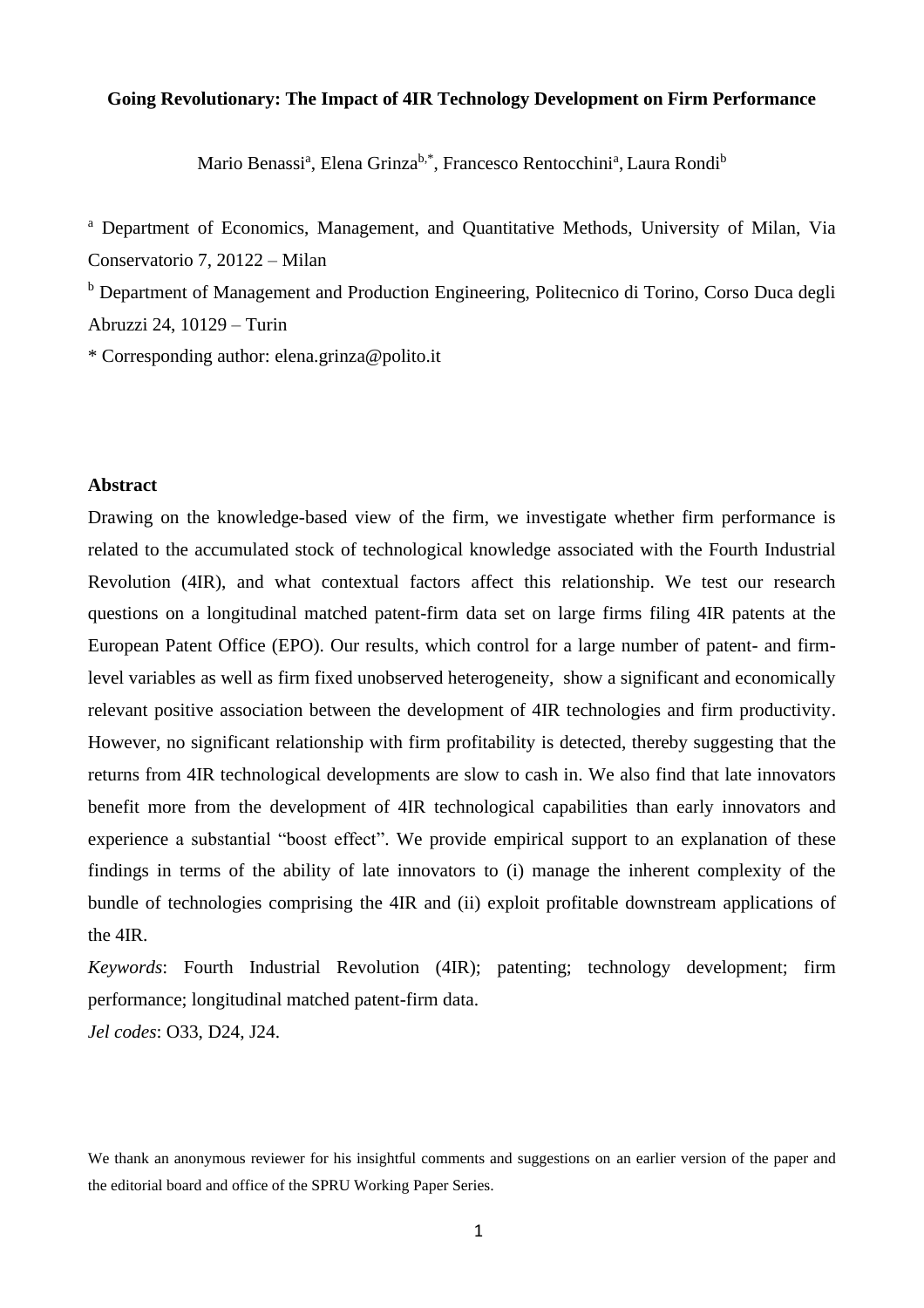#### **1. Introduction**

The last decade has witnessed increasing attention around the Fourth Industrial Revolution (from now on, 4IR). Academic scholars, practitioners (managers, entrepreneurs, and technologists), and policy makers have started a debate about the potential role of the 4IR for the technological development and transformation of production processes (Brynjolfsson and McAfee, 2014; Deloitte, 2018; Santos et al., 2017). The 4IR encompasses a broad set of convergent technologies and applications that have become prominent in the last years (Gilchrist, 2016) and now interact across the physical, digital, and biological domains (Schwab, 2017). These devices gather an incredible amount of information that gets distributed *via* cloud computing and analysed through sophisticated algorithms. Devices and machines with human-like cognitive capabilities can perform complex tasks, learn from experience, and autonomously perform simple and complicated tasks. The 4IR promises to revolutionise several aspects of social and economic life. Manufacturing is a case in point: digitalized information on customer needs, processed with analytics and social media, together with real-time, flexible manufacturing systems allow for mass customization. Besides production systems, 4IR technologies and applications open up unprecedented opportunities to drastically change existing industries – for instance, transportation (drones, driverless cars) and healthcare (personalized drugs) – and creating new ones (Rüßmann et al., 2015; World Economic Forum, 2016).

The current academic literature on the 4IR mainly focuses on: (i) the potential technological disruption of the 4IR (Benassi et al., 2020; EPO, 2017; Martinelli et al., 2019); (ii) the analysis of specific 4IR technologies such as artificial intelligence systems, robots, and the like (Cockburn et al., 2018; Dernis et al., 2019), and (iii) the consequences for the future of employment (Frey and Osborne, 2017; Graetz and Michaels, 2018). However, despite the widespread interest, the evidence on antecedents and implications of the 4IR for companies is scant. We see this as particularly unfortunate, as a better understanding of the core factors motivating firms to adopt (or not) 4IR technologies, as well as the implications of the development of these technologies, can contribute significantly to the current debate, particularly concerning firm-level competitiveness, performance, and strategy (Raj and Seamans, 2018).

In this paper, we adopt a knowledge-based view of the firm and analyse the extent to which the accumulation of knowledge in 4IR-related technologies is associated with firm performance as measured by labour and total factor productivity and accounting profitability. We further argue that the relationship between the development of 4IR technologies and firm performance is moderated by (i) the firm ability to manage the high complexity characterising 4IR technologies and (ii) the possibility of downstream applications of such technologies. Notably, the aim of this paper is not to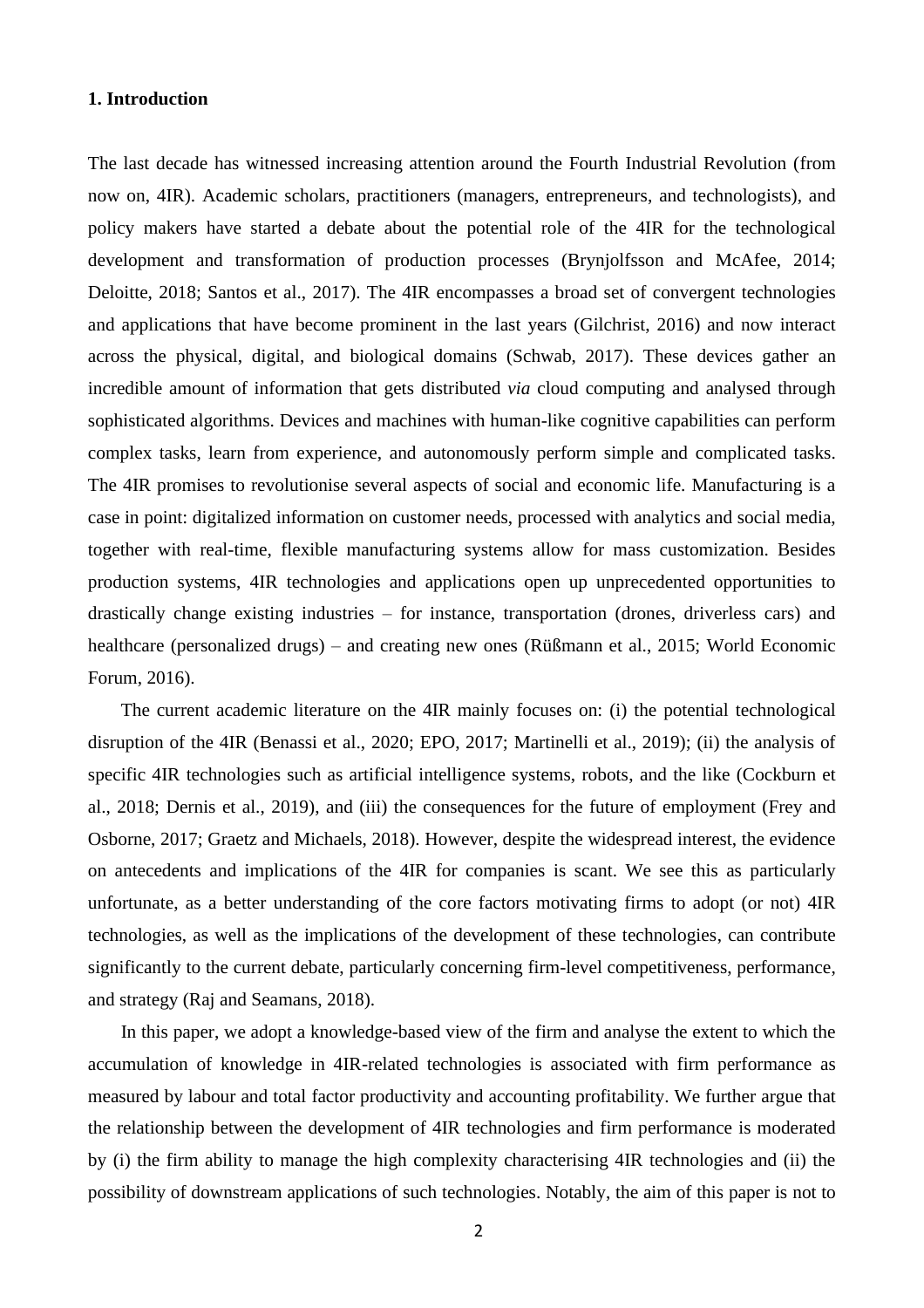make comparisons between the development of different technologies (i.e., 4IR *versus* other technologies) or to explore the differential performance of the firms that develop 4IR technologies *versus* the firms that do not. Our paper sets itself a different – possibly more limited, yet relevant – primary intent, that is, to explore what happens to a firm's performance when it starts patenting in 4IR technologies and what is the incremental effect of increasing the stock of 4IR-related knowledge.

For our empirical analysis, we use a panel of 1,386 large firms that have filed at least one patent in the 4IR domain at the European Patent Office (EPO) in the period 2009-2014, for which we reconstruct the firm-specific history of patent filings in 4IR fields since 1985. As it is standard in the literature, we use patent filings as a proxy for a firm's innovation capabilities (e.g., see Artz et al., 2010, Grinza and Quatraro, 2019, Sears and Hoetker 2014). While we are aware that this choice has some limitations (e.g., differential propensities to patenting across firms), patents correlate well with product and process innovations (Basberg, 1987). To date, patents represent the most common and widely accepted way to measure a firm's technological capabilities and are commonly considered valid and robust indicators of knowledge creation and innovation (Trajtenberg, 1987).

Our main result, obtained after removing firm fixed unobserved heterogeneity and controlling for a wide array of patent- and firm-level time-varying characteristics, is that there is a positive and significant association between the stock of 4IR patents from 1985 and both labour and total factor productivity, but no correlation with profitability. The positive relationship with productivity seems to be driven by companies that started developing 4IR technologies after the mid-2000s. We explain this finding in terms of the ability of these firms (i) to manage the inherent complexity of the bundle of technologies comprising the 4IR and (ii) to exploit profitable downstream applications of such technologies, and we provide empirical support in the data.

Our evidence suggests that the development of 4IR technologies mainly adds to internal process efficiency, while positive effects in terms of profitability are still to be seen. Moreover, the experience in the development of 4IR technological capabilities does not seem to be relevant for firm performance, which suggests that learning may be difficult to achieve and exploit when technologies and applications evolve rapidly, as in the 4IR context. With this respect, the nascent area of the 4IR still appears at an early stage of the technology lifecycle and characterised by a high degree of turbulence, making first-mover advantages still uncertain. Only more recent innovators appear to have been able to grasp some benefits from the development of 4IR technologies, and this seems to rely on their ability to manage the complexity in the combination of different flavours of 4IR sub-technologies and to exploit (profitable) downstream opportunities.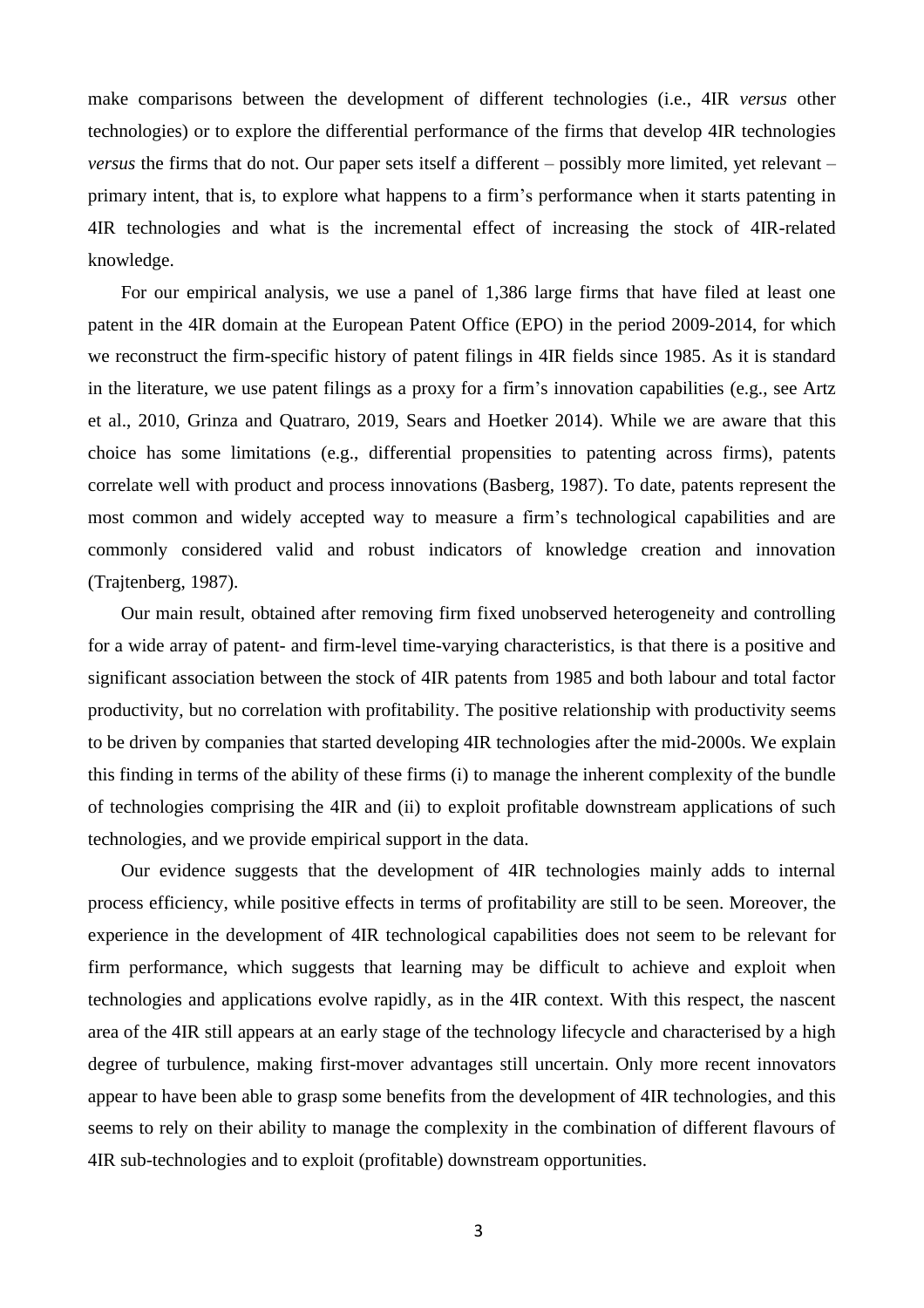Our work is a first exploration of the strategic and competitive implications of 4IR technology development and sheds light on these issues from a company perspective. The remainder of the article is structured as follows. Section 2 reviews relevant works in the area of economics and management pertaining to 4IR technologies and outlines our conceptual framework and main research questions. Section 3 explains the data and methods. Section 4 reports on sample construction, variables, and descriptive statistics. Section 5 describes the main results. Finally, Section 6 concludes, also highlighting the main limitations of our work and suggesting possible avenues for future research.

#### **2. Background and conceptual framework**

#### *2.1 Background literature and context*

There have recently been dramatic increases in the interest on the 4IR, which has spanned academic literature (Brynjolfsson and McAfee, 2014; Goldfarb et al., 2019), practitioners (Wee et al., 2015; World Economic Forum, 2016), and policy makers (EPO, 2017; Santos et al., 2017). This has come by tremendous advancements in a set of related technologies, including adaptive robotics, embedded systems, additive manufacturing, cloud systems, virtualisation technologies, simulation, data analytics, and communication and networking (Sarvari et al., 2018). These advancements have led to both excitement about the capability of 4IR technologies to contribute to economic and social well-being and concern about the future of human work (e.g., Frey and Osborne, 2017; Graetz and Michaels, 2018). 4IR technologies bring with them the promises to revolutionise several sectors of the economy and society (Martin, 1995). For example, in the manufacturing sector, digitalised information on customer needs, processed with analytics and social media, together with real-time, flexible manufacturing systems are expected to improve mass customisation.

Recent years have also witnessed a dramatic increase in the development of scientific and technological knowledge pertaining to 4IR-related technologies. Webb et al. (2008) offered several stylised facts about patenting in software and related areas at the United States Patent and Trademark Office (USPTO). The authors show a rampant increase in applications in many emerging technologies by a relatively small group of US, Japanese, and Korean inventors, which generally work for large firms with a robust patenting history. Similarly, Mann and Püttmann (2018) show that automation patents increased from 25% in 1976 to 67% in 2014. Cockburn et al. (2018) analyse the development of scientific publications and patents in the domain of artificial intelligence in the US and show an exponential increase in the fields of learning systems (both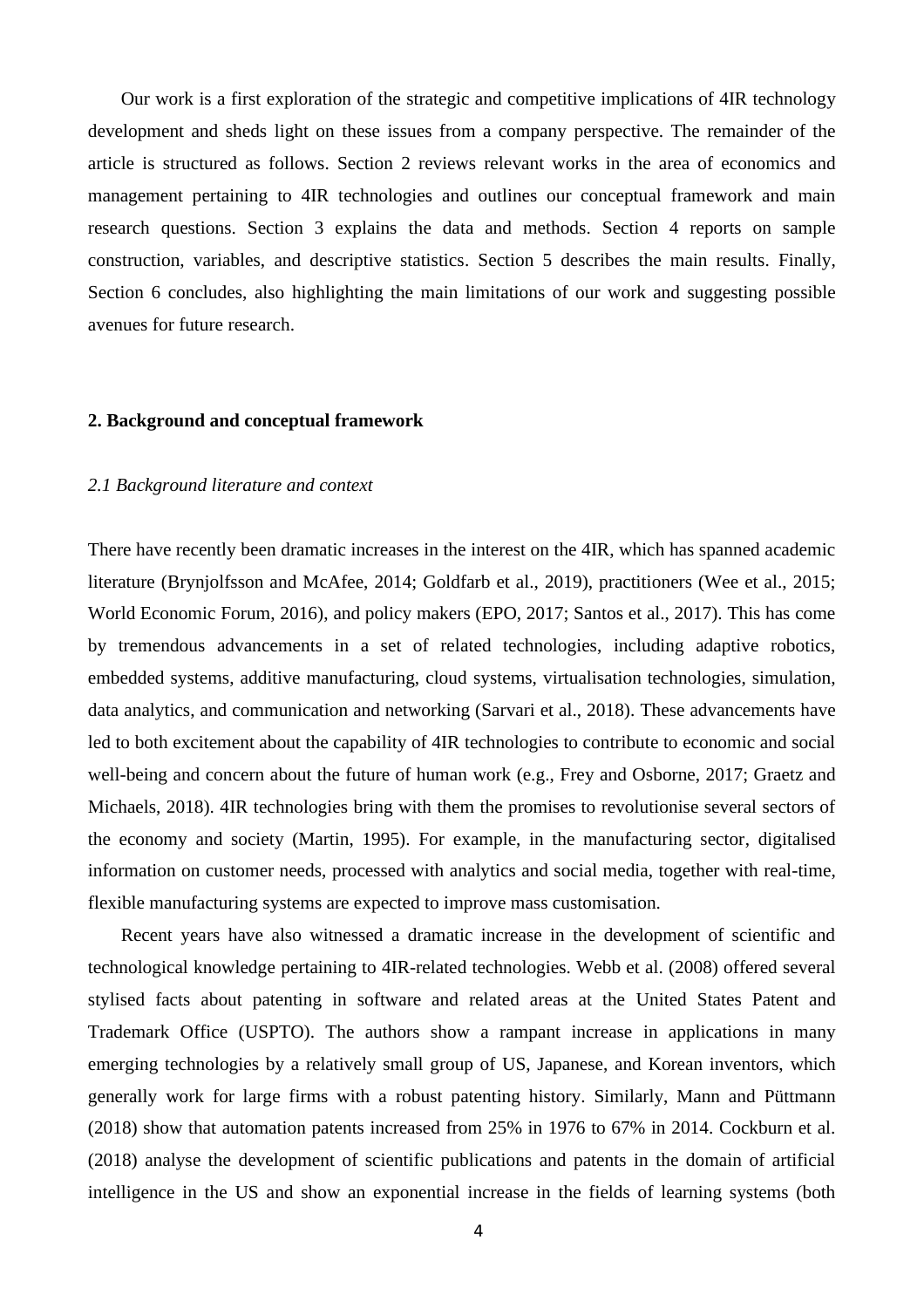publications and patents) and robotics (patents only). More recently, several studies have provided evidence on the surge of 4IR-related technologies (Benassi et al., 2020; EPO, 2017; Martinelli et al., 2019; Venturini, 2019).

The academic literature dealing with the 4IR is quite scattered, and studies have mainly concentrated on two broad areas: (i) the role of 4IR technologies on the future of work; (ii) the analysis of whether 4IR technologies share the same features of general-purpose technologies. As for the first stream of the literature, most of the interest has revolved around the labour market consequences of the adoption of 4IR technologies. Most of this literature has focussed on the role that automation, particularly the adoption of industrial robots, has on employment and wages at the sectoral or occupational level (Acemoglu and Restrepo, 2019; Dauth et al., 2017; Graetz and Michaels, 2018). Recent works have instead moved their attention to the role of recent advancements in artificial intelligence and how this can affect tasks performed by employees in the workplace (Brynjolfsson et al., 2018; Felten et al., 2018; Frey and Osborne, 2017; Manyika et al., 2017).

A second stream of the literature has instead tried to understand whether 4IR technologies are characterised by the main features of general-purpose technologies (GPTs), which have been historically drivers of long-term technological progress and economic growth (Bresnahan and Trajtenberg, 1995). Cockburn et al. (2018) study the technological and scientific development for artificial intelligence (AI) by tracing patent and publication data. The authors find that AI shares two central characteristics of a GPT: (i) AI is rapidly developing and (ii) it has been applied in several (economically) relevant sectors, but, at the current stage, it lacks the spill-over effect able to spawn innovation in application sectors. Other works have instead focussed either on the relationship between 4IR technological development and productivity at the country level (Venturini, 2019) or on the technological bases and emergent patterns of 4IR technologies (Martinelli et al., 2019).

Although the above works have contributed to our understanding of the economic implications of the 4IR, they focus on a subset of technologies comprising 4IR technologies (mainly industrial robots and more recently AI) and take a predominantly technological/labour perspective. In our view, such approaches disregard relevant strategic and competitive implications from a firm-level perspective, and implications in terms of competitive advantage for firms remain little understood. Overall, there is a paucity of studies aimed at answering relevant research questions from a firmlevel perspective, such as how 4IR technologies affect firm-level performance and which types of firms are more or less likely to develop 4IR technological capabilities.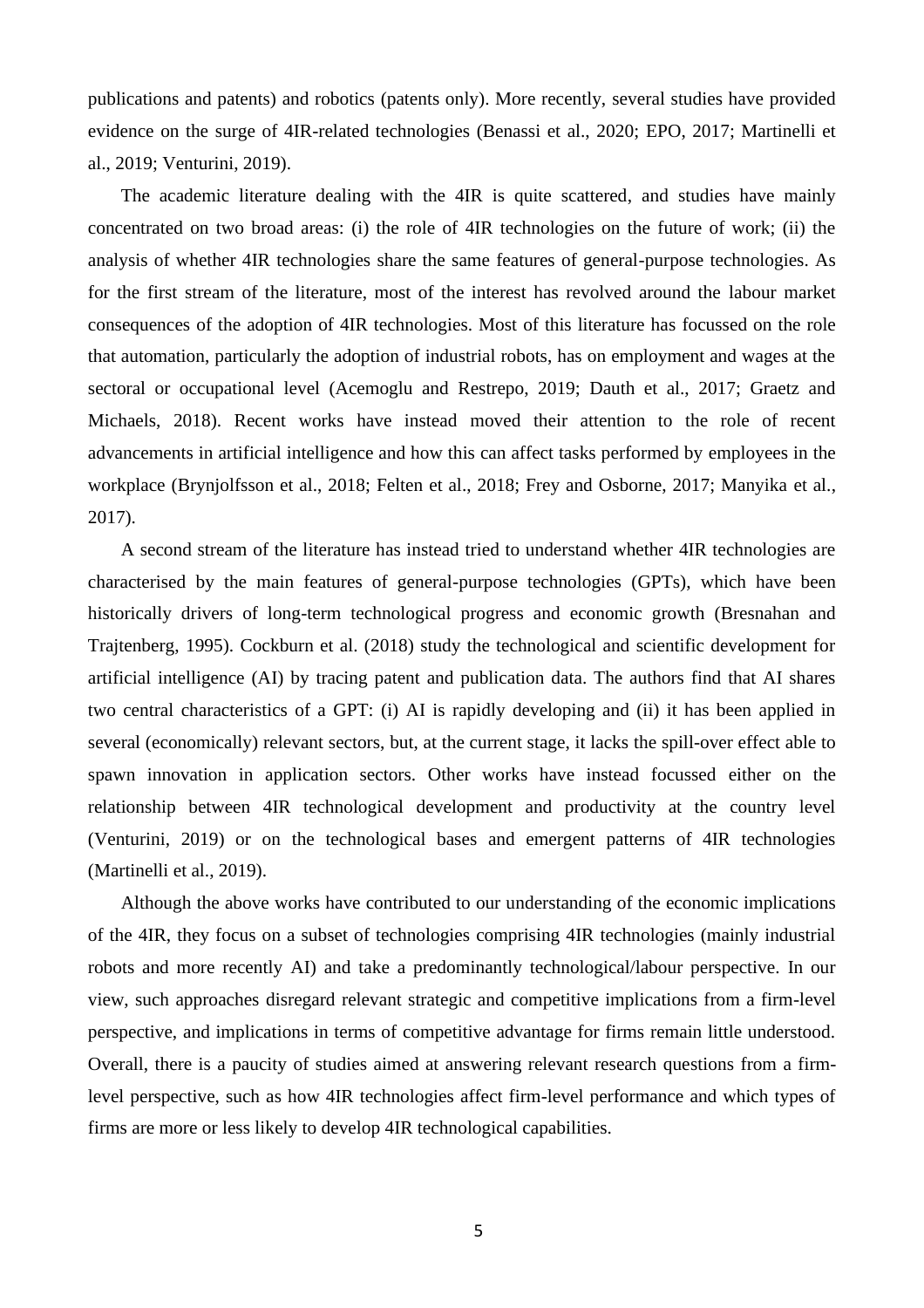We focus our interest on the effect that the development of 4IR-related knowledge brings to the firm. To this purpose, we adopt a knowledge-based perspective. Notably, the knowledge-based view of the firm posits that the primary rationale for a firm's existence is its ability to create, transfer, and apply knowledge (Grant, 1996; Nonaka, 1994). One core argument is that heterogeneous knowledge bases and capabilities among firms are the main determinants of performance differences.

Previous literature has provided plenty of evidence on the relationship between the development of technological capabilities and firm-level outcomes. Technological capabilities are positively associated with customer value and competitive advantage (Afuah, 2002), product innovation (Zhou and Wu, 2010), profitability (Hao and Song, 2016), market valuation (DeCarolis and Deeds, 1999), and foreign direct investment (Kogut and Chang, 1991). This latter relationship is particularly strong and relevant in dynamic industries in terms of knowledge generation because they are dependent on the knowledge embedded in firms' research departments (DeCarolis and Deeds, 1999).

The development and adoption of GPTs are expected to contribute to a firm knowledge stock and thus continuously improve its technological capabilities (Thoma, 2009). Past GPTs (e.g., steam engine, railroad, electricity, computer, etc.) have been associated with significant gains at the firm level. For example, there is ample literature on the impact of information and communication technologies (ICTs) on firm performance. Brynjolfsson and Hitt (2000) provide a knowledgeable review of this body of works, and highlight how the value added of ICTs lies in their ability to (i) enable complementary organizational investments (e.g., new business processes and concerning work practices) and (ii) increase productivity by reducing costs and, more importantly, by enabling firms to increase output quality (e.g., radical and incremental product innovation).

As outlined in the previous section, there is new evidence on the assimilation of 4IR technologies to GPTs (Cockburn et al., 2018; Martinelli et al., 2019; Venturini, 2019). If this is the case, the three main features of GPTs are expected to bring performance benefits to firms developing 4IR technologies. First, the rapid development of 4IR technologies within its sector gives rise to improvements in the technologies that can be appropriated by the developing firms in terms of cost reduction due to improved efficiency or pre-emption of radical innovations. Second, the application of 4IR technologies to economically important sectors can be expected to increase firm diversification in activities related to these sectors and, thus, provide a "natural" growth strategy at the company level and benefit productivity and profitability. Finally, the ability to spawn innovations in applications sectors implies that 4IR technologies can be employed by different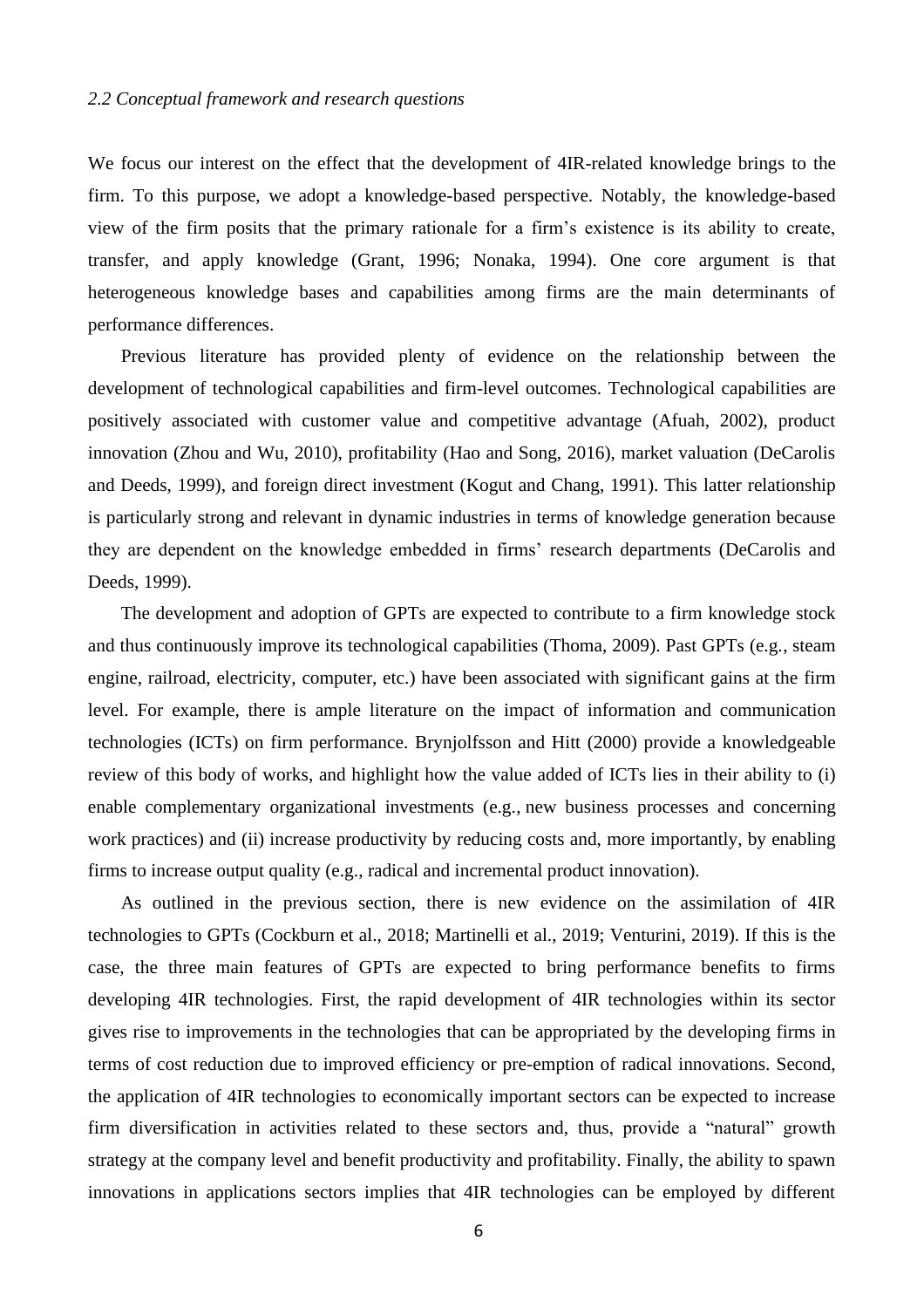potential downstream clients and can accommodate their different strategies. This can lead firms to develop relevant 4IR technologies to integrate downstream or to rely on the market for technology. Both decisions can be expected to improve their ability to capture a larger share of the value that their technology creates (Gambardella and McGahan, 2010). Not only, some of the AI technologies seem to be an "invention of a method of invention", which brings further promises of improved efficiency and the creation of a new playbook for innovation (Cockburn et al., 2018). The above argument leads us to highlight our first research question relating to the relationship between the development of 4IR technological capabilities and firm productivity and profitability: (1) what is the association between the development of 4IR technological capabilities and firm performance (both productivity and profitability)?

We also expect idiosyncrasies in this relationship, due to the technical features of the technologies under consideration as well as firm strategic considerations. 4IR technologies are emergent and discontinuous technologies (Ehrnberg, 1995). By this definition, they are characterised by "discontinuous innovations derived from radical innovations [...] as well as more evolutionary technologies formed by the convergence of previously separate research streams" (Day and Schoemaker, 2000, p. 30). These technologies pose significant challenges for both incumbents and new innovators. As for established companies, 4IR technologies are likely to open up extraordinary market opportunities, but, at the same time, they foster competition from new innovators. Moreover, given the radical nature of 4IR technologies, they can bring competencedestroying discontinuities, which are often associated with increased environmental turbulence and uncertainty (Tushman and Anderson, 1986), particularly when a dominant design has not emerged yet (Anderson and Tushman, 1990). New innovators can leverage fresh and new knowledge but can lack long-term expertise and complementary assets needed to capture the value from the newly developed technology (Rothaermel and Hill, 2005; Teece, 2008). 4IR technologies are also complex to manage, as they entail several different core technologies to be combined, adapted, and exploited. As already mentioned, the 4IR comprises a set of different technologies such as sensors, cloud computing, AI algorithms, industrial robots, automated machines, three-dimensional (3D) systems of design, and additive manufacturing (Schwab, 2017). Given the co-existence of features and problems relating to different domains of knowledge (engineering, software, cognitive sciences, chemistry, etc.), companies may need time and a considerable amount of investments in cumulative knowledge stocks before operational and economic benefits of their investments emerge. Not only, the different technologies comprising the 4IR bundle are also characterised by heterogeneity in both their adherence to the main features of GPT and in their stage of technological development. For example, Martinelli et al. (2019) show sensible differences between 4IR technologies in terms of generality and originality of their technological development, their industrial knowledge base, the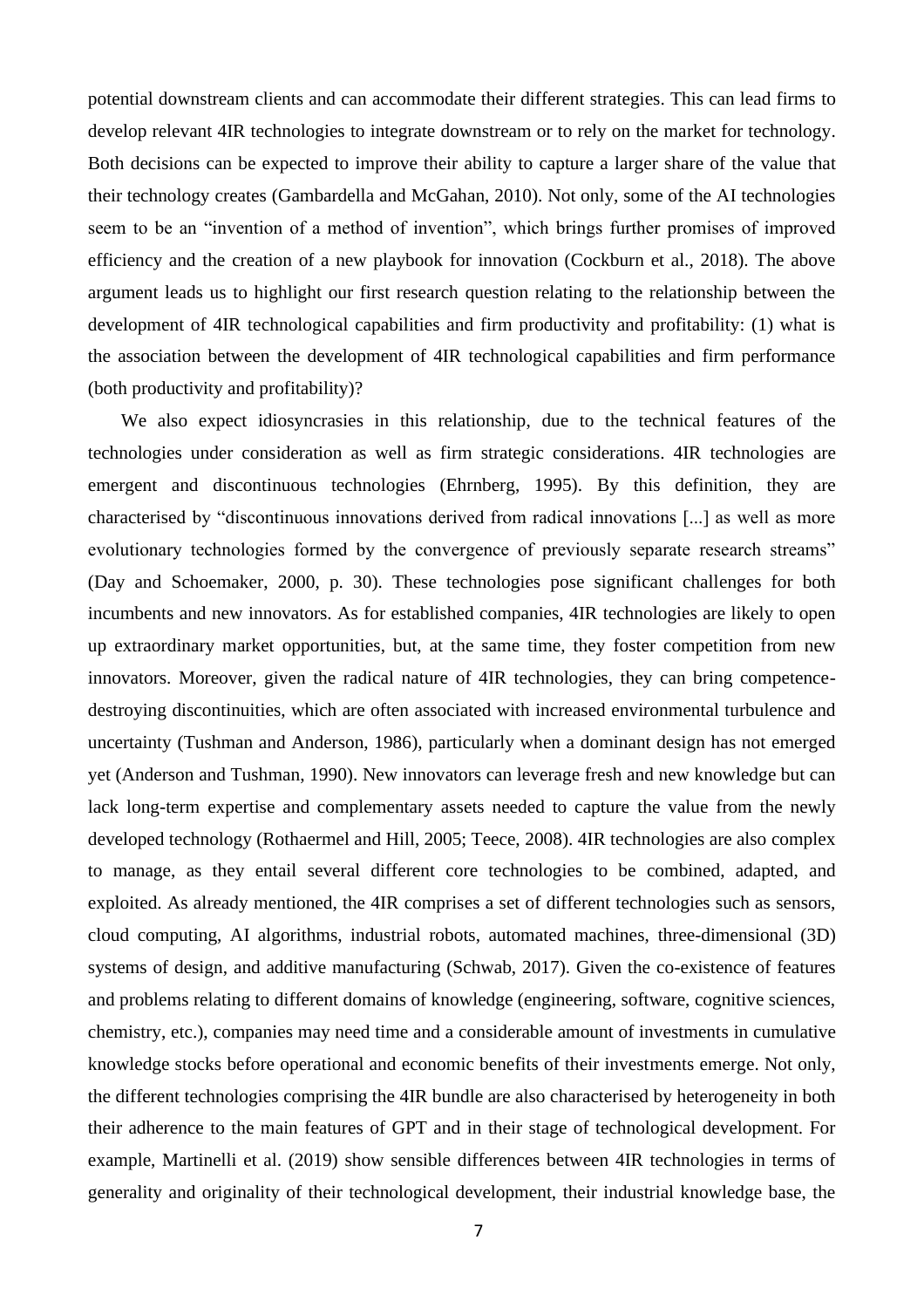growth of patented technology, and rate of entrance in the technological area, thus pointing to different stages of development for the technologies comprising the 4IR. Following the argument above, the effect of the development of 4IR technologies can be different for different "vintages" of the technology because they refer to different periods in the technological evolution of the underpinning technologies. The argument above leads us to put forward a second research question, which mainly pertains to the starting period of 4IR technology development: (2) is the relationship between 4IR technological capabilities and firm performance contingent upon different stages of entrance into the development of 4IR technologies?

Given the uncertainty surrounding the technological development of 4IR technologies, strategic considerations at the firm-level become extremely important as companies need to decide when and how to enter the competitive race for the development of the related capabilities. There is extensive literature pointing to the mechanisms surrounding first- or early-mover advantages and disadvantages. In their seminal paper on the topic, Lieberman and Montgomery (1988) discuss both advantages (experience curve, technological leadership, pre-emption of scarce assets, and adopters' switching costs) and disadvantages (free-riding by competitors, resolution of technological uncertainty, change in demand, and incumbent inertia) of being a first mover in a market. Existing academic works have been inconclusive in the attempt to support or refute the existence of a direct first-mover advantage (see, for instance, the contradictory results in Robinson and Min, 2002 and Shepherd, 1999, or the survey provided by Kerin et al., 1992). This lack of conclusive results is also supported by a recent debate concerning a crucial advantage of being a first mover, namely the possibility to build experience by rapidly scaling the learning curve. While there is evidence on the positive association between an organisation gaining experience (in production and technological development) and firm performance (Hatch and Mowery, 1998), several contributions highlight a variety of factors that explain the variation observed in organisational learning (e.g., organisational inertia, employee turnover, rapid depreciation of acquired knowledge, etc.), and consequently point to the importance of learning from recent experience (Argote and Epple, 1990; Huckman and Pisano, 2006; Huesch and Sakakibara, 2009). Similarly, recent works highlight how it is the interplay between the components of a firm's environment (i.e., the pace of technological change and market evolution at the time of entry and their evolution over time) and the isolating mechanisms mentioned above that are associated with first- or late-mover advantages (Shamsie et al., 2004; Suarez and Lanzolla, 2007). Notably, first movers may face severe trade-offs between the provision of functionalities of the products descending from the technology they have already introduced, and additional functionalities requested by customers at later stages. On the contrary, late movers can enter the market when more functionalities are already known, and, by dealing with the richness of alternative configurations, can come up with superior complex designs (Querbes and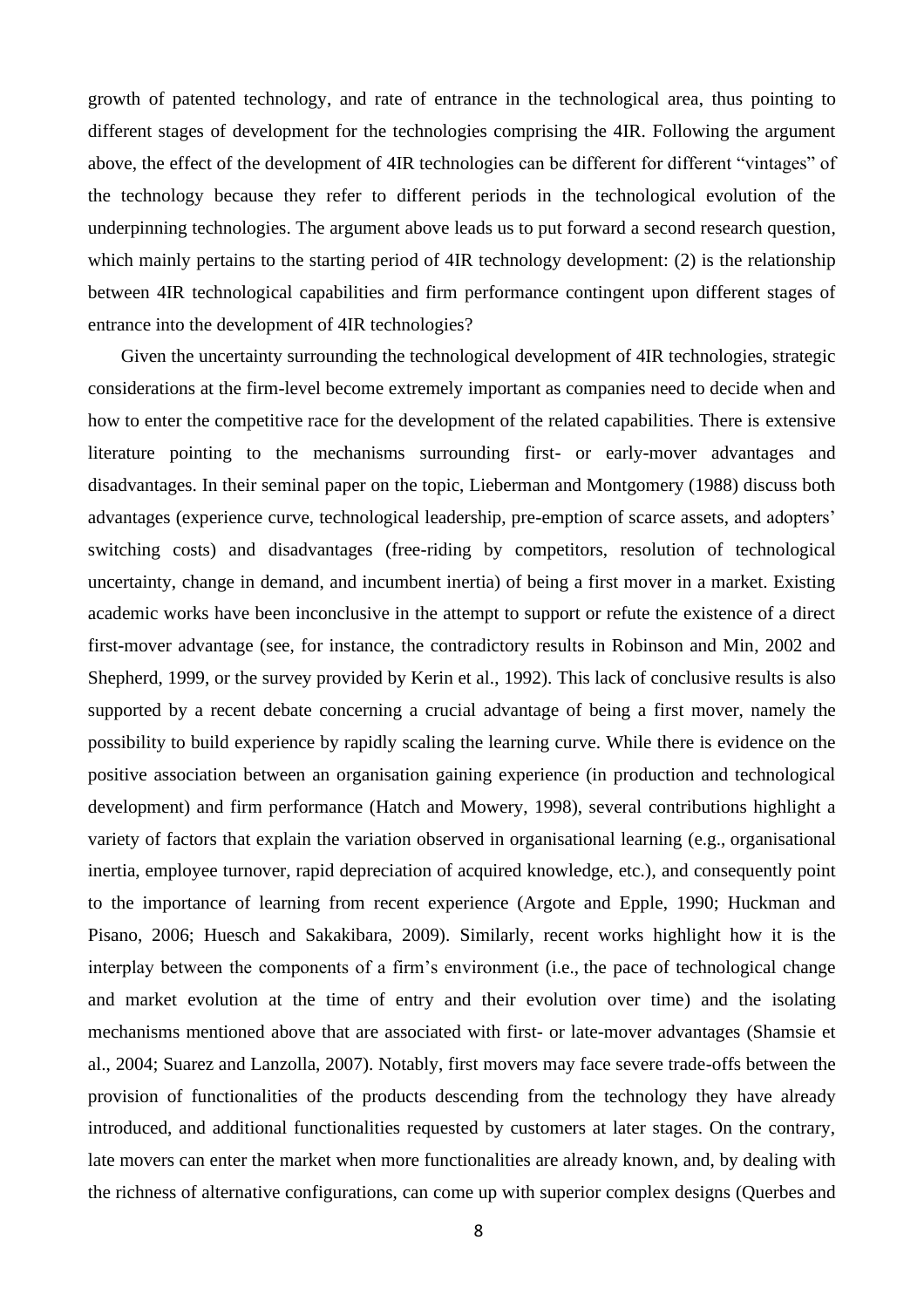Frenken, 2017), which better meet untapped market demand *via* downstream applications. Following this, we foresee the presence of significant late-mover advantages in the development of 4IR technological capabilities. Late movers are expected to better exploit the greater variety and complexity of different 4IR technological configurations compared to early innovators and, at the same time, to devise more productive and profitable applications for the downstream market. In light of the above aspects, our study attempts to investigate also the following third original research question: (3) are firms entering later into the 4IR race able to benefit from the higher complexity of the technological configurations and the possibility to exploit downstream applications (late-mover advantages)?

#### **3. Empirical model**

In our econometric analysis (see Subsection 5.1), we estimate several versions of the following reduced-form equation:

$$
Performance_{it} = \alpha + \vartheta 4IRtechnology\_development_{it-1} + \gamma X_{it-1} + \eta_i + \varepsilon_{it} \qquad (1)
$$

Our dependent variable,  $Performance_{it}$ , is alternately defined as the productivity or profitability of the firm *i* at time *t*. Our variable of interest is 4*IRtechnology\_development<sub>it-1</sub>*, which measures the firm  $i$ 's innovation capabilities in the development of  $4IR$  technologies in period  $t - 1$ . We use patent filings in the 4IR domain to proxy for firm *i*'s innovation capabilities in the development of 4IR technologies. In Section 4, we discuss how we identified patent applications related to 4IR technologies and the rationale of using patent applications as a proxy for technology development. The vector  $X_{it-1}$  includes a variety of patent- and firm-level characteristics and several fixed effects included as controls, such as dummy variables for firm size, industry, and country, and interactions between size, industry, and country dummies with time dummies. Controlling for differential trends is crucial because there might be temporal trends in firms' performance outcomes and 4IR technology development that materialize along such dimensions. For instance, some countries might have started to implement plans or increased their efforts thereof to incentivize the firms' development of 4IR technologies in our period of interest.<sup>1</sup>

 $1$  The governments of many industrialized countries have recently launched programs to subsidize firms in developing 4IR technologies. For instance, South Korea's government is massively investing in 4IR technologies, especially concerning 5G networks, digital twins, and artificial intelligence (see https://www.4th-ir.go.kr/home/en).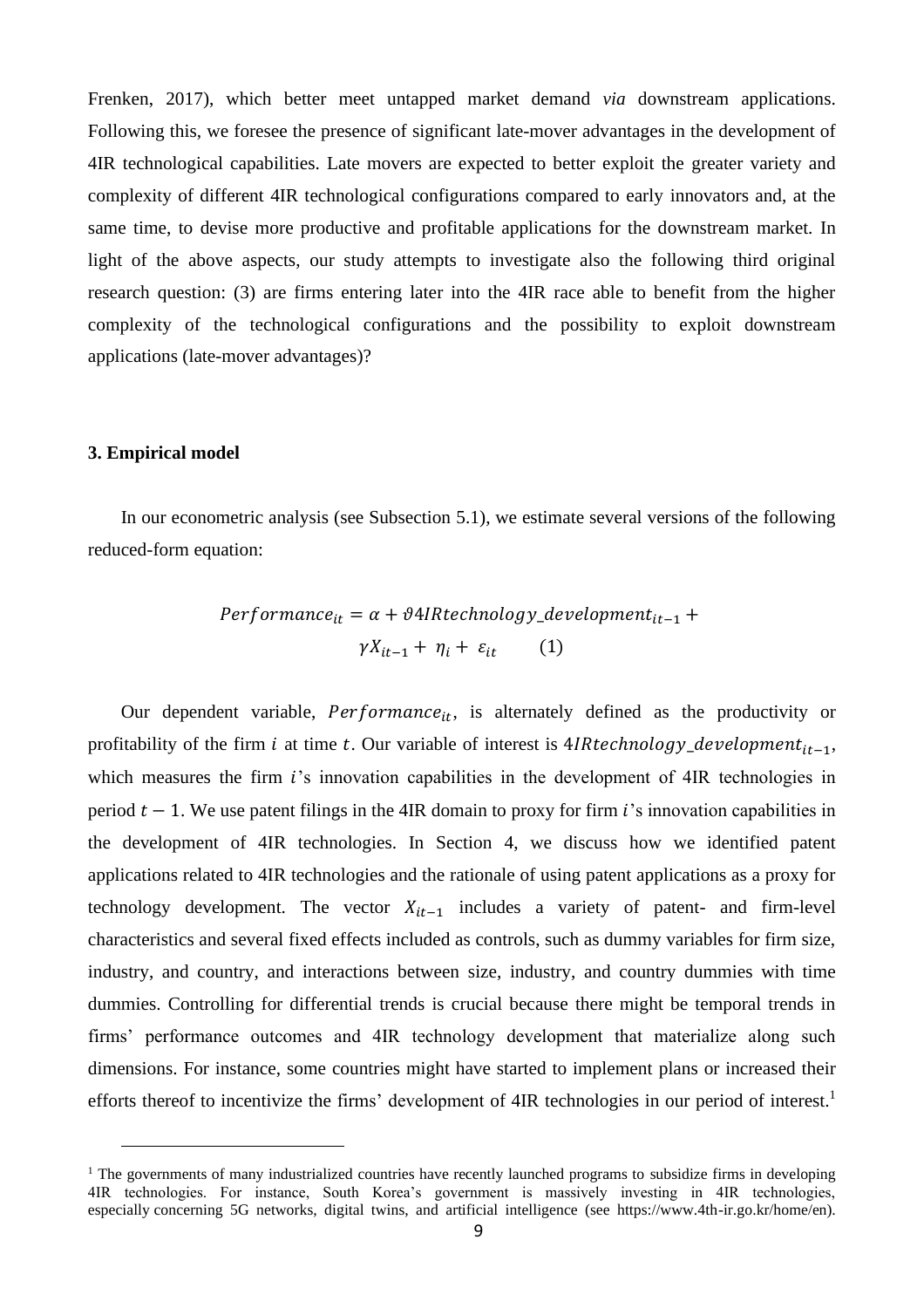The term  $\eta_i$  captures the firm-specific time-invariant heterogeneity. Unobserved factors such as the firm's culture, management quality, and degree of internationalization might substantially influence both firm performance and the development of 4IR technologies. For instance, forward-looking firms might invest more in 4IR technological capabilities and, at the same time, might perform better for reasons different from their involvement in 4IR technology development. If one does not take this into account, the estimated relationship between performance and 4IR technology development may be biased. Finally,  $\varepsilon_{it}$  is the error term of the regression.

Following from the previous section, we expect the development of technological capabilities in 4IR to influence firm performance: the estimation of Equation (1) above will provide an empirical test of this. To reduce the problem of reverse causality, whereby firm performance might influence its involvement in the development of 4IR technologies, we lag all the explanatory variables by one year.<sup>2</sup>

To investigate the relationship between developing 4IR technologies and firm performance (Equation (1)), we start by using ordinary least squares (OLS) estimations with a basic set of control variables. Then we progressively include additional controls and estimate more articulated specifications, which account for a wide array of time-varying patent- and firm-level characteristics. We finally turn to fixed effects (FE) regressions that account for unobserved time-invariant firm heterogeneity, which we also use when we investigate the role of experience, starting period of 4IR patenting activity, and technology domains of 4IR innovations.

#### **4. Data**

#### *4.1 Sample construction*

Our data source is ORBIS-IP, a very large and recently released matched patent-firm data set provided by the Bureau Van Dijk that combines rich firm- and patent-level information for around 110 million incorporated companies worldwide. The data set used in this analysis includes all the large private-sector (except for agricultural and financial) incorporated companies, which are headquartered in the United States, Germany, Japan, Italy, United Kingdom, South Korea, France,

Similarly, the Italian government has recently launched the "Piano Nazionale Impresa 4.0" to finance firms' investments in developing 4IR technologies and sustain their competitiveness in an international perspective (see https://www.mise.gov.it/index.php/it/industria40).

<sup>&</sup>lt;sup>2</sup> This is a standard practice in the innovation literature, which also allows capturing a (short-term) dynamic feature in the relationship of interest (Nesta and Saviotti, 2005). The impact of developing innovative 4IR technologies on productivity and profitability might indeed take time to materialize. Implementing 4IR innovations in the firm's production process or making them known to potential customers is not immediate.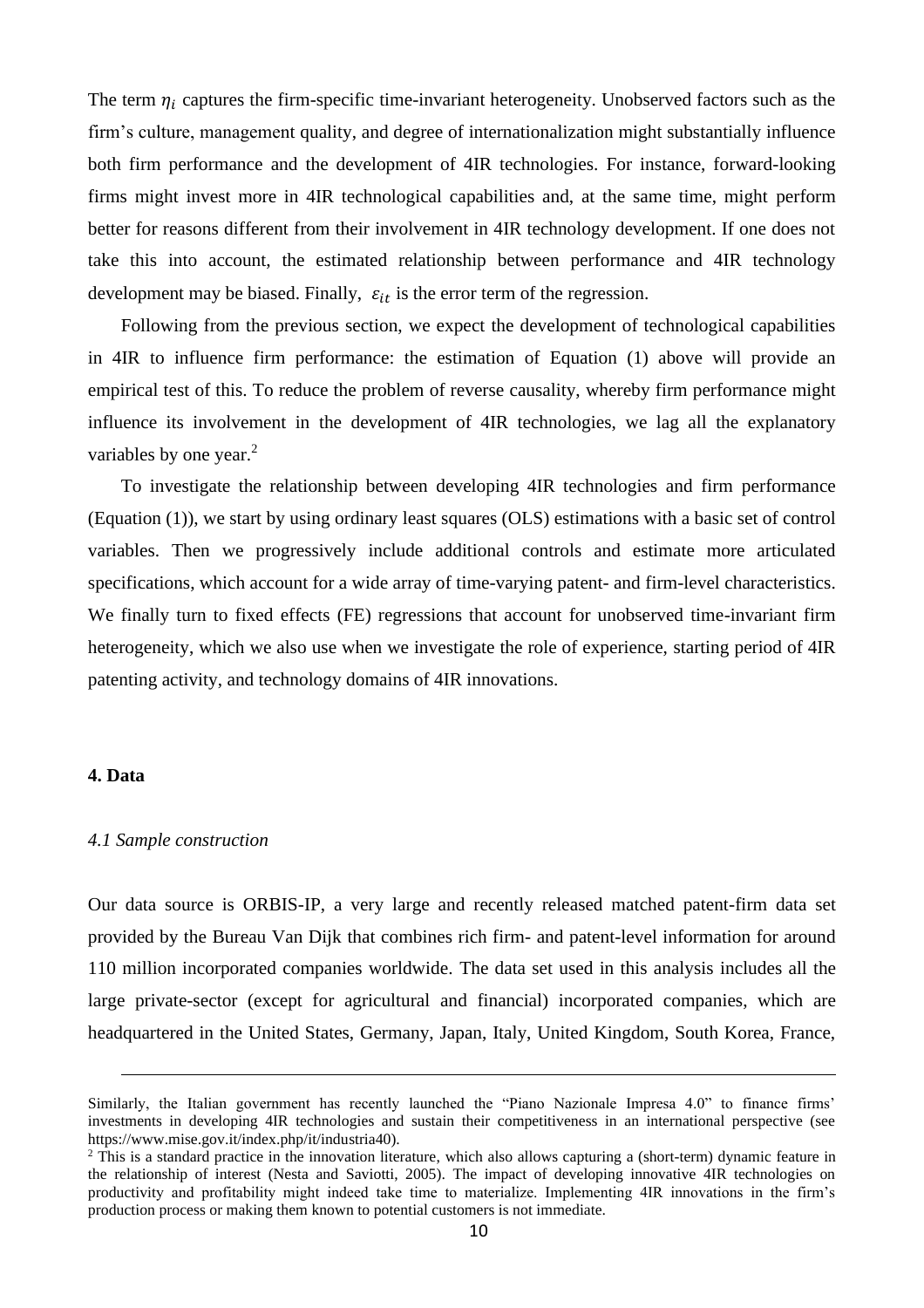Belgium, Sweden, Finland, Spain, Netherlands, China, or Austria and which have filed at least one 4IR patent at the EPO in the period 2009-2014. Following the OECD classification, large firms are defined as companies with more than 250 employees. It is crucial to clarify that we have data on a firm's patenting history since its first patent filing, which allows us to reconstruct the firm's efforts in the development of 4IR technologies over the past decades. However, we have to restrict attention to firms that have filed at least one 4IR patent over the more limited period 2009-2014, since financial-level information necessary to construct productivity and profitability indexes is available only from 2009.

The construction of our data set has required an intense work of data mining. In a nutshell, we have performed four steps.

First, we identified the firms involved in the development of 4IR technologies by selecting those which have filed at least one 4IR patent at the EPO between 2009 and 2014. Second, we reconstructed their patenting history by going back, year by year, to 1985, singling out patents related to 4IR and non-4IR technologies. This allowed us to also construct the stock of non-4IR patents, which we use as a control variable. Third, for each firm, we collected relevant balancesheet data to construct measures of productivity, profitability, and other control variables (e.g., number of employees, the firm's location, and year of incorporation), from 2009 to 2014. Fourth, we reconstructed each firm's ownership structure and grouped the firms belonging to the same corporate group. To this end, we used information on the so-called "global ultimate owner", whereby, under different possible configurations, a given entity is reported as being the ultimate owner of a firm. Controlling for group affiliation allows us to take into account the group dynamics – through synergic effects, strategic paths, and financial support – in the development of 4IR technologies.

The final database used in this paper comprises 1,386 firms and 5,464 firm-year observations. Appendix A discusses each step of the sample construction in more detail.<sup>3</sup>

#### *4.2 The variables*

Our dependent variable is firm performance. In the empirical analysis, we consider three performance measures, two of them related to firm productivity and one to firm profitability. In this

<sup>3</sup> Notably, as discussed in Appendix A, we are forced to consider companies with at least three consecutive observations in order to pursue our empirical estimations. Moreover, we focus on large firms for two reasons. First, the quality of balance-sheet and other firm-related information dramatically increases with firm size. Second, after applying the necessary restriction on the number of panel observations, smaller firms only represented a residual category of firms, thus introducing potential selection bias. Finally, we focused on the countries mentioned above in order to have a reasonable minimum number of observations (which we set to 10) for each country. This is an important precaution when one needs to accurately control for country-level specificities with country fixed effects.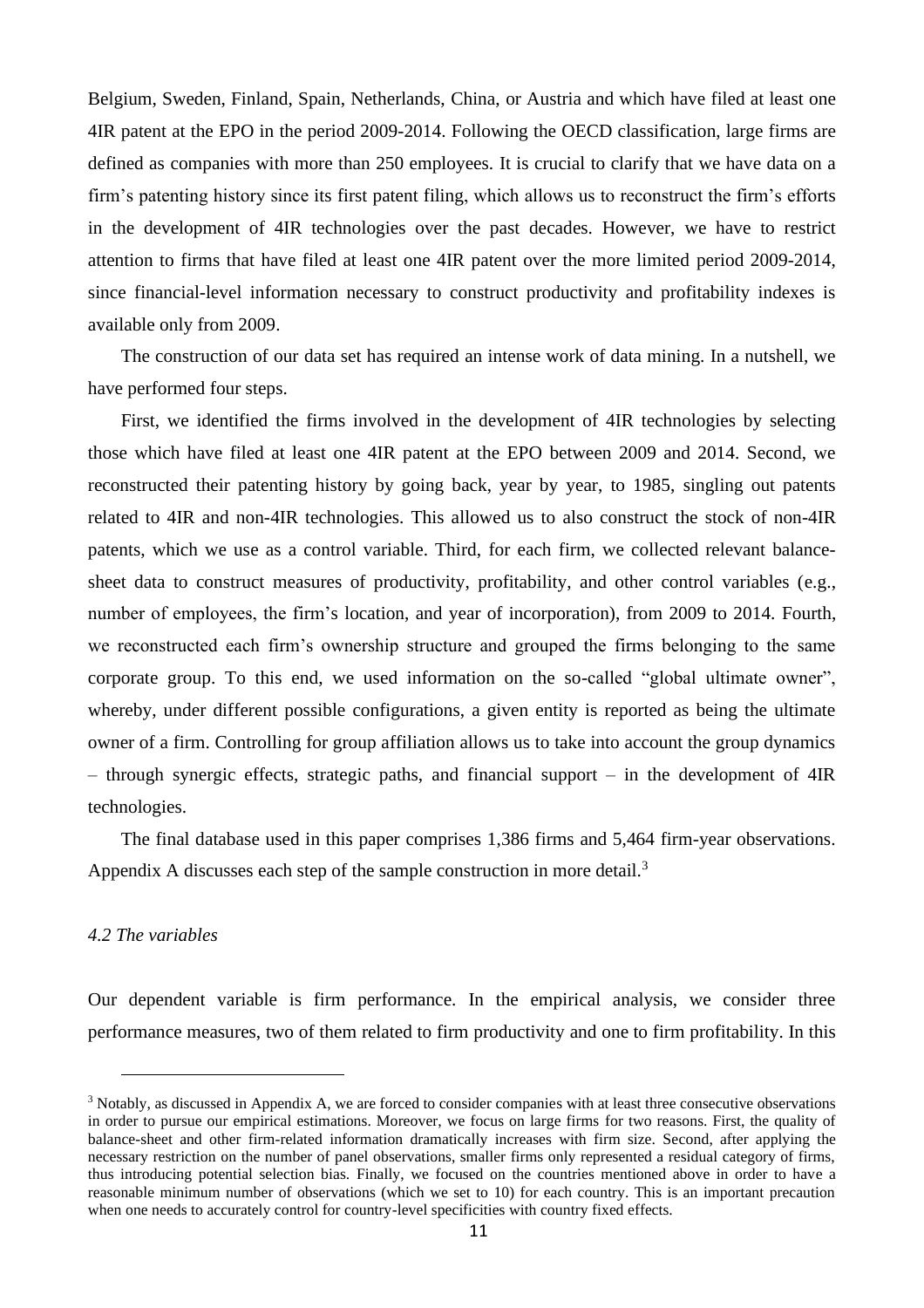paper, we use two different measures of firm productivity. The first is labour productivity, defined as (the natural logarithm of) revenues per employee. The second is the total factor productivity (TFP), which provides a measure of the firm's overall productive and organizational efficiency. As it is standard in the literature, we obtain the TFP estimates as the residuals from the estimation of a Cobb-Douglas production function (see, for instance, Devicienti et al., 2018).<sup>4</sup> In order to measure firm profitability, we follow many other studies (e.g., Arend et al., 2017) and use the accounting return on investments (ROI).

As a proxy for the firm's technological capabilities in developing 4IR technologies, we use the (natural logarithm of the) deflated stock of patent applications related to 4IR technologies filed at the EPO since 1985. We constructed the deflated stock of 4IR patents using the perpetual inventory method with a constant depreciation rate of 0.15, as typical in this literature (see, for instance, Grinza and Quatraro,  $2019$ ).<sup>5</sup> A large number of studies (e.g., Artz et al.,  $2010$ , Bloom and Van Reenen, 2002, Decarolis and Deeds, 1999, Grinza and Quatraro, 2019, Sears and Hoetker 2014) used patents as a proxy for firms' technological capabilities. While this choice has some limitations related to the fact that not all innovations are patented and that there might be differential propensities to patenting across industry and firm size (Schilling, 2015), patents have been shown to correlate well with product and process innovations (Basberg,  $1987$ ).<sup>6</sup> All in all, patents represent the most common and widely accepted way to measure firms' technological capabilities and are commonly considered valid and robust indicators of knowledge creation and innovation (Trajtenberg, 1987).

To identify 4IR patent applications, we use a recent study from the EPO (2017). This classification defines a list of technological areas, each related to cooperative patent classification (CPC) codes, which represent 4IR technologies. It is used in a number of recent studies on the 4IR (Benassi et al. 2020; Corrocher et al. 2018; Weresa, 2019). In the EPO classification method, 4IR patents are classified along three main technology domains: core technologies, enabling technologies, and application technologies. Core technologies are artifacts embodied in connected objects for data collection and transfer (e.g., 5G networks, networked sensors, and radio frequency

<sup>4</sup> In particular, we run a FE regression enriched with a large variety of other fixed effects (i.e., year fixed effects and interaction dummies between year and size, year and industry, and year and country) on a log-linearized Cobb-Douglas production function with revenues as the output variable and deflated tangible fixed assets and number of employees as capital and labour inputs, respectively. Unfortunately, our data do not allow us to estimate either a value-added production function (i.e., with value added as the output variable and labour and capital as inputs) or a revenues production function (i.e., with revenues as the output variable and labour, capital, and materials as inputs), but only a mix between the two. This is because the high number of missing values for both value added and materials in ORBIS-IP (and in ORBIS) would dramatically reduce the size of our data set (e.g., using value added to estimate value-added production function would entail a drop of more than 50% of observations in our sample).

 $5$  We compute the deflated stock of non-4IR patent applications – which we use as a control variable in our regressions – in the same way.

<sup>&</sup>lt;sup>6</sup> Since we control for size and industry fixed effects as well as their differential evolution over time through interaction dummies, the differential propensity to patenting across firm size and economic sector is accounted for in our analyses.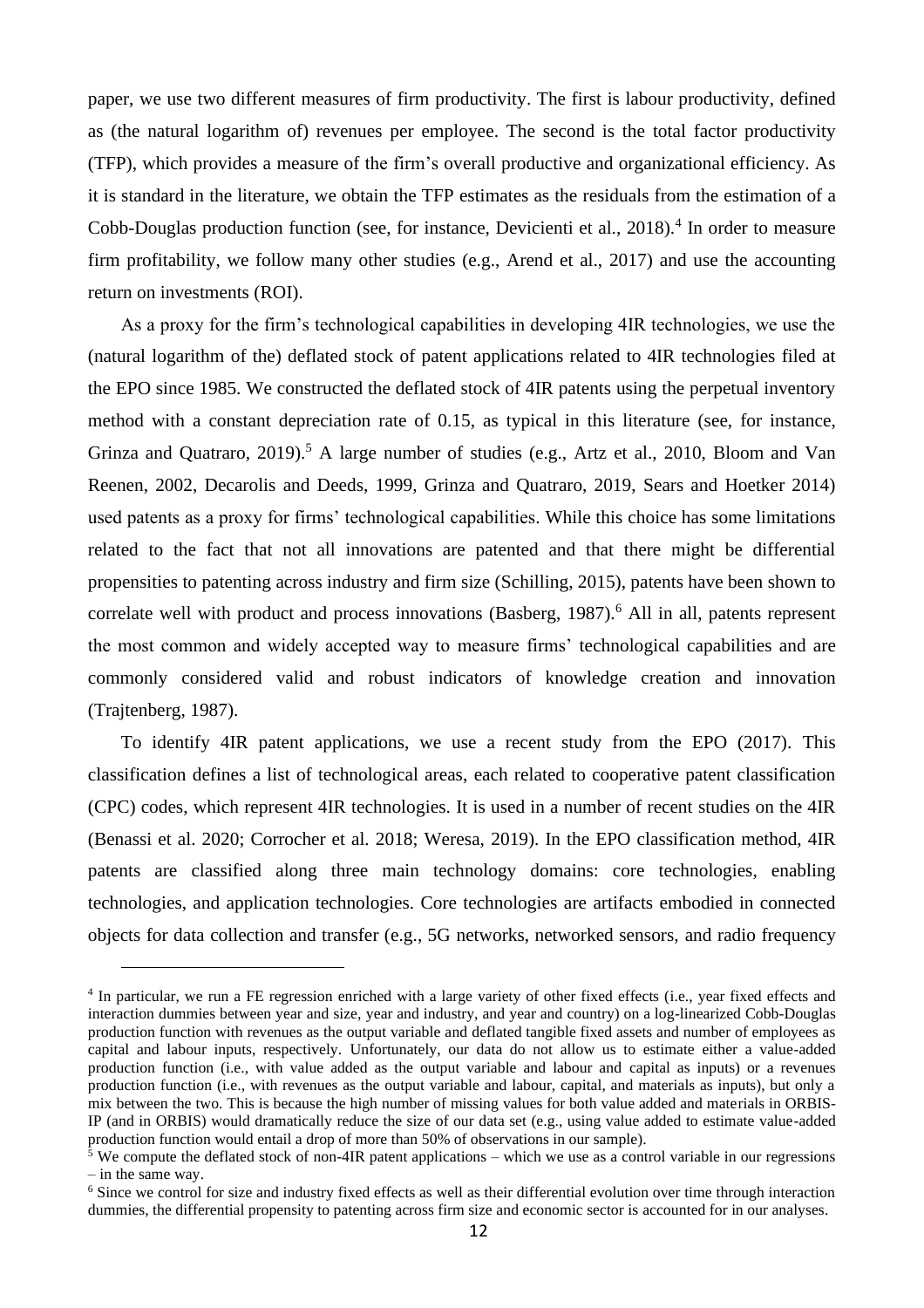ID). They allow transforming any object into a smart device connected through the Internet. Enabling technologies are technologies used in combination with connected objects and serve to collect, store, and analyse the data (e.g., artificial intelligence, cloud computing, and 3D systems). Application technologies relate to the area where connected objects can be applied (e.g., smart health, smart home, and smart manufacturing).<sup>7</sup> It is important to note that the EPO classification is non-exclusive. A 4IR patent can thus be classified as embedding a single-domain technology (i.e., only-core, only-enabling, or only-application technology) or a combination of two or more technology domains (i.e., core and enabling technologies, core and application technologies, enabling and application technologies, and core, enabling, and application technologies).

Finally, we constructed a series of other variables that we use as controls in our estimated productivity and profitability equations. First, we controlled for the (natural logarithm of the) number of employees in the company, in order to account for different propensities in the development of 4IR technologies based on firm size. In order to account for structural differences in the firms' production processes, we also controlled for the degree of capital intensity, expressed as the (natural logarithm of the) ratio between tangible fixed assets and employees. Finally, we inserted a control for the degree of intangibility of assets, expressed as the ratio between intangible fixed assets and total assets, in order to capture heterogeneities in firms' intangible investments, including R&D investments.<sup>8</sup>

#### *4.3 Descriptive statistics*

Before showing the results from our econometric analysis, we present some descriptive statistics of the estimation sample. Disentangling the data by firm characteristics (e.g., size, age, and patenting activity) and by patents' technological domain is of great help for the interpretation of the econometric results.

Table 1 provides an overview of the firms analysed in this study, together with summary statistics of the dependent variables and the main control variables used in the regressions. Our sample's firms are, on average, rather heterogeneous. The average size is around 14,000 employees, but the median size is considerably smaller, around 1,700 employees. Similarly, average revenues are around 5 billion Euros, but the median value is less than 600 million Euros. On average, labour

<sup>&</sup>lt;sup>7</sup> EPO classification further subdivides each main technology domain into several categories. Core technologies are classified into three categories: hardware, software, and connectivity. Enabling technologies comprise seven categories: analytics, user interfaces, three-dimensional support systems, artificial intelligence, position determination, power supply, and security. Application technologies are classified into six classes: personal, home, vehicles, enterprise, manufacture, and infrastructure. Table A.1 in Appendix A provides a schematic representation of this classification.

<sup>8</sup> Although ORBIS-IP provides data on R&D investments (as of balance-sheet information), in practice, this information is unusable as R&D investments are provided with a huge amount of missing values (above 80%), which would dramatically reduce the sample size.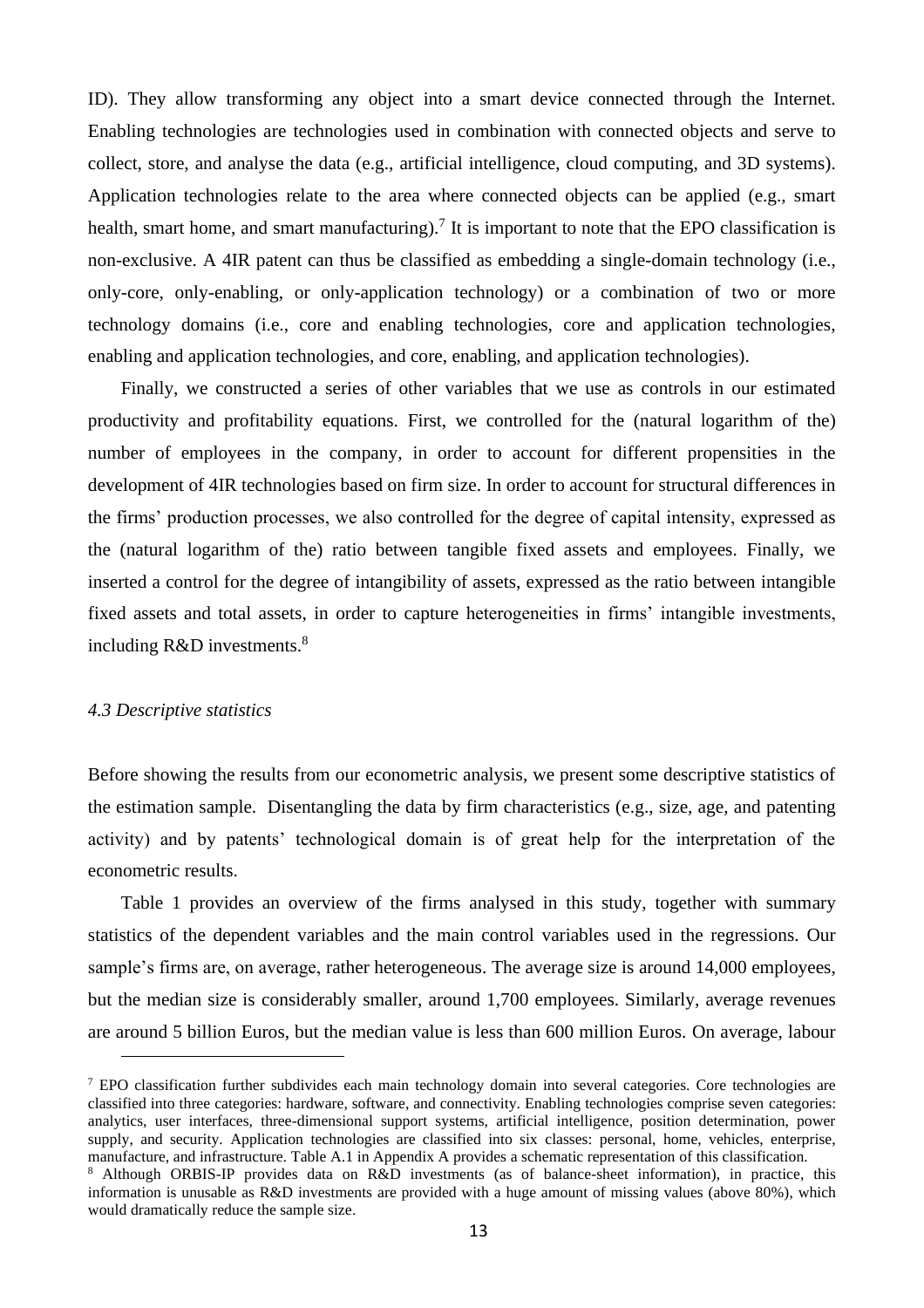productivity (i.e., revenues per employee) is slightly less than 400 thousand Euros. The average ROI is around 10%, which suggests that our sample's firms are rather profitable. Most of the sample's firms belong to the manufacturing sector (about 77%), whereas the rest are services companies. Firms are not young on average (50 years), but at least 25% of them are less than 20 years old.

> Insert Table 1 here ------------------------

> ------------------------

Table 2 focuses on 4IR technology development. On average, 4IR patents filed by our sample firms represent around 18% of their patent portfolios, which speaks for the importance of 4IR technologies for such companies. The second panel of the table reports summary statistics for the deflated stock of 4IR patents by different starting periods in 4IR patenting (i.e., based on when the firms filed their first 4IR patent). Starting from the last year of our data (i.e., 2014), we go back for three decades of 4IR patent filing history of the sample firms, and we define three periods, 2004- 2014, 1995-2004, and 1985-1994. Starting from the earlier period, we define firms as "early innovators", then "middle-decade innovators", and finally "late innovators" for those that have filed their first 4IR patent in the last decade (2004-2014). Not surprisingly, the table shows that early innovators have the highest deflated stock of 4IR patents. However, the magnitude of the mean differences, as compared to both middle- and later-innovators, is considerable (though less so if one looks at the median values) and reflects the difference in firm size in the three decades of patent filings. $9$ 

> Insert Table 2 here -----------------------

-----------------------

Table 3 finally reports summary statistics for 4IR patent portfolios by technological domains, as well as their breakdown by starting period of 4IR patenting. For each of the possible seven combinations (e.g., only-core technologies, only-enabling technologies, etc. – see Subsection 4.2), we constructed the degree of intensity in that particular combination as the share of the deflated

<sup>&</sup>lt;sup>9</sup> The average number of employees among early innovators is around 25,000, whereas among middle- and laterinnovators is, respectively, around 6,300 and 10,200. Among early innovators, there are very large companies, such as Wallmart, IBM, and General Electric Company.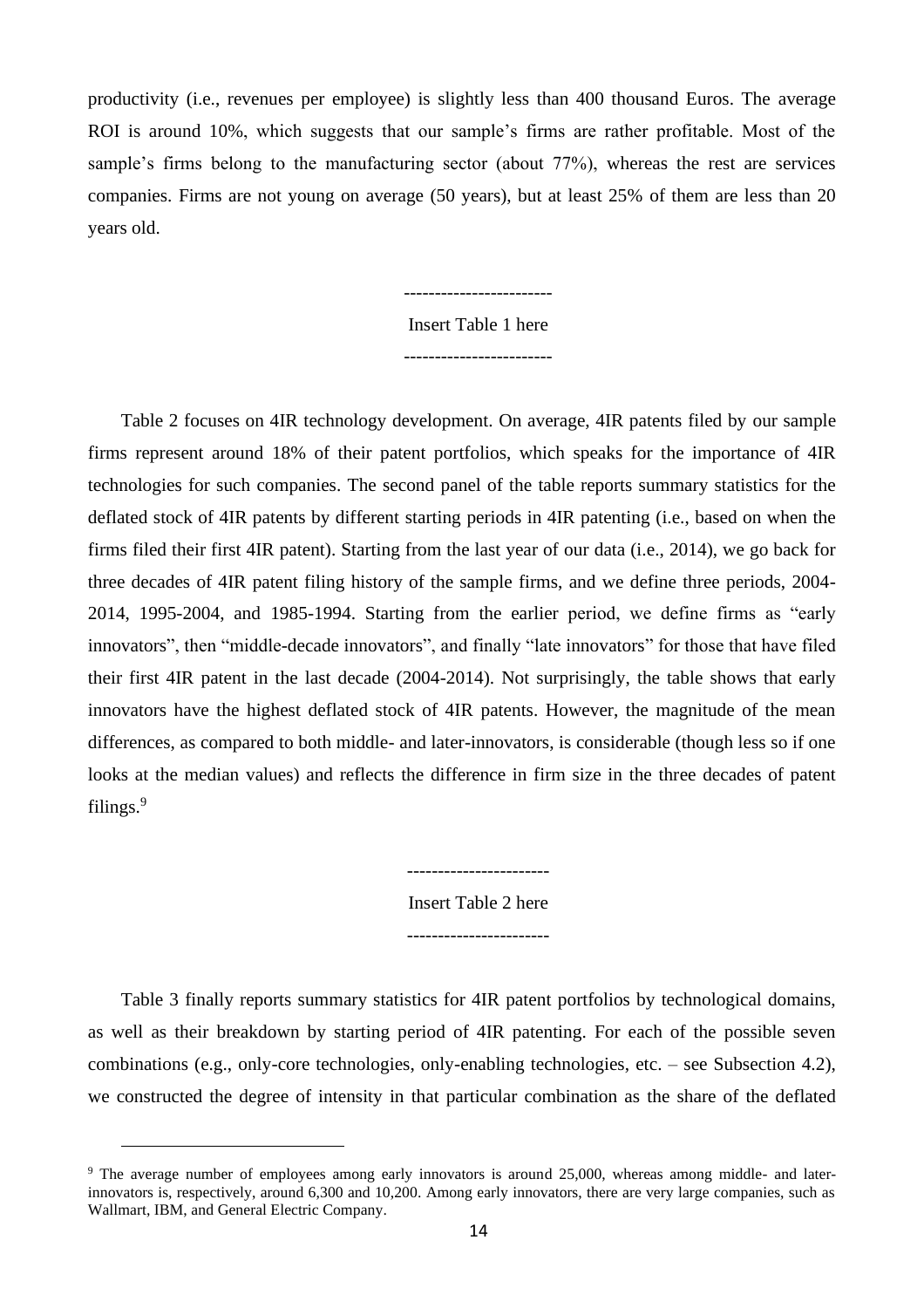stock of 4IR patents referring to that particular combination over the total deflated stock of 4IR patents. So, for instance, the intensity of only-core technologies for a firm is the ratio between the firm's deflated stock of 4IR patents relating to only-core technologies over the total deflated stock of 4IR patents.<sup>10</sup> These indicators are useful to characterize the directions in terms of technological domains of the firms' efforts in developing 4IR technologies.

The upper panel in Table 3 shows that firms tend to develop mainly only-application 4IR technologies (27.5%). The second-largest patent category in the firms' portfolios (21.6%) combines elements of core, enabling, and application domains. Core-application technologies and only-core technologies represent 13.6% and 13.1% of the firms' patent portfolios, respectively. On average, as much as 49.8% of the firms' 4IR patent portfolios relate to 4IR technologies that combine two or more application domains (i.e., core-enabling, core-application, enabling-application, and coreenabling-application technologies). We refer to these technologies as "complex technologies". Instead, 44.1% of the firms' 4IR patent portfolios combine application technologies with other technology domains. We refer to these technologies as "application-oriented complex technologies".

Table 3 also reports the intensity in "complex", "only-application", and "complex applicationoriented" technologies separately for early, middle-decade, and late innovators. The intensities in these three technology domains are rather stable across the three categories of firms. Notably, however, late innovators appear to invest relatively more in only-application technologies as compared to middle-decade and, especially, late innovators.

> Insert Table 3 here -----------------------

-----------------------

#### **5. Results**

We now move to the results from the econometric analysis. Subsection 5.1 shows the main results from the estimation of Equation (1), where we examine the overall impact of the development of 4IR technologies on firms' productivity and profitability. Subsection 5.2 presents the analyses aimed at exploring the mechanisms behind the impact. In particular, we focus on the role of a firm's

<sup>&</sup>lt;sup>10</sup> The seven combinations of 4IR technological domains are excludable, that is, either a patent is only-core, or onlyenabling, or only-application, or core-enabling, or core-application, or enabling-application, or core-enablingapplication. Therefore, the seven intensity indicators sum up to 1.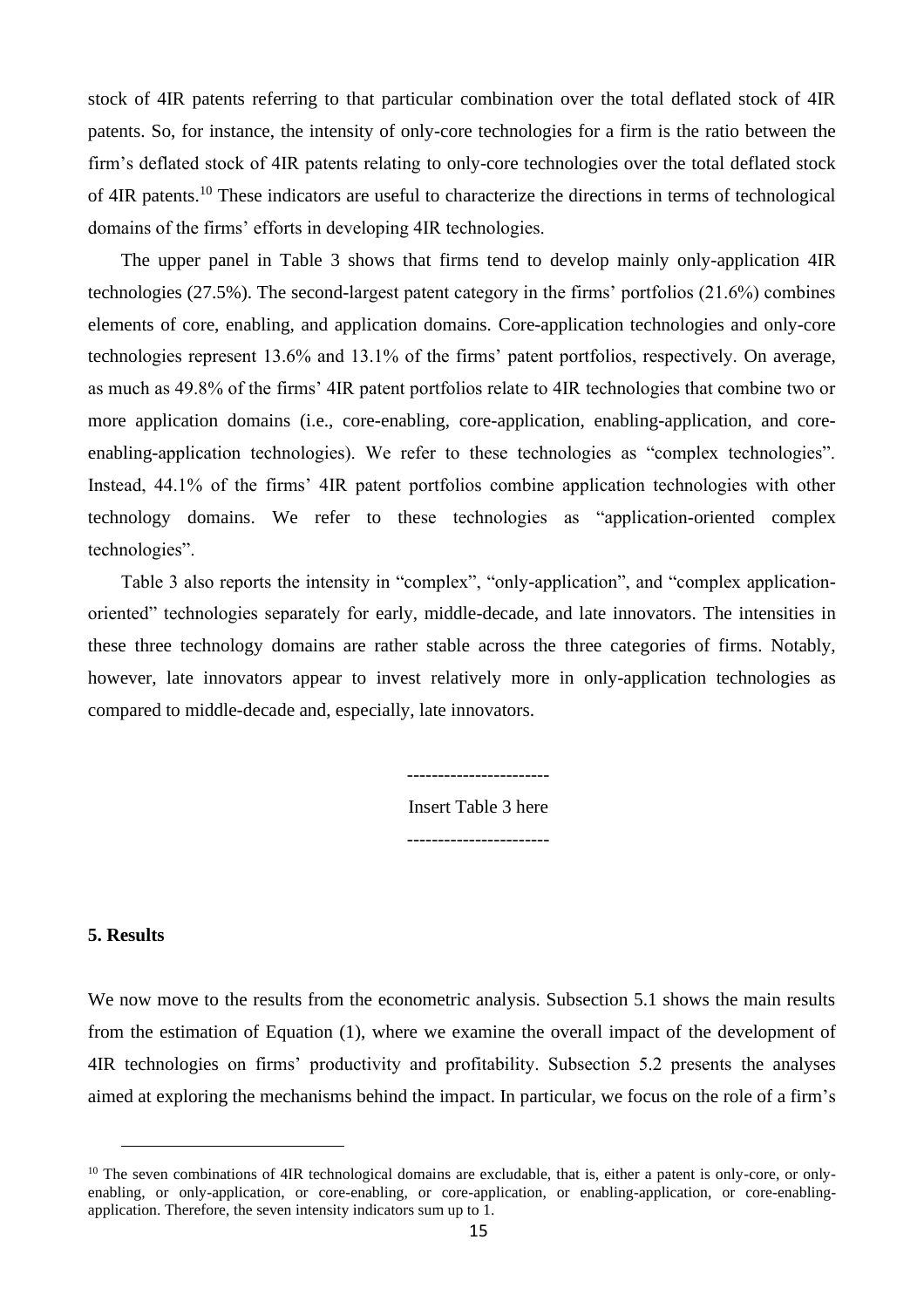experience in and the starting period of 4IR technology development, as captured by 4IR patents, as well as on the role of the different 4IR technology domains.

*5.1 Main results: the relationship between the development of 4IR technologies and firm performance*

Table 4 reports results for three different specifications of Equation (1) for each of the three performance outcomes considered: TFP, labour productivity, and ROI. For each dependent variable, the first two columns report OLS estimation of Equation (1), and the third one reports FE estimates. In particular, the basic specification in Columns (1a), (1b), and (1c) controls for the stock of non-4IR patents, the degree of capital intensity, the level of employment, the degree of intangibility of assets, and the year of incorporation. We also add time dummies, and controls for size, industry, and country fixed effects. Specifications in Columns (2a), (2b), and (2c) add interactions between time dummies and size, industry, and country fixed effects. Finally, Columns (3a), (3b), and (3c) report the FE coefficients, while including the full set of control variables, as already mentioned. These preferred estimates remove firm unobserved fixed heterogeneity, which instead is not controlled for in OLS specifications. Finally, the standard errors are robust to heteroskedasticity and clustered at the firm level.

Insert Table 4 here

-----------------------

Table 4 shows a consistent pattern of results, whereby the development of 4IR technologies is positively and significantly related to firm productivity, both TFP and labour productivity, but does not appear to be linked to firm profitability. Both OLS specifications point to significantly higher TFP and labour productivity due to higher 4IR deflated stock of patents, with estimated coefficients equal to 0.058. The FE specifications report significant positive impacts, too. However, the magnitude of the estimated effect is smaller (0.015 for TFP and 0.012 for labour productivity), which suggests that unobserved fixed firm specificities are relevant determinants of both firm performance and the degree of development of 4IR technological capabilities. At first glance, the magnitude of the effect seems modest: a 10% increase in the deflated stock of 4IR patents increases TFP by 0.15% and labour productivity by  $0.12\%$ .<sup>11</sup> However, one should note that a not negligible

 $11$  See, for example, Venturini (2019), who estimates, at the country level, the elasticity of productivity to the aggregate stock of knowledge related to intelligent technologies ranging from 0.02 and 0.06 for industrialized economies.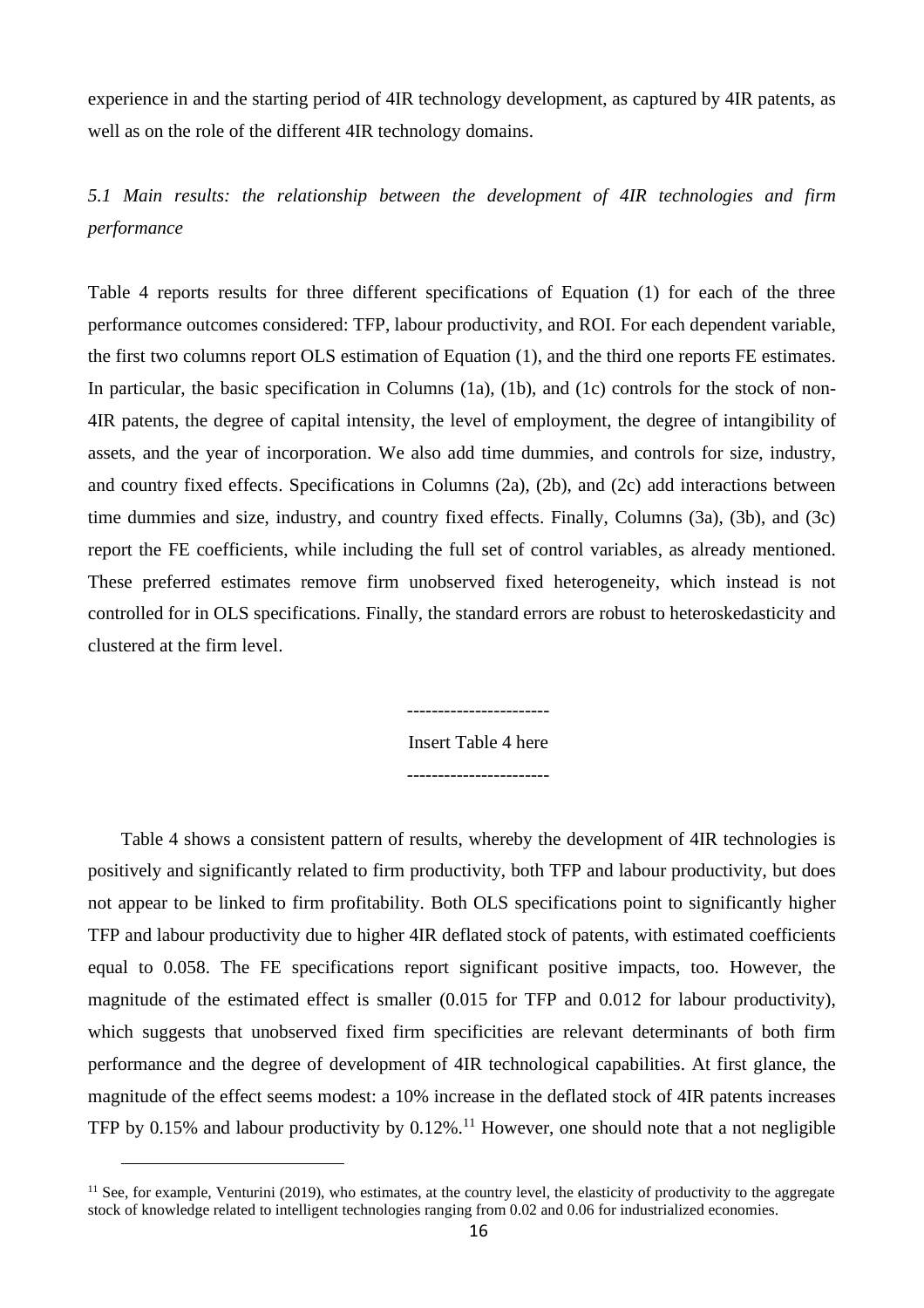proportion of firms shift from not patenting at all to patenting in 4IR technologies, and another large proportion of firms increase their 4IR deflated stock of patents by much due to relatively small starting 4IR patent portfolio (e.g., passing from 3 to 6 4IR patents means a 100% increase). Indeed, the yearly average percentage increase of 4IR deflated patent stock (computed excluding firms that switch from zero to a positive number of 4IR patents – delta percentages cannot be computed in this case) is as high as 53.4%. Due to the average increase in firms' 4IR patent portfolios, TFP is estimated to raise by 0.80% and labour productivity by 0.64%.

When we turn to firm profitability, no significant impact is detected. Both OLS and FE estimations report virtually 0 coefficients. In the overall sample, the firms' development of 4IR technologies has thus no impact on their ROI, possibly due to significant sunk costs associated with the development of 4IR technologies (see the discussion in Section 6 below).<sup>12</sup>

#### *5.2 The role of experience, starting periods, and different technology domains*

So far, we found an affirmative answer to our first research question about the positive impact of developing 4IR technologies on productivity, while no significant effect emerges concerning firm profitability. We now proceed to address the second research question, by disentangling the main results in relation to the firms' different starting periods of 4IR technology development. It should be noted that, from now on, we report the (relevant coefficients of) our preferred FE estimates. We concentrate on either impact on TFP or ROI, depending on whether we are interested in firm productivity or profitability.<sup>13</sup>

First, we focus on the contingency role of firm-level experience and continuity in developing 4IR technologies. The first two panels of Table 5 present results for this.

To this end, we constructed a firm-specific indicator of experience in 4IR technology development and classified firms based on their degree of experience (low, medium, high). Experience in the development of 4IR technologies was defined as the number of years since the first 4IR patent application. A 0-year experience means that the firm has never filed 4IR patent applications; the year in which the firm files its first 4IR patent, the experience is set to 1, the subsequent year, it is set to 2, and so on. We then took the panel-average experience to make it time-invariant and divided firms into three categories (i.e., firms with low, medium, or high experience) based on whether their panel-average experience was below the 25th percentile, within

 $12$  We have also experimented with alternative measures of accounting firm profitability, including the return on assets (ROA) and the return on sales (ROS). The results are coherent with what emerges for ROI, that is, that no significant relationship between the development of 4IR technologies and firm profitability is detected.

<sup>&</sup>lt;sup>13</sup> Note that estimates with labor productivity as the dependent variable are similar to those obtained with TFP. We did not report them in the paper for conciseness, but they are available upon request.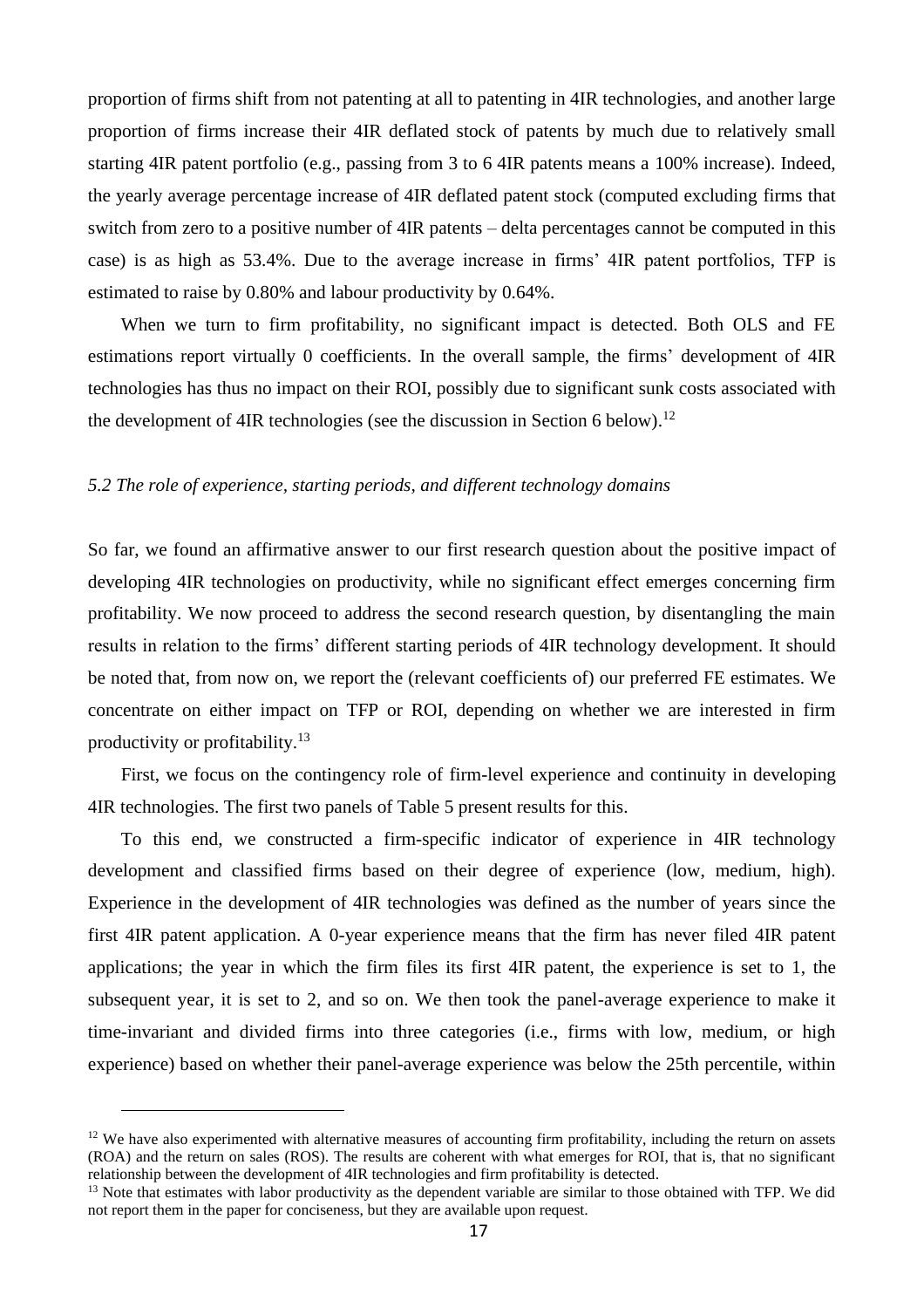the 25th and 75th percentiles, and above the 75th percentile, respectively. Finally, we estimated a version of Equation (1) that adds interaction terms multiplying a firm's deflated stock of 4IR patents and the relative degree of experience. These terms allow us to assess the impact of 4IR technology development in the different categories of firms.

The first panel of Table 5 shows that firms with low experience obtain the highest productivity gains from developing 4IR technologies. The estimated coefficient is 0.022 and significant at the 1% level. Firms with medium levels of experience also obtain a significant productivity gain from investing in 4IR technologies, though lower in magnitude (0.016). In firms with high experience, higher stocks of 4IR patents are instead associated with lower productivity.

With a methodology similar to the one used for experience, we constructed an indicator of continuity in 4IR technology technologies, and classified firms according to their degree of continuity. Continuity is an indicator constructed as the number of years in which the firm has filed at least one 4IR patent application over the number of years since it is active in 4IR patenting (i.e., experience). It ranges between 0 and 1. It equals 1 when the firm has filed at least one 4IR patent application in each year since it is active in 4IR patenting, whereas it approaches 0 as 4IR patenting activity is more sporadic. It is set to 0 when the firm has never patented. We then took the panelaverage continuity and divided the firms into three categories (firms with low, medium, and high continuity) following the same classification we adopted for experience (below 25th percentile, within 25th and 75th percentiles, and above 75th percentile). Finally, we interacted a firm's deflated stock of 4IR patents with its degree of continuity to obtain the differential effect of 4IR technology development for firms with high, medium, and low degree of continuity in filing patents in the 4IR domain.

The second panel of Table 5 shows the results for this test. Firms with low and medium levels of continuity in 4IR patenting obtain positive and significant productivity increases from developing 4IR technologies. On the contrary, the significant positive relationship between productivity and 4IR patent filings does not surface within firms that have continuously filed these patents over time. Although these findings may appear counterintuitive, recall that high continuity in filing 4IR patents might be associated with marginal improvements of technologies. In short, in the uncertain and fast-changing world of 4IR, a high continuity in the development of 4IR technologies does not appear effective in terms of actual productivity enhancements.

Conversely, substantial and significant positive productivity effects for firms with low experience (and continuity) are consistent with the presence of an evident productivity jump experienced by firms developing  $4IR$  technologies for the first time.<sup>14</sup> The third panel of Table 5

<sup>&</sup>lt;sup>14</sup> In the category of low-experienced firms are encompassed those firms that started developing 4IR technologies during our observation period. The same holds for the category of low-continuity firms, where, by construction, firms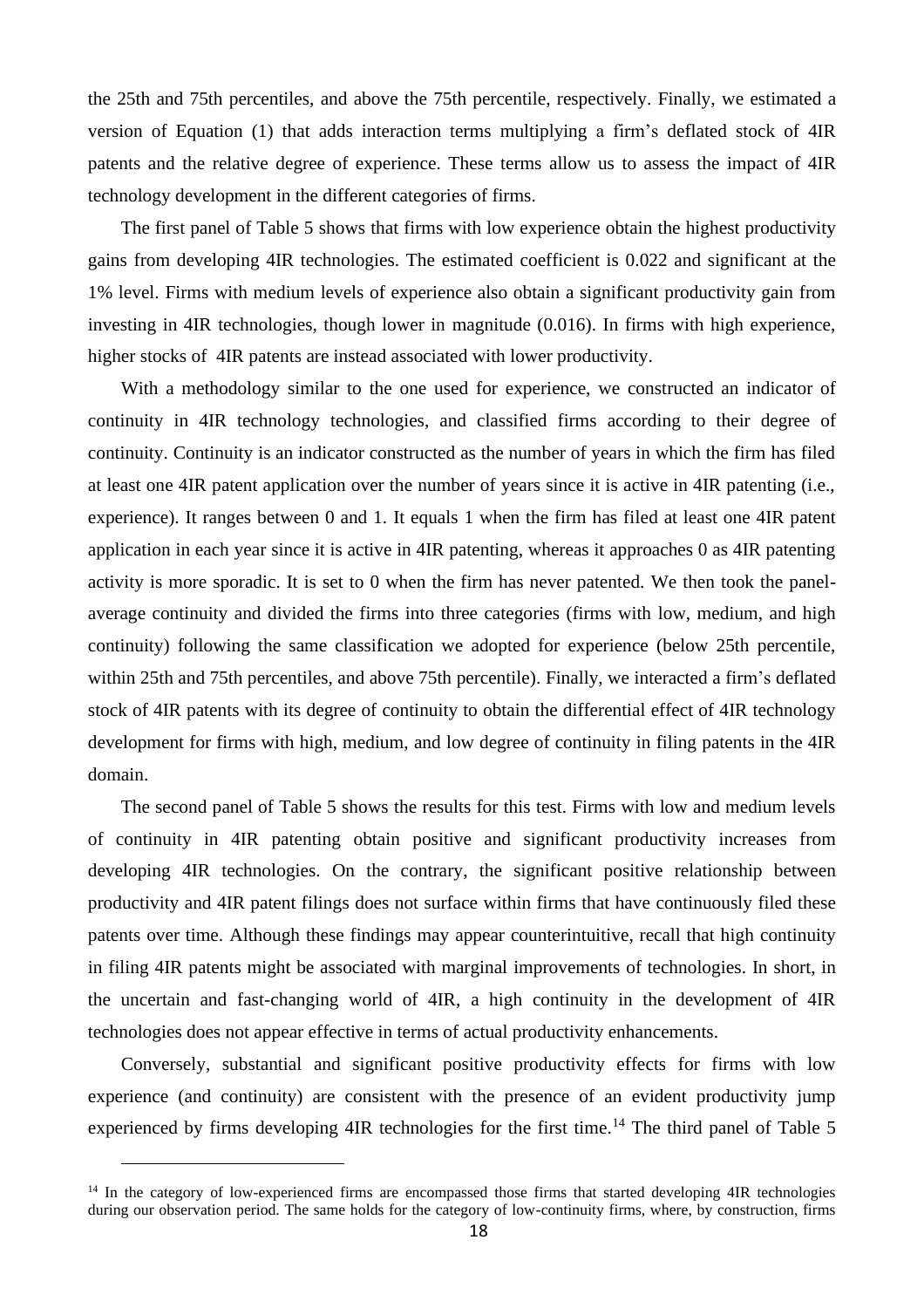shows this effect. Here, the deflated stock of 4IR patents is interacted with two binary variables. The first one takes the value 1 when the firm passes from not having any 4IR patent applications to having at least one (i.e., when it starts patenting in 4IR technologies) and then again turns 0 afterwards. This variable can thus switch from 0 to 1 only once for each firm, in the year of a firm's first 4IR patent application. Moreover, it should be noted that if a firm files its first 4IR patent before the first year of observation in our data, this variable never takes the value 1. The second dummy variable takes the value 1 when the firm has already patented in 4IR technologies (or has never patented in 4IR technologies) and 0 otherwise. This regression shows that a "boost effect" on productivity is associated with 4IR patenting, whereby the effect of 4IR technology development on productivity is substantially higher when the firm develops 4IR technologies for the first time compared to when it is not its first time (0.022 versus 0.013), case in which the impact is nonetheless positive and significant. For robustness, we have also performed an additional test (last panel of Table 5) to check that the "boost effect" is not entirely attributable to the extensive margin (i.e., if the firm invests in 4IR technology development), but that also the intensive margin is relevant (i.e., how much the firm invests in 4IR technology development). The effect of the extensive margin, while positive, is not significant, whereas the effect attributable to the intensive margin is positive, significant, and in line with the overall effects previously found.<sup>15</sup>

> ----------------------- Insert Table 5 here -----------------------

The results so far, that is, the impossibility to climb the learning curve, the fact that continuity in the development of 4IR technologies does not pay, and the presence of a boost effect, suggest that it is important to further investigate the starting period of 4IR technology development.

In Table 6, we run productivity and profitability estimations of Equation (1) separately for early, middle-decade, and late innovators. For early and middle-decade innovators, our FE estimates indicate no significant productivity and profitability effect stemming from the development of 4IR technologies, as captured by the stock of 4IR patents accumulated since 1985. The effect on productivity for late innovators (third panel of the table) is instead positive, large in magnitude, and strongly significant. Interestingly, a positive and significant impact also emerges on firm profitability for those firms, suggesting that they are able to profit from the development of

without experience in the development of 4IR technologies have 0 levels of the continuity index (which most likely entails low values of the panel-average continuity index).

<sup>&</sup>lt;sup>15</sup> For a similar "boost" effect on firm growth, see also Helmers and Rogers (2011) in relation to start-ups which patent for the first time.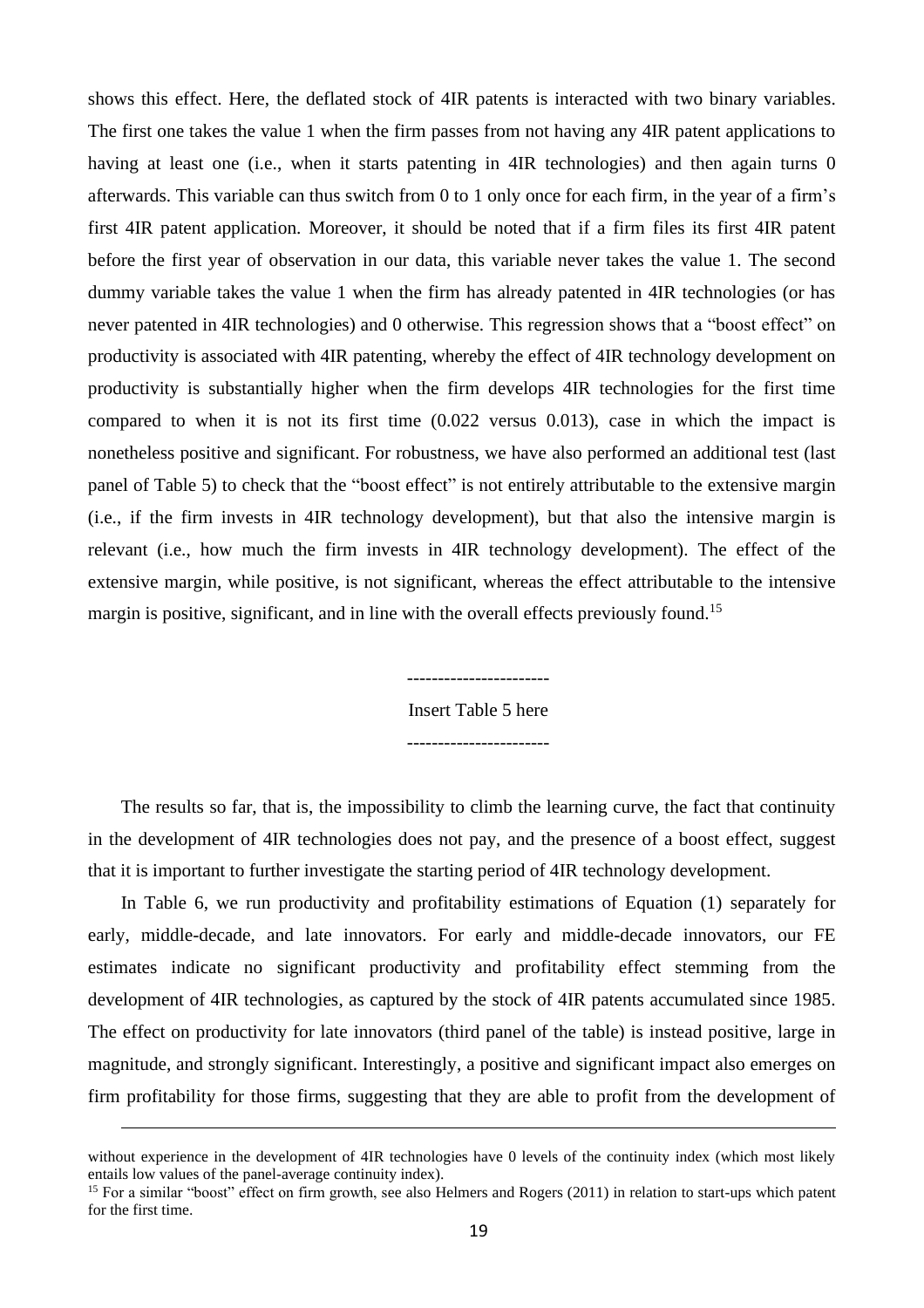4IR technologies in the short-term. Notably, the same results hold when we consider the effect of the more recent patent stock. These results are shown in Table C.1 of Appendix C, where we re-run the estimations of Table 6, but with the stock of 4IR patents from 2005 (instead of 1985) as the regressor of interest. This allows us to obtain a neater comparison among the different categories of firms, since all the firms have patents filed in the last decade, and to better assess the marginal benefits of 4IR technology developments for such firms.

### Insert Table 6 here -----------------------

-----------------------

How do late innovators get such productivity and profitability gains? To answer our third research question, we investigate how/whether late innovators get their returns from combining different technological domains associated with the 4IR. Differently from the dimensions of experience and continuity, the analysis by 4IR technological domains – core, enabling, application, and their mix – is an uncharted territory. If late innovators can build on earlier innovators' accumulated knowledge and at the same time develop technologies that better respond to new needs of the market and production process, they might be more effective in combining different technological domains (i.e., in exploiting complex technologies). At the same time, they might be advantaged in the exploitation of technologies with evident applicative characteristics. They might be advantaged in the development of more effective application-oriented technologies, as they have more flexibility in responding to changing environments (i.e., they do not have enormous sunk costs stemming from the accumulation of long-standing investments).

To answer these questions, we use three methods and present the results in Table 7. In the first panel, we test whether late innovators have differential performance effects stemming from the development of complex 4IR technologies (i.e., those that combine two or more technological domains), and we find that late innovators have a significantly higher capability of extracting productivity advantages from such technologies. We find a similar, but more pronounced, pattern deriving from the development of application-oriented complex 4IR technologies (i.e., those that focalize in application technologies in conjunction with other technology domains). Late innovators show a significantly higher capability to exploit productivity benefits stemming from the development of application-oriented 4IR technologies. Interestingly, the late comers show a marginally significant (p-value equal to 0.120) but quantitatively substantial impact of 4IR patent filings also on profitability, a finding consistent with the fact that application-oriented technologies are more easily converted into revenue streams compared to other technologies because they are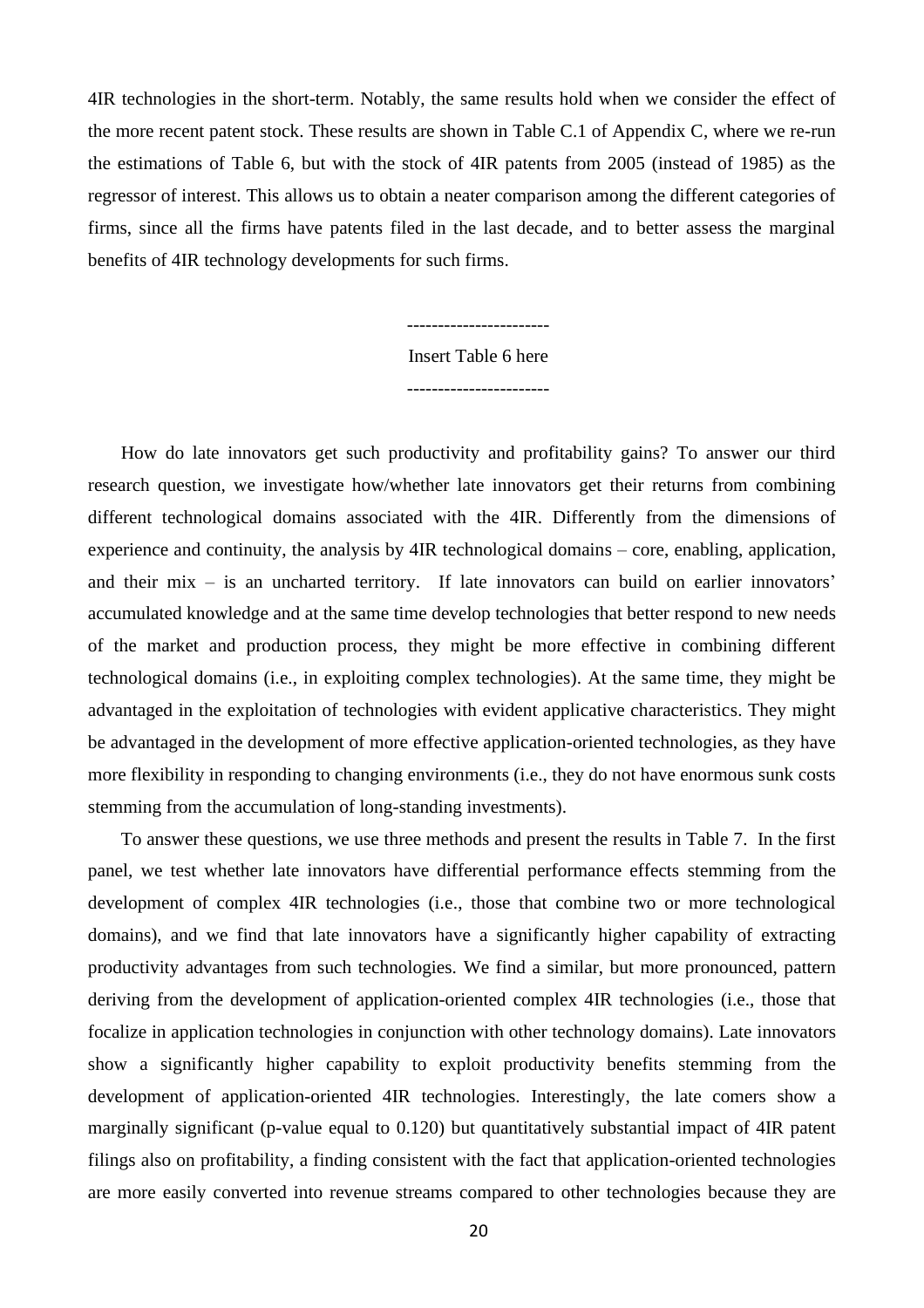more directly linked to downstream markets. Finally, we see that late innovators have no increased differential effect when it comes to the exploitation of simple only-application technologies (second panel of the table), which suggests that they are more able to obtain beneficial effects from more complex technologies that entail the combination of different knowledge domains.

> ----------------------- Insert Table 7 here

-----------------------

#### **6. Discussion and conclusions**

Our study focused on the impact of 4IR technology development, an area of investigation so far largely unexplored, in favour of the adoption of these technologies and consequent effects (Venturini, 2019). We investigated (i) the association between the development of 4IR technological capabilities and firm performance, (ii) the moderating role of experience, continuity, and starting period in 4IR technology development, and (iii) whether late innovators benefit from the higher complexity of the technological configurations and the possibility to exploit applications downstream.

The empirical investigation offers three main conclusions.

First, the development of 4IR technologies significantly increases firms' productivity but does not appear to be linked to profitability. Productivity may rise due to increased efficiency in the production process thanks to the development and implementation of 4IR technologies, or it might be related to increased revenues generated from the output that incorporates 4IR technologies. Although at first glance it may appear surprising that such positive impacts on firm productivity do not lead to higher profitability, it should be noted that the development of 4IR technologies entails enormous investments that have the characteristics of fixed (and sunk) costs. While these costs do not enter productivity indexes, they impact firms' profitability. Therefore, it may take several years for initial investments to become profitable. Moreover, despite high expectations about new market segments, demand has not taken off yet. For example, the driverless car market, despite promises, is still struggling with technological and regulatory issues (among others) and still in its infancy.

Second, firms capitalize more on productivity when they develop 4IR technologies for the first time compared to when it is not the first time (i.e., there is a "boost effect"). This might be due to different reasons. It can be the case that first patents collect more advanced knowledge that the firm has accumulated in the past periods. Moreover, subsequent patents might be due to strategic needs,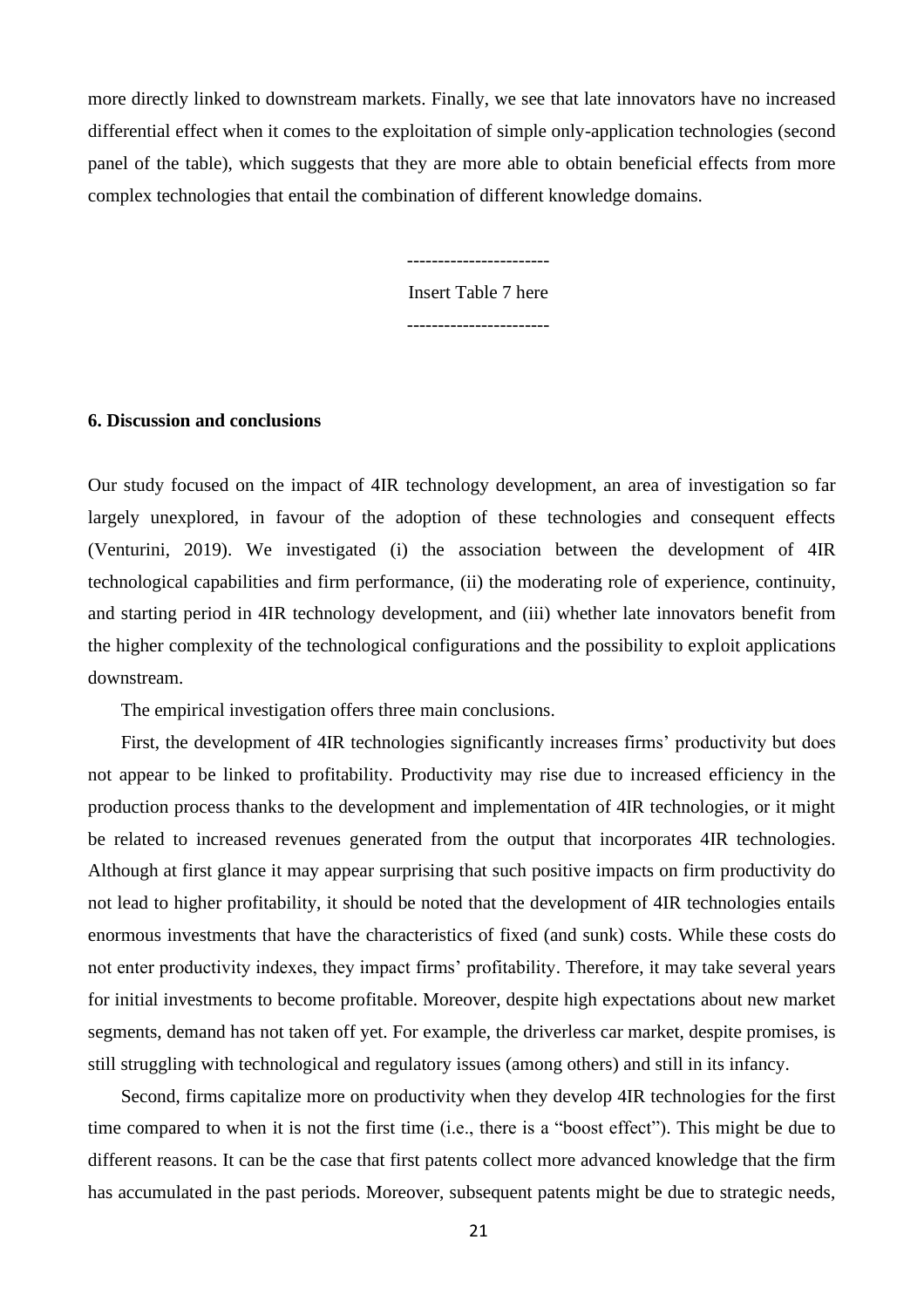such as protecting the core knowledge, building up a more robust patent portfolio, or accumulating patents for competitive reasons. Experience appears to have counter-intuitive effects. Lowexperienced firms get the highest productivity gains. On the other hand, in firms with higher experience, higher stocks of 4IR patents are associated with lower productivity. Our results suggest that learning curves are difficult or even impossible to climb in the 4IR domain. Such an impossibility to effectively climb learning curves is consistent with the result that too much continuity in developing 4IR technologies does not pay (see also Guarascio and Tamagni, 2019). More in general, our research contributes to the literature on first movers' advantages. In the case of 4IR technologies, being first, experienced, and continuous is not a sufficient condition for improved economic performances.

Third, we found that the effect on productivity for late comers is positive, large in magnitude, and strongly significant. In contrast with Teece (1986) and Rothaermel and Hill (2005), a positive and significant impact also emerges on firm profitability for those actors, suggesting that they can profit from the development of 4IR technologies in the short-term. Late comers in the development of 4IR technologies might have significant advantages over first movers, as suggested by several scholars (Querbes and Frenken, 2017). Late comers are not anchored to previous and sometimes outdated technological paradigms. Paradoxically, high levels of experience in rapidly changing environments, such as the 4IR context, might be a double-edged sword (Tushman and Anderson, 2016). A "wait and see" strategy can be highly beneficial when technological trajectories are subject to rapid changes and when emerging technologies need time to consolidate. "Wait and see" strategies also allow firms to carefully choose when entering the technological race and avoid possible organizational inertia, which is likely when firms make huge commitments for a long time.

Our study has several implications from a firm's perspective. The first implication is that the timing of entry is highly relevant when new technologies emerge. Being the first movers offers clear advantages over competitors. This is the case of patents that we have considered here. Firstpatenting firms can block competitors, enjoy a temporary monopoly, and get extra profits. However, when the technological domain is broad, undefined, and evolving, what matters is capitalizing on discernible and valuable knowledge. The second implication has to do with the complexity and interconnectedness of technological domains. Although core technologies can have several downstream implications and allow firms to achieve technological leadership in several segments, firms focusing on application technologies together with other technology domains experience significant performance results. Third, the combination of different technologies seems to be relevant, urging firms to orchestrate and coordinate distinctive know-how that emerges at different times. This requires an in-depth analysis of past accumulated experience and a finegrained scrutiny of existing know-how.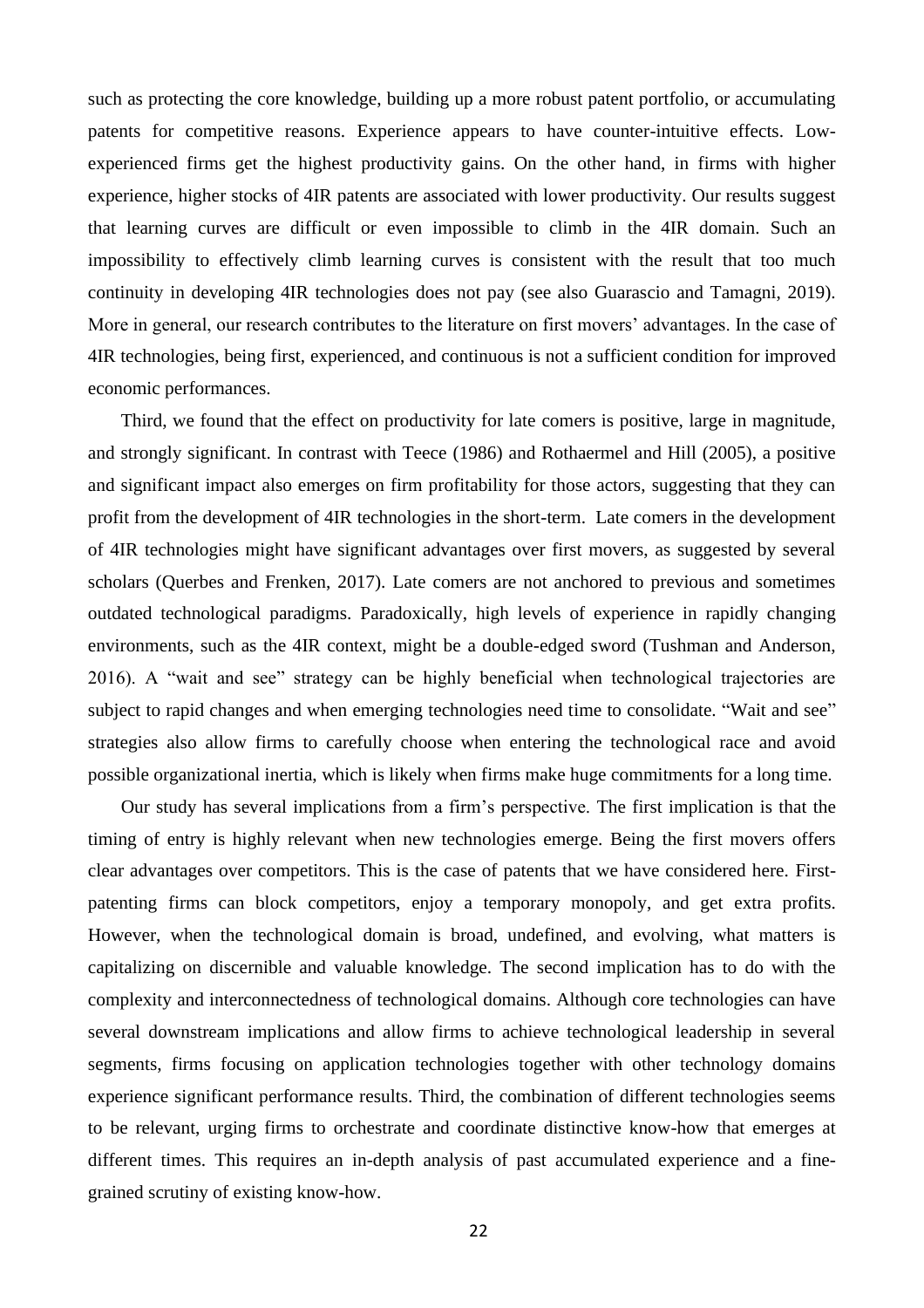Future research can shed light on these mechanisms and find invariants in the firms' behaviour, possibly overcoming the limitations of our research. The first limitation has to do with the measurement of 4IR technology development. Data on patents that we used have the usual drawbacks. The quality of patents differs, and patents can be filed for specific competitive and strategic reasons. Moreover, patents are just one component of the firms' knowledge stock (e.g., quality of human capital). Second, the classification of 4IR used in the paper following EPO (2017) can be improved to make specific investigations possible in distinctive subdomains and pave the way to cumulative analysis in longer periods. Data availability for longer periods is also critical in analysing technological domains that are emergent. Third, quantitative analyses are a robust way for investigating complex phenomena, but triangulation through quantitative and qualitative methodologies can shed light on some aspects that this research has touched on the surface.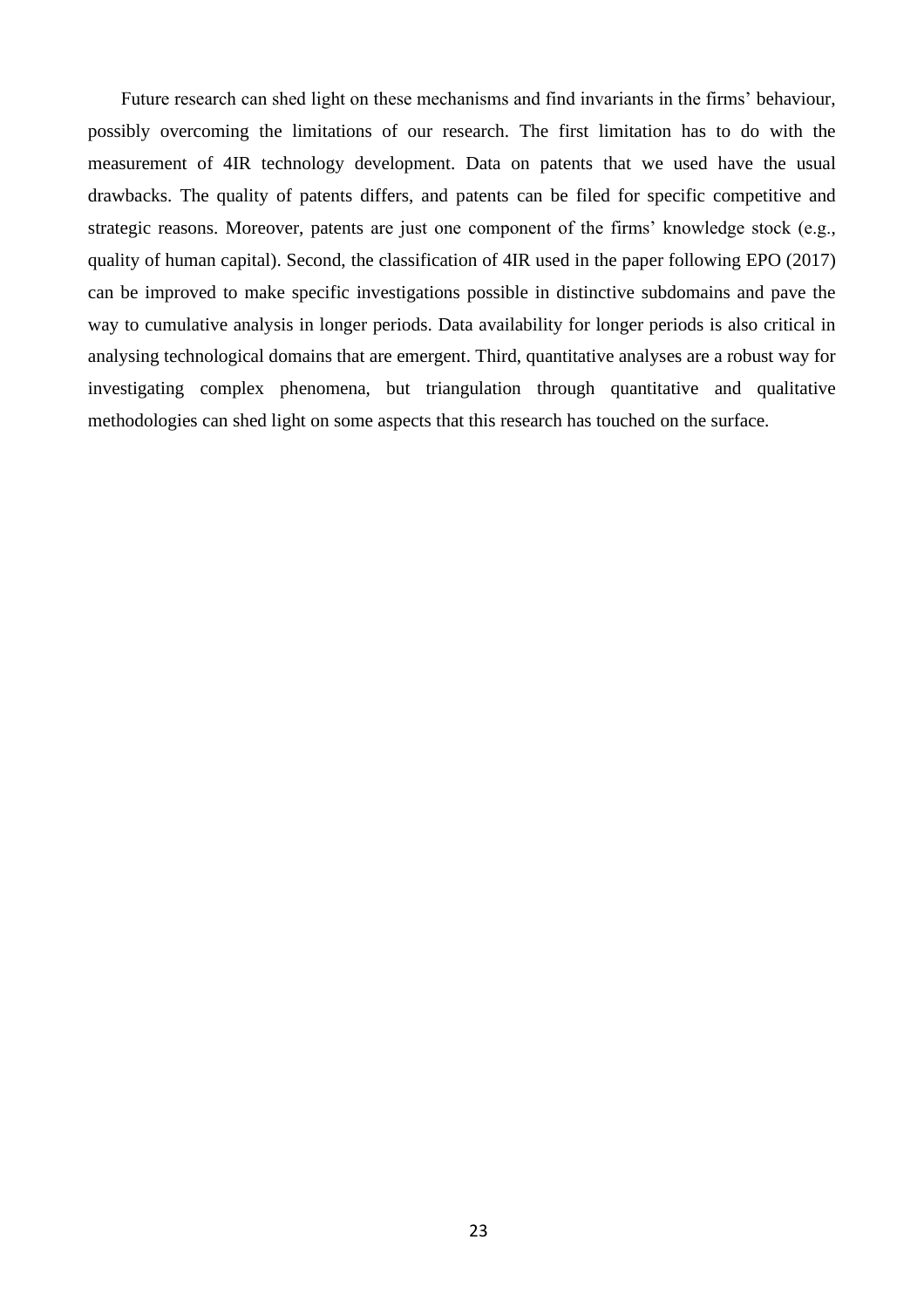#### **References**

Acemoglu, D. and Restrepo, P. (2019), "Robots and Jobs: Evidence from US Labor Markets", *Journal of Political Economy*, Online first.

Afuah, A. (2002), "Mapping Technological Capabilities into Product Markets and Competitive Advantage: The Case of Cholesterol Drugs", *Strategic Management Journal*, Vol. 23 No. 2, pp. 171–179.

Anderson, P. and Tushman, M.L. (1990), "Technological Discontinuities and Dominant Designs: A Cyclical Model of Technological Change", *Administrative Science Quarterly*, Vol. 35 No. 4, pp. 604–633.

Arend, R.J., Zhao, Y.L., Song, L. and Im, S. (2017), "Strategic Planning as a Complex and Enabling Managerial Tool", *Strategic Management Journal*, Vol. 38 No. 8, pp. 1741–1752.

Argote, L. and Epple, D. (1990), "Learning Curves in Manufacturing", *Science*, Vol. 247 No. 4945, pp. 920–924.

Artz, K.W., Norman, P.M., Harfield, D.E. and Cardinal, L.B. (2010), "A Longitudinal Study of the Impact of R&D, Patents, and Product Innovation on Firm Performance", *Journal of Product Innovation Management*, Vol. 27 No. 5, pp. 725–740.

Basberg, B.L. (1987), "Patents and the Measurement of Technological Change: A Survey of the Literature", *Research Policy*, Vol. 16 No. 2–4, pp. 131–141.

Belenzon, S. and Berkovitz, T. (2010), "Innovation in Business Groups", *Management Science*, Vol. 56 No. 3, pp. 519–535.

Benassi, M., Grinza, E. and Rentocchini, F. (2020), "The Rush for Patents in the Fourth Industrial Revolution", *Journal of Industrial and Business Economics*, Online first.

Bloom, N. and Van Reenen, J. (2002), "Patents, Real Options and Firm Performance", *The Economic Journal*, Vol. 112 No. 478, pp. C97–C116.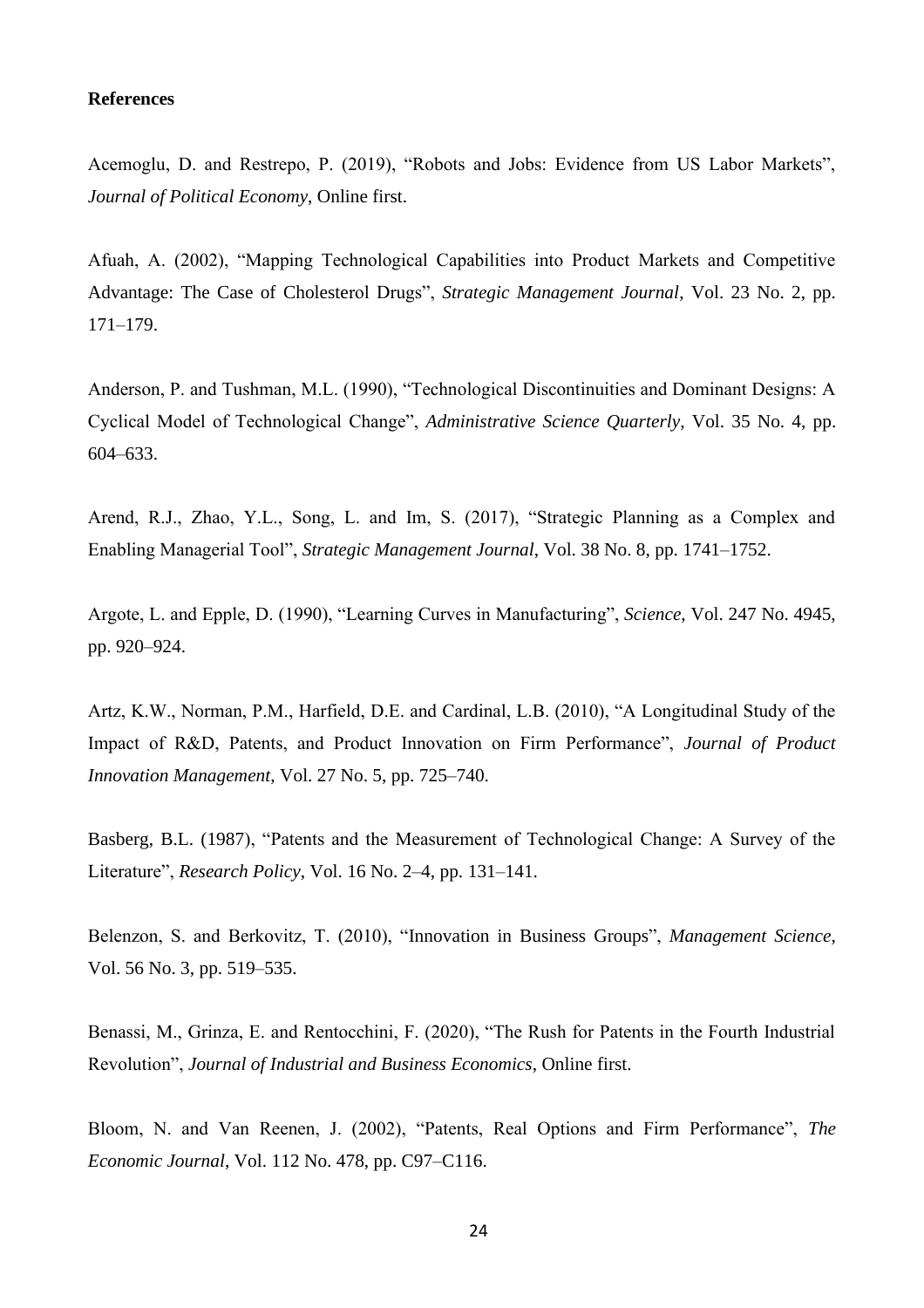Bresnahan, T.F. and Trajtenberg, M. (1995), "General Purpose Technologies "Engines of Growth"?", *Journal of Econometrics*, Vol. 65 No. 1, pp. 83–108.

Brynjolfsson, E. and Hitt, L.M. (2000), "Beyond Computation: Information Technology, Organizational Transformation and Business Performance", *Journal of Economic Perspectives*, Vol. 14 No. 4, pp. 23–48.

Brynjolfsson, E. and McAfee, A. (2014), *The Second Machine Age: Work, Progress, and Prosperity in a Time of Brilliant Technologies*, W. W. Norton & Company.

Brynjolfsson, E., Mitchell, T. and Rock, D. (2018), "What Can Machines Learn, and What Does It Mean for Occupations and the Economy?", *AEA Papers and Proceedings*, Vol. 108, pp. 43–47.

Cockburn, I.M., Henderson, R. and Stern, S. (2018), "The Impact of Artificial Intelligence on Innovation", NBER Working Paper No. 24449.

Corrocher, N., Mavilia, R. and Giorgio, M. (2018), "The Sino-German Alliance for the Fourth Industrial Revolution: Dynamics and Policy Implications", *Journal of Economic Policy Reform*, Online first.

Dauth, W., Findeisen, S., Suedekum, J. and Woessner, N. (2017), "German Robots – the Impact of Industrial Robots on Workers", SSRN Scholarly Paper No. ID 3039031.

Day, G.S. and Schoemaker, P.J.H. (2000), "Avoiding the Pitfalls of Emerging Technologies", *California Management Review*, Vol. 42 No. 2, pp. 8–33.

DeCarolis, D.M. and Deeds, D.L. (1999), "The Impact of Stocks and Flows of Organizational Knowledge on Firm Performance: An Empirical Investigation of the Biotechnology Industry", *Strategic Management Journal*, Vol. 20 No. 10, pp. 953–968.

Deloitte. (2018), "The Fourth Industrial Revolution Is Here – Are You Ready?", Deloitte Development LLC.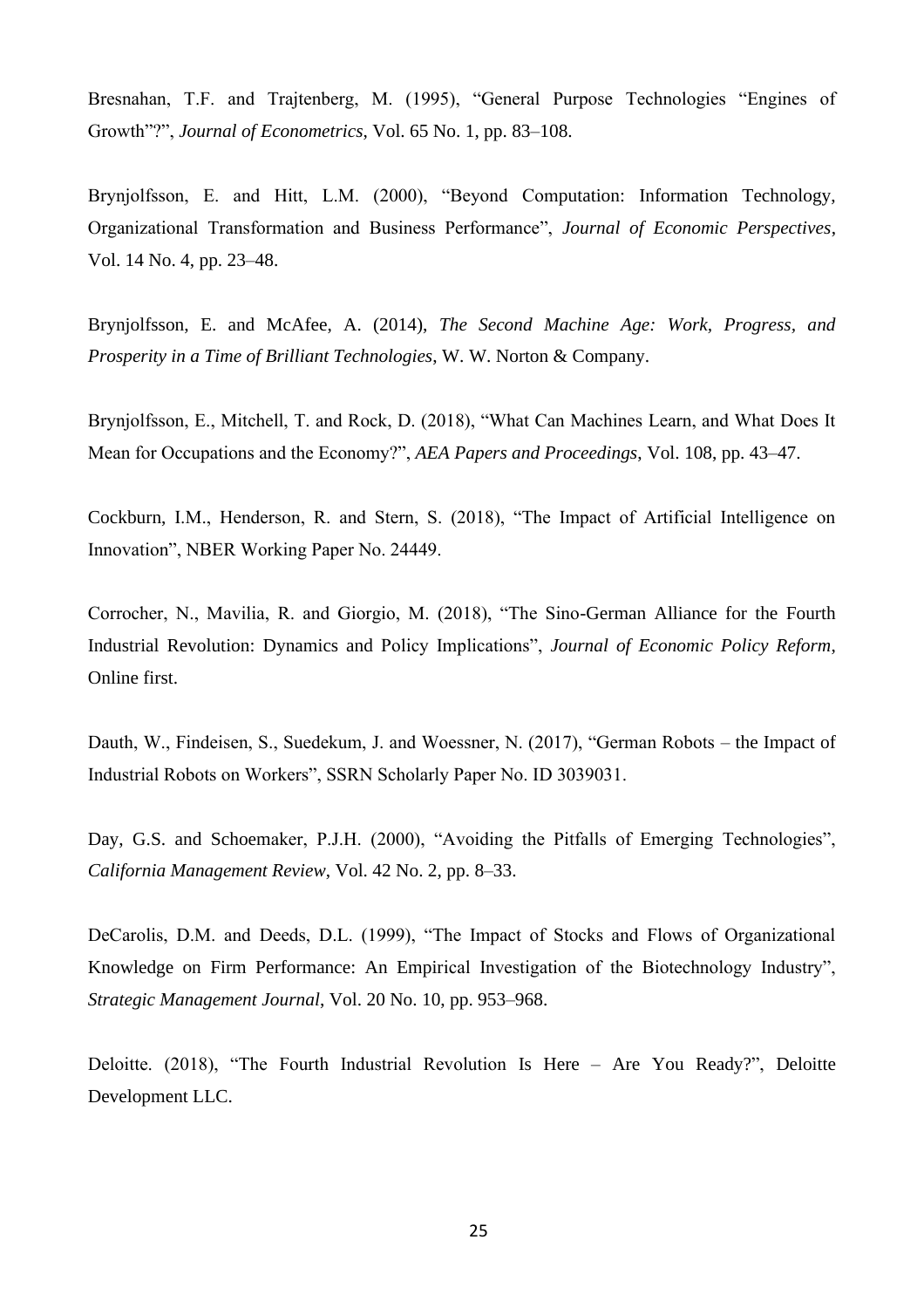Dernis, H., Gkotsis, P., Grassano, N., Nakazato, S., Squicciarini, M., van Beuzekom, B. and Vezzani, A. (2019), "World Corporate Top R&D Investors: Shaping the Future of Technologies and of AI", Publications Office of the European Union.

Devicienti, F., Grinza, E. and Vannoni, D. (2018), "The Impact of Part-Time Work on Firm Productivity: Evidence from Italy", *Industrial and Corporate Change*, Vol. 27 No. 2, pp. 321–347.

Ehrnberg, E. (1995), "On the Definition and Measurement of Technological Discontinuities", *Technovation*, Vol. 15 No. 7, pp. 437–452.

EPO. (2017), "Patents and the Fourth Industrial Revolution: The Inventions Behind Digital Transformation", European Patent Office.

Felten, E.W., Raj, M. and Seamans, R. (2018), "A Method to Link Advances in Artificial Intelligence to Occupational Abilities", *AEA Papers and Proceedings*, Vol. 108, pp. 54–57.

Frey, C.B. and Osborne, M.A. (2017), "The Future of Employment: How Susceptible are Jobs to Computerisation?", *Technological Forecasting and Social Change*, Vol. 114, pp. 254–280.

Gambardella, A. and McGahan, A.M. (2010), "Business-Model Innovation: General Purpose Technologies and their Implications for Industry Structure", *Long Range Planning*, Vol. 43 No. 2, pp. 262–271.

Gilchrist, A. (2016), "Introducing Industry 4.0", in *Industry 4.0*, Springer.

Goldfarb, A., Gans, J. and Agrawal, A. (2019), *The Economics of Artificial Intelligence: An Agenda*, University of Chicago Press.

Graetz, G. and Michaels, G. (2018), "Robots at Work", *The Review of Economics and Statistics*, Vol. 100 No. 5, pp. 753–768.

Grinza, E., and Quatraro, F. (2019), "Workers' Replacements and Firms' Innovation Dynamics: New Evidence from Italian Matched Longitudinal Data, *Research Policy*, Vol. 48 No. 9, pp. 103804.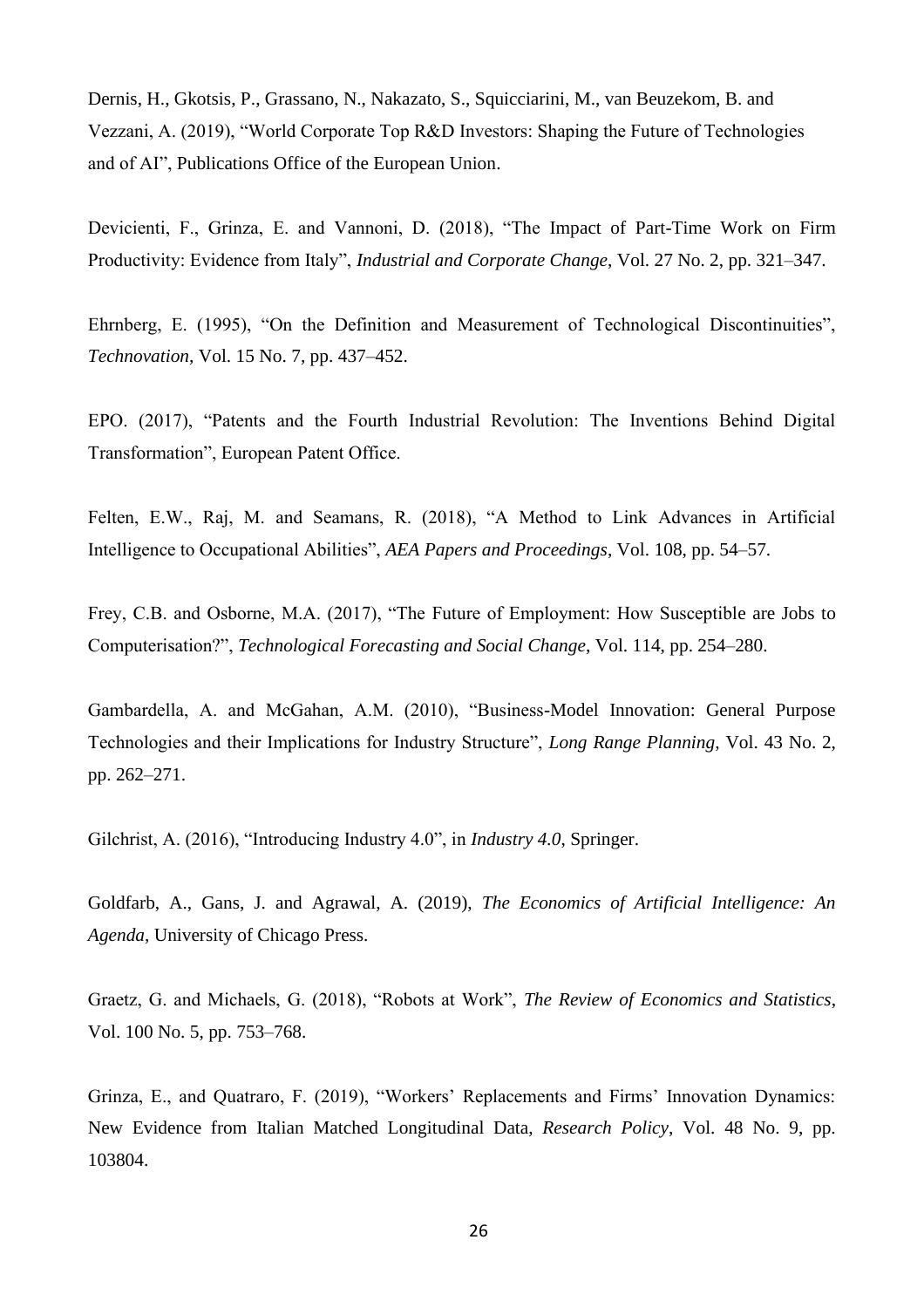Guarascio, D. and Tamagni, F. (2019), "Persistence of Innovation and Patterns of Firm Growth", *Research Policy*, Vol. 48 No. 6, pp. 1493–1512.

Hao, S. and Song, M. (2016), "Technology-Driven Strategy and Firm Performance: Are Strategic Capabilities Missing Links?", *Journal of Business Research*, Vol. 69 No. 2, pp. 751–759.

Hatch, N.W. and Mowery, D.C. (1998), "Process Innovation and Learning by Doing in Semiconductor Manufacturing", *Management Science*, Vol. 44 No. 11–part-1, pp. 1461–1477.

Helmers, C. and Rogers, M. (2011), "Does Patenting Help High-Tech Start-Ups?", *Research Policy*, Vol. 40 No. 7, pp. 1016–1027.

Huckman, R.S. and Pisano, G.P. (2006), "The Firm Specificity of Individual Performance: Evidence from Cardiac Surgery", *Management Science*, Vol. 52 No. 4, pp. 473–488.

Huesch, M.D. and Sakakibara, M. (2009), "Forgetting the Learning Curve for a Moment: How Much Performance is Unrelated to Own Experience?", *Health Economics*, Vol. 18 No. 7, pp. 855– 862.

Kerin, R.A., Varadarajan, P.R. and Peterson, R.A. (1992), "First-Mover Advantage: A Synthesis, Conceptual Framework, and Research Propositions", *Journal of Marketing*, Vol. 56 No. 4, pp. 33– 52.

Kogut, B. and Chang, S.J. (1991), "Technological Capabilities and Japanese Foreign Direct Investment in the United States", *The Review of Economics and Statistics*, Vol. 73 No. 3, pp. 401– 413.

Lieberman, M.B. and Montgomery, D.B. (1988), "First-Mover Advantages", *Strategic Management Journal*, Vol. 9 No. S1, pp. 41–58.

Mann, K. and Püttmann, L. (2018), "Benign Effects of Automation: New Evidence from Patent Texts", SSRN Scholarly Paper No. ID 2959584.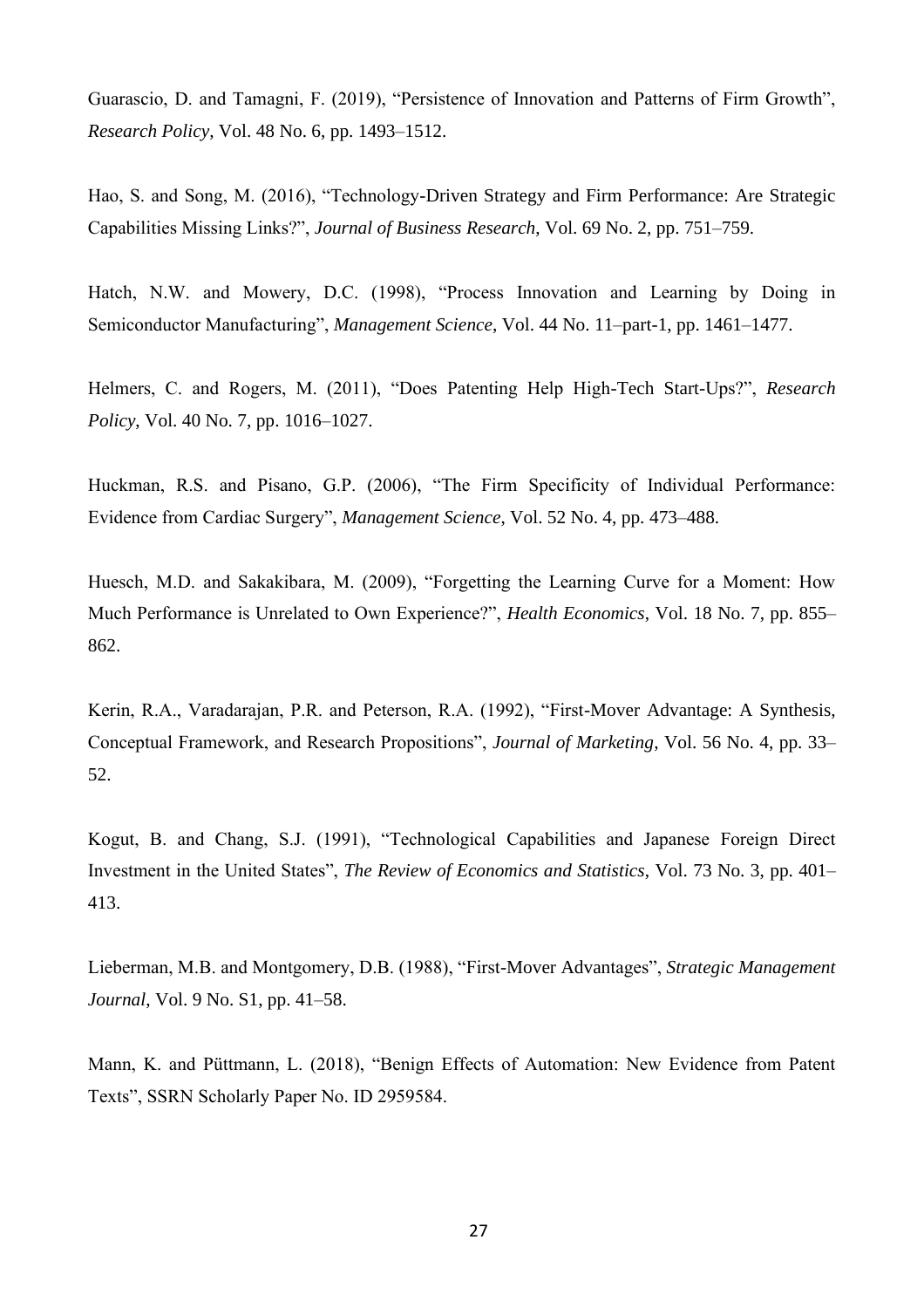Manyika, J., Chui, M., Miremadi, M., Bughin, J., George, K., Willmott, P. and Dewhurst, M. (2017), "A Future that Works: AI, Automation, Employment, and Productivity", McKinsey Global Institute.

Martin, B.R. (1995), "Foresight in Science and Technology", *Technology Analysis & Strategic Management*, Vol. 7 No. 2, pp. 139–168.

Martinelli, A., Mina, A. and Moggi, M. (2019), "The Enabling Technologies of Industry 4.0: Examining the Seeds of the Fourth Industrial Revolution", LEM Working Paper Series No. 2019/09.

Nesta, L. and Saviotti, P.P. (2005), "Coherence of the Knowledge Base and the Firm's Innovative Performance: Evidence from the U.S. Pharmaceutical Industry", *Journal of Industrial Economics*, Vol. 53 No. 1, pp. 123–142.

Querbes, A. and Frenken, K. (2017), "Evolving User Needs and Late-Mover Advantage", *Strategic Organization*, Vol. 15 No. 1, pp. 67–90.

Raj, M. and Seamans, R. (2018), "AI, Labor, Productivity, and the Need for Firm-Level Data", in *The Economics of Artificial Intelligence: An Agenda*, University of Chicago Press.

Robinson, W.T. and Min, S. (2002), "Is the First to Market the First to Fail? Empirical Evidence for Industrial Goods Businesses", *Journal of Marketing Research*, Vol. 39 No. 1, pp. 120–128.

Rothaermel, F.T. and Hill, C.W.L. (2005), "Technological Discontinuities and Complementary Assets: A Longitudinal Study of Industry and Firm Performance", *Organization Science*, Vol. 16 No. 1, pp. 52–70.

Rüßmann, M., Lorenz, M., Gerbert, P., Waldner, M., Justus, J., Engel, P. and Harnisch, M. (2015), "Industry 4.0: The Future of Productivity and Growth in Manufacturing Industries", Boston Consulting Group.

Santos, C., Mehrsai, A., Barros, A., Araújo, M. and Ares, E. (2017), "Towards Industry 4.0: An Overview of European Strategic Roadmaps", *Procedia Manufacturing*, Vol. 13, pp. 972–979.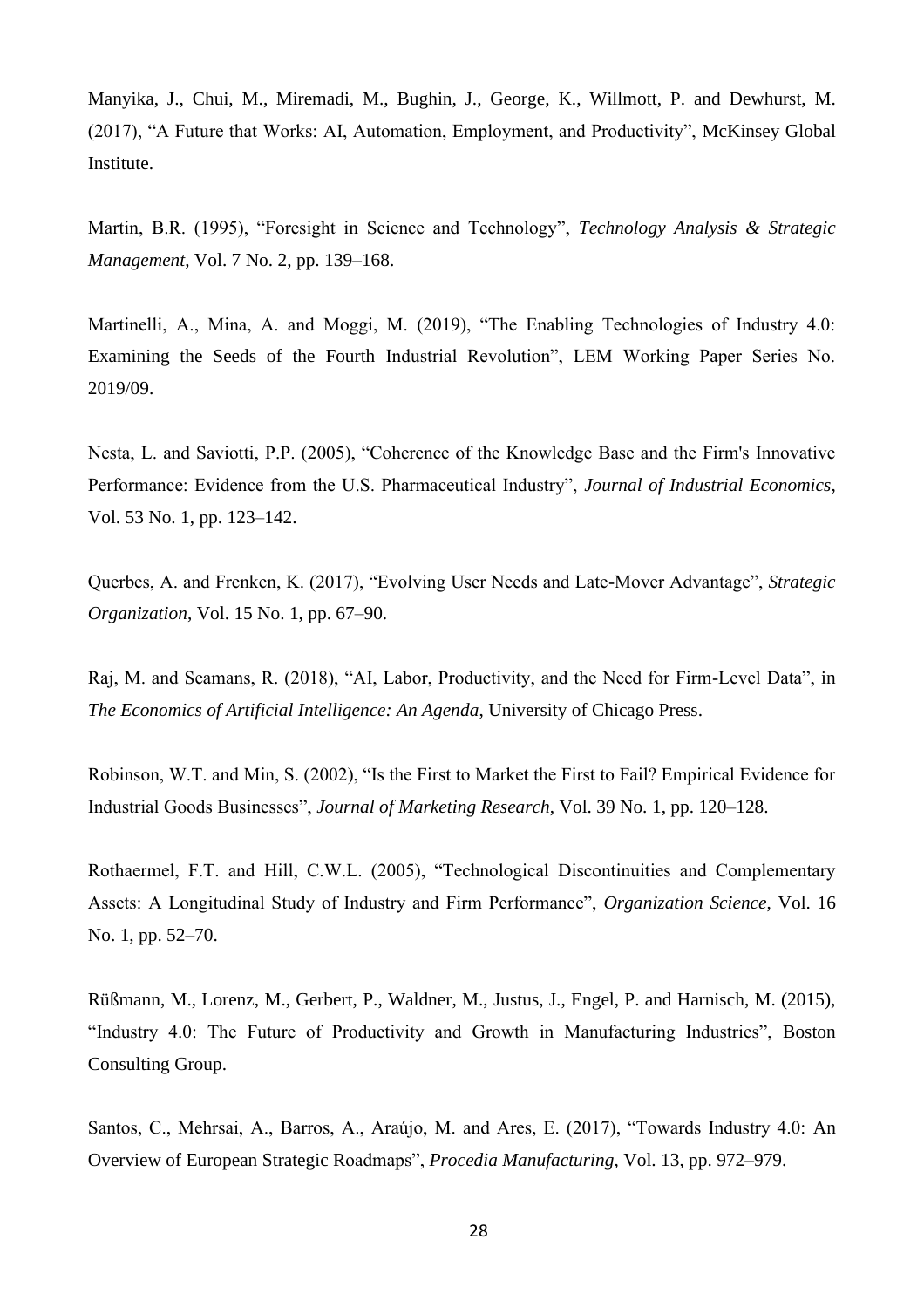Sarvari, P.A., Ustundag, A., Cevikcan, E., Kaya, I. and Cebi, S. (2018), "Technology Roadmap for Industry 4.0", in *Industry 4.0: Managing the Digital Transformation*, Springer.

Schilling, M.A. (2015), "Technology Shocks, Technological Collaboration, and Innovation Outcomes", *Organization Science*, Vol. 26 No. 3, pp. 668–686.

Schwab, K. (2017), *The Fourth Industrial Revolution*, Crown/Archetype.

Sears, J. and Hoetker, G. (2014), "Technological Overlap, Technological Capabilities, and Resource Recombination in Technological Acquisitions", *Strategic Management Journal*, Vol. 35 No. 1, pp. 48–67.

Shamsie, J., Phelps, C. and Kuperman, J. (2004), "Better Late than Never: A Study of Late Entrants in Household Electrical Equipment", *Strategic Management Journal*, Vol. 25 No. 1, pp. 69–84.

Shepherd, D.A. (1999), "Venture Capitalists' Assessment of New Venture Survival", *Management Science*, Vol. 45 No. 5, pp. 621–632.

Suarez, F.F. and Lanzolla, G. (2007), "The Role of Environmental Dynamics in Building a First Mover Advantage Theory", *Academy of Management Review*, Vol. 32 No. 2, pp. 377–392.

Teece, D.J. (1986), "Profiting from Technological Innovation", *Research Policy*, Vol. 15 No. 6, pp. 285–305.

Teece, D.J. (2008), *Transfer and Licensing of Know-How and Intellectual Property: Understanding the Multinational Enterprise in the Modern World*, World Scientific.

Thoma, G. (2009), "Striving for a Large Market: Evidence from a General Purpose Technology in Action", *Industrial and Corporate Change*, Vol. 18 No. 1, pp. 107–138.

Trajtenberg, M. (1987), "Patents, Citations and Innovations: Tracing the Links", NBER Working Paper No. 2457.

Tushman, M.L. and Anderson, P. (1986), "Technological Discontinuities and Organizational Environments", *Administrative Science Quarterly*, Vol. 31 No. 3, pp. 439–465.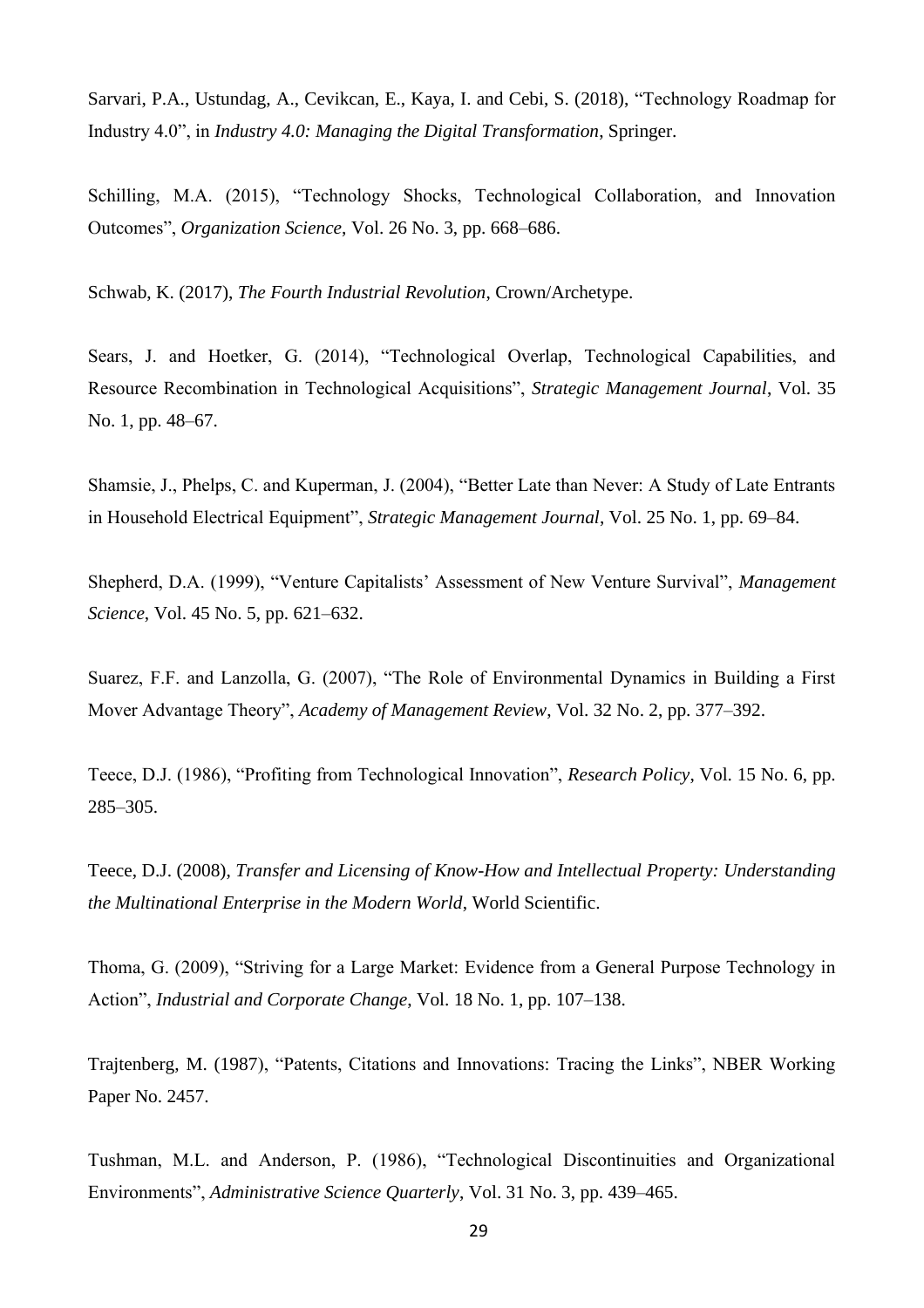Venturini, F. (2019), "Intelligent Technologies and Productivity Spillovers: Evidence from the Fourth Industrial Revolution", Unpublished.

Webb, C., Dernis, H., Spiezia, V., Maraut, S. and Guellec, D. (2008), "The OECD REGPAT Database", OECD Science, Technology and Industry Working Papers No. 2008/02.

Webb, M., Short, N., Bloom, N. and Lerner, J. (2018), "Some Facts of High Tech Patenting", NBER Working Paper No. 24793.

Wee, D., Kässer, M., Bertoncello, M., Kersten, H., Eckhard, G., Hölz, J., Saupe, F. and Müller, T. (2015), "Competing for the Connected Customer – Perspectives on the Opportunities Created by Car Connectivity and Automation", McKinsey & Company.

Weresa, M.A. (2019), "Technological Competitiveness of the EU Member States in the Era of the Fourth Industrial Revolution", *Economics and Business Review*, Vol. 5 No. 3, pp. 50–71.

World Economic Forum. (2016), "The Future of Jobs: Employment, Skills and Workforce Strategy for the Fourth Industrial Revolution", in "Global Challenge Insight Report"*,* World Economic Forum.

Zhou, K.Z. and Wu, F. (2010), "Technological Capability, Strategic Flexibility, and Product Innovation", *Strategic Management Journal*, Vol. 31 No. 5, pp. 547–561.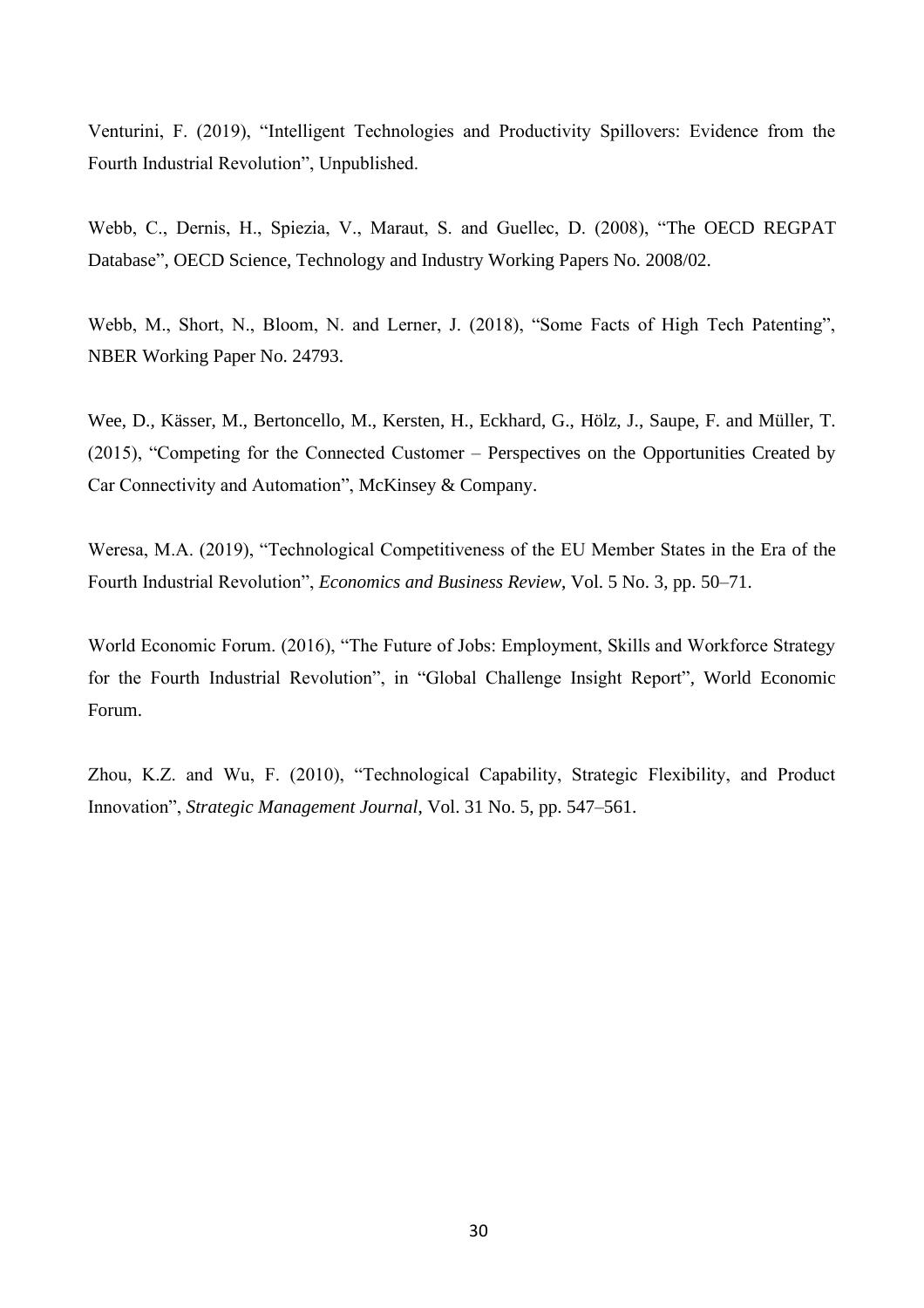#### **Table 1: Sample summary statistics: general information**

| Variable                                  | Mean/     | Std. dev.  | $25th$ Pct. | Median  | 75 <sup>th</sup> Pct. | Min.                          | Max.                |
|-------------------------------------------|-----------|------------|-------------|---------|-----------------------|-------------------------------|---------------------|
|                                           | %         |            |             |         |                       |                               |                     |
| Dependent variables                       |           |            |             |         |                       |                               |                     |
| TFP (log)                                 | 6.577     | 0.615      | 6.125       | 6.511   | 6.937                 | 4.928                         | 9.061               |
| Labour productivity (log)                 | 5.777     | 0.608      | 5.354       | 5.713   | 6.141                 | 4.192                         | 7.977               |
| ROI                                       | 0.096     | 0.120      | 0.026       | 0.082   | 0.152                 | $-0.480$                      | 0.874               |
| Independent variables                     |           |            |             |         |                       |                               |                     |
| Deflated stock of 4IR patents (log) 2.224 |           | 1.736      | 0.993       | 1.877   | 3.221                 | $\Omega$                      | 9.268               |
| Deflated stock of non-4IR patents         | 4.016     | 2.077      | 2.542       | 3.952   | 5.464                 | $\mathbf{0}$                  | 10.013              |
| (log)                                     |           |            |             |         |                       |                               |                     |
| Capital to labor ratio (log)              | 4.260     | 1.129      | 3.561       | 4.262   | 4.948                 | $-4.414$                      | 8.489               |
| Employment (log)                          | 7.772     | 1.629      | 6.468       | 7.415   | 8.809                 | 5.521                         | 14.604              |
| Inangible fixed assets over total         | 0.097     | 0.150      | 0.006       | 0.024   | 0.120                 | 0.000                         | 0.837               |
| assets                                    |           |            |             |         |                       |                               |                     |
| Year of incorporation                     | 1964.610  | 37.869     | 1946        | 1977    | 1994                  | 1689                          | 2012                |
| Other variables                           |           |            |             |         |                       |                               |                     |
| Employment                                | 14,309    | 75,328     | 660.000     | 1,714   | 6,895                 | 250                           | 2,200,000           |
| Revenues (1,000 Euros)                    | 5,009,832 | 17,486,702 | 188,148     | 584,893 | 2,512,789             | 50,577                        | 429,589,408         |
| Labour productivity (1,000 Euros)         | 397.418   | 318.194    | 211.405     | 302.634 | 464.663               | 66.171                        | 2,912               |
| Manufacturing                             | 76.90%    |            |             |         |                       |                               |                     |
| Services                                  | 23.10%    |            |             |         | $\mathbf{X}$          | $\sim$ $\sim$<br>$\mathbf{I}$ | $\cdot$ .<br>$-1/1$ |

Number of firm-year observations: 5,464

Number of firms: 1,386

#### Source: ORBIS-IP (years: 2009-2014)

For consistency with the regressions, all the variables listed in the "independent variables" section are lagged by one year. Note that here, as well as in the regressions, we have shifted the distribution of the deflated stock of both 4IR patents and non-4IR patents by 1 unit in order not to miss observations with 0 values in the logarithmic transformations.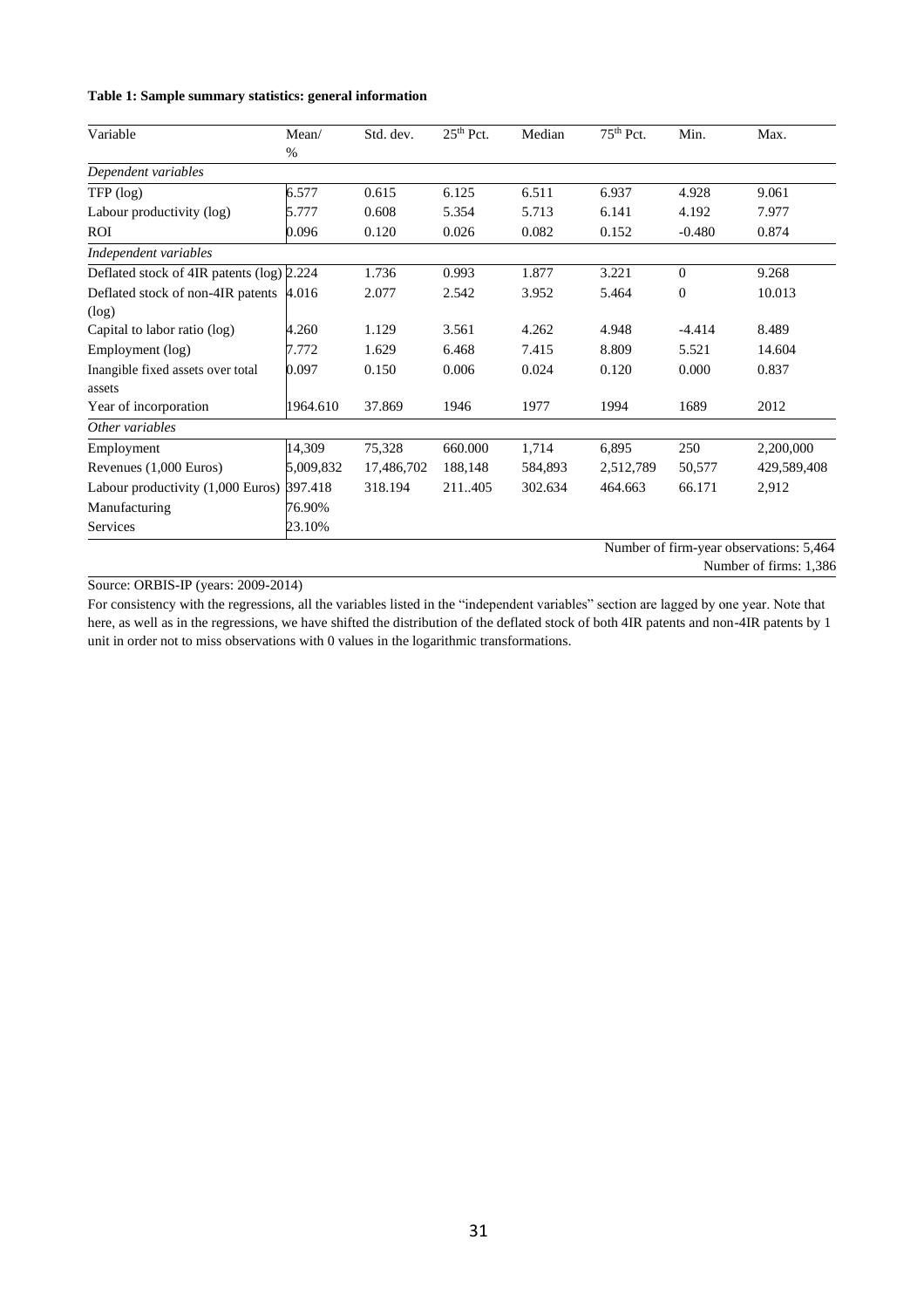| Variable                                                                                            | Mean    | Std. dev. | $25th$ Pct.  | Median | $75th$ Pct. | Min.           | Max.                                    |
|-----------------------------------------------------------------------------------------------------|---------|-----------|--------------|--------|-------------|----------------|-----------------------------------------|
| Overall view                                                                                        |         |           |              |        |             |                |                                         |
| Deflated stock of 4IR patents                                                                       | 94.525  | 518.958   | 1.700        | 5.537  | 24.060      | $\overline{0}$ | 10,592                                  |
| Deflated stock of non-4IR patents                                                                   | 419.974 | 1,433     | 11.710       | 51.050 | 235.070     | $\mathbf{0}$   | 22,309                                  |
| Deflated stock of overall patents                                                                   | 514.499 | 1,852     | 17.543       | 63.530 | 273.105     | 0.040          | 27,231                                  |
|                                                                                                     |         |           |              |        |             |                | Number of firm-year observations: 5,464 |
|                                                                                                     |         |           |              |        |             |                | Number of firms: 1,386                  |
| Deflated stock of 4IR patents by firms with different starting period of 4IR technology development |         |           |              |        |             |                |                                         |
| Deflated stock of 4IR patents                                                                       | 255.060 | 871.712   | 7.425        | 26.759 | 97.662      | 0.017          | 10,592                                  |
| by early innovators (firms active in                                                                |         |           |              |        |             |                |                                         |
| 4IR technology development since                                                                    |         |           |              |        |             |                |                                         |
| the period 1985-1994)                                                                               |         |           |              |        |             |                |                                         |
|                                                                                                     |         |           |              |        |             |                | Number of firm-year observations: 1,833 |
|                                                                                                     |         |           |              |        |             |                | Number of firms: 460                    |
| Deflated stock of 4IR patents by                                                                    | 25.592  | 67.120    | 2.879        | 8.105  | 21.413      | 0.054          | 897.571                                 |
| middle-decade innovators (firms                                                                     |         |           |              |        |             |                |                                         |
| active in 4IR technology                                                                            |         |           |              |        |             |                |                                         |
| development since the period                                                                        |         |           |              |        |             |                |                                         |
| 1995-2004)                                                                                          |         |           |              |        |             |                |                                         |
|                                                                                                     |         |           |              |        |             |                | Number of firm-year observations: 1,549 |
|                                                                                                     |         |           |              |        |             |                | Number of firms: 384                    |
| Deflated stock of 4IR patents by                                                                    | 4.474   | 18.628    | $\mathbf{0}$ | 1.700  | 3.499       | $\Omega$       | 533.491                                 |
| late innovators (firms active in 4IR                                                                |         |           |              |        |             |                |                                         |
| technology development since the                                                                    |         |           |              |        |             |                |                                         |
| period 2005-2014)                                                                                   |         |           |              |        |             |                |                                         |
|                                                                                                     |         |           |              |        |             |                | Number of firm-year observations: 2,082 |
|                                                                                                     |         |           |              |        |             |                | Number of firms: 542                    |

#### **Table 2: Sample summary statistics: 4IR technology development; overall view and by starting period**

Source: ORBIS-IP (years: 2009-2014)

For consistency with the regressions, all the variables listed here are lagged by one year.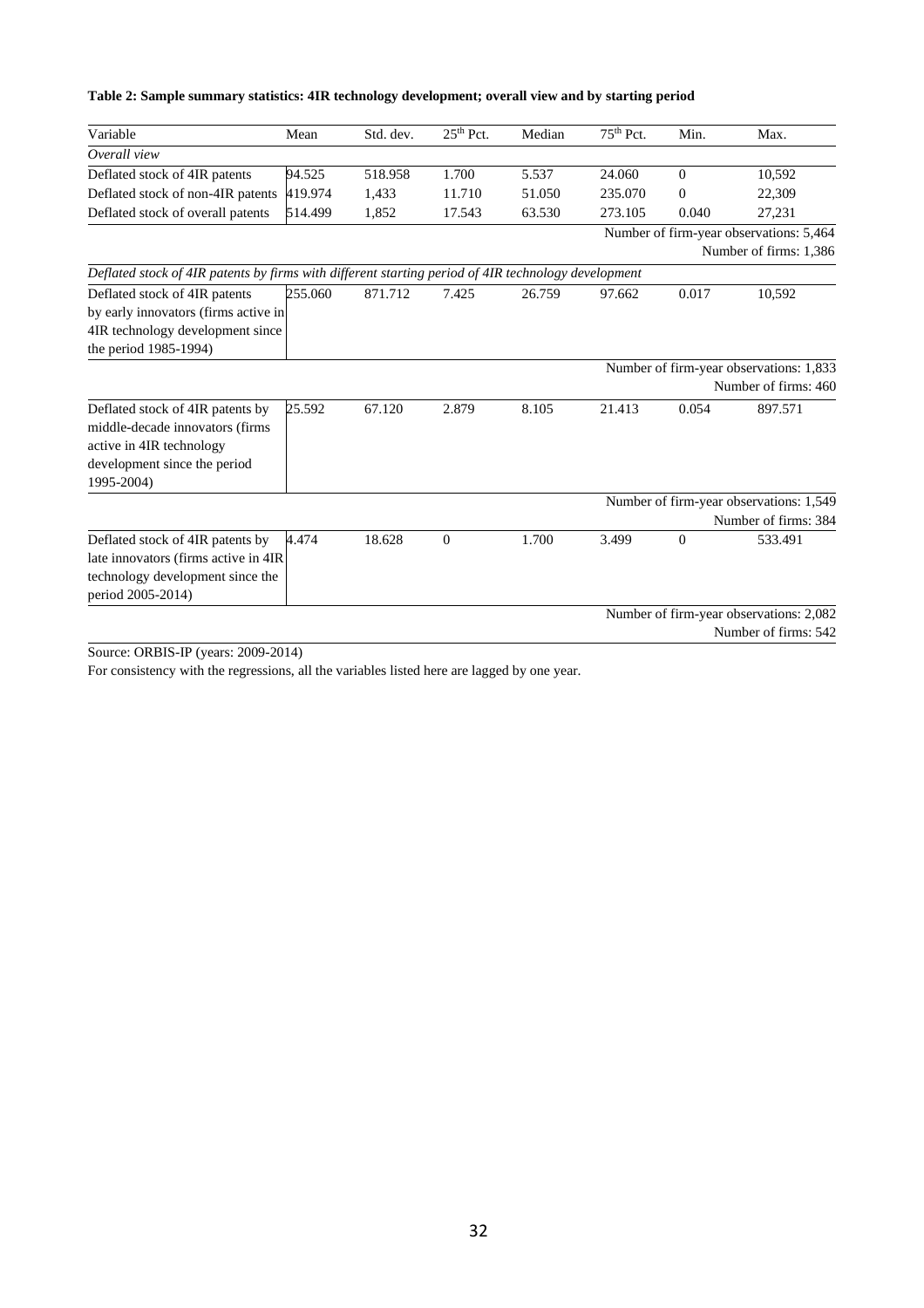| Table 3: Sample summary statistics: 4IR technology development; 4IR technology domain and starting period |  |  |  |
|-----------------------------------------------------------------------------------------------------------|--|--|--|
|-----------------------------------------------------------------------------------------------------------|--|--|--|

| Variable                                          | Mean  | Std. dev. | 25 <sup>th</sup> Pct. | Median           | 75 <sup>th</sup> Pct. | Min.             | Max.                                    |
|---------------------------------------------------|-------|-----------|-----------------------|------------------|-----------------------|------------------|-----------------------------------------|
| Intensity of only-core 4IR                        | 0.131 | 0.249     | $\mathbf{0}$          | $\boldsymbol{0}$ | 0.133                 | $\mathbf{0}$     | $\mathbf{1}$                            |
| technologies                                      |       |           |                       |                  |                       |                  |                                         |
| Intensity of only-enabling 4IR                    | 0.096 | 0.214     | $\boldsymbol{0}$      | $\boldsymbol{0}$ | 0.068                 | $\boldsymbol{0}$ | $\mathbf{1}$                            |
| technologies                                      |       |           |                       |                  |                       |                  |                                         |
| Intensity of only-application 4IR                 | 0.275 | 0.357     | $\boldsymbol{0}$      | 0.084            | 0.458                 | $\boldsymbol{0}$ | $\mathbf{1}$                            |
| technologies                                      |       |           |                       |                  |                       |                  |                                         |
| Intensity of core-enabling 4IR                    | 0.057 | 0.144     | $\boldsymbol{0}$      | 0                | 0.022                 | $\boldsymbol{0}$ | $\mathbf{1}$                            |
| technologies                                      |       |           |                       |                  |                       |                  |                                         |
| Intensity of core-application 4IR                 | 0.136 | 0.245     | $\boldsymbol{0}$      | 0.008            | 0.147                 | $\boldsymbol{0}$ | $\mathbf{1}$                            |
| technologies                                      |       |           |                       |                  |                       |                  |                                         |
| Intensity of enabling-application                 | 0.089 | 0.201     | $\mathbf{0}$          | $\mathbf{0}$     | 0.072                 | $\boldsymbol{0}$ | $\mathbf{1}$                            |
| 4IR technologies                                  |       |           |                       |                  |                       |                  |                                         |
| Intensity of core-enabling-                       | 0.216 | 0.324     | $\boldsymbol{0}$      | 0.032            | 0.318                 | $\boldsymbol{0}$ | $\mathbf{1}$                            |
| application 4IR technologies                      |       |           |                       |                  |                       |                  |                                         |
| Intensity of complex 4IR                          | 0.498 | 0.378     | 0.120                 | 0.492            | 0.895                 | $\mathbf{0}$     | $\mathbf{1}$                            |
| technologies                                      |       |           |                       |                  |                       |                  |                                         |
| Intensity of application-oriented                 | 0.441 | 0.386     | 0.044                 | 0.362            | 0.861                 | $\boldsymbol{0}$ | $\mathbf{1}$                            |
| complex 4IR technologies                          |       |           |                       |                  |                       |                  |                                         |
|                                                   |       |           |                       |                  |                       |                  | Number of firm-year observations: 4,872 |
|                                                   |       |           |                       |                  |                       |                  | Number of firms: 1,386                  |
| Intensity of complex 4IR                          | 0.525 | 0.321     | 0.242                 | 0.503            | 0.845                 | $\boldsymbol{0}$ | 1                                       |
| technologies among early                          |       |           |                       |                  |                       |                  |                                         |
| innovators                                        |       |           |                       |                  |                       |                  |                                         |
| Intensity of only-application 4IR                 | 0.228 | 0.292     | 0.017                 | 0.093            | 0.342                 | $\boldsymbol{0}$ | $\mathbf{1}$                            |
| technologies among early                          |       |           |                       |                  |                       |                  |                                         |
| innovators                                        |       |           |                       |                  |                       |                  |                                         |
| Intensity of application-oriented                 | 0.458 | 0.340     | 0.162                 | 0.421            | 0.802                 | $\boldsymbol{0}$ | $\mathbf{1}$                            |
| complex 4IR technologies among                    |       |           |                       |                  |                       |                  |                                         |
| early innovators                                  |       |           |                       |                  |                       |                  |                                         |
|                                                   |       |           |                       |                  |                       |                  | Number of firm-year observations: 1,833 |
|                                                   |       |           |                       |                  |                       |                  | Number of firms: 460                    |
| Intensity of complex 4IR                          | 0.485 | 0.369     | 0.124                 | 0.465            | 0.872                 | $\mathbf{0}$     | 1                                       |
| technologies among middle-                        |       |           |                       |                  |                       |                  |                                         |
| decade innovators                                 |       |           |                       |                  |                       |                  |                                         |
| Intensity of only-application 4IR                 | 0.286 | 0.351     | $\boldsymbol{0}$      | 0.109            | 0.495                 | $\boldsymbol{0}$ | $\mathbf{1}$                            |
| technologies among middle-                        |       |           |                       |                  |                       |                  |                                         |
| decade innovators                                 |       |           |                       |                  |                       |                  |                                         |
| Intensity of application-oriented                 | 0.426 | 0.380     | 0.059                 | 0.328            | 0.835                 | $\boldsymbol{0}$ | 1                                       |
| complex 4IR technologies among                    |       |           |                       |                  |                       |                  |                                         |
| middle-decade innovators                          |       |           |                       |                  |                       |                  |                                         |
|                                                   |       |           |                       |                  |                       |                  | Number of firm-year observations: 1,549 |
| Intensity of complex 4IR                          | 0.480 | 0.443     | $\overline{0}$        | 0.458            | 1                     | $\mathbf{0}$     | Number of firms: 384<br>1               |
| technologies among late                           |       |           |                       |                  |                       |                  |                                         |
| innovators                                        |       |           |                       |                  |                       |                  |                                         |
|                                                   | 0.321 |           | $\mathbf{0}$          |                  | 0.793                 | $\boldsymbol{0}$ | $\mathbf{1}$                            |
| Intensity of only-application 4IR                 |       | 0.422     |                       | $\boldsymbol{0}$ |                       |                  |                                         |
| technologies among late<br>innovators             |       |           |                       |                  |                       |                  |                                         |
|                                                   | 0.436 |           |                       |                  |                       |                  |                                         |
| Intensity of application-oriented                 |       | 0.441     | $\boldsymbol{0}$      | 0.298            | $\mathbf{1}$          | $\boldsymbol{0}$ | $\mathbf{1}$                            |
| complex 4IR technologies among<br>late innovators |       |           |                       |                  |                       |                  |                                         |
|                                                   |       |           |                       |                  |                       |                  | Number of firm-year observations: 1,490 |
|                                                   |       |           |                       |                  |                       |                  | Number of firms: 542                    |

Source: ORBIS-IP (years: 2009-2014)

For consistency with the regressions, all the variables listed here are lagged by one year. As "intensity" of a particular 4IR technology domain is computed as the deflated stock of 4IR patents in that particular 4IR technology domain over the total stock of 4IR patents, it is only defined when the latter is positive (i.e., when the firm has at least one 4IR patent application).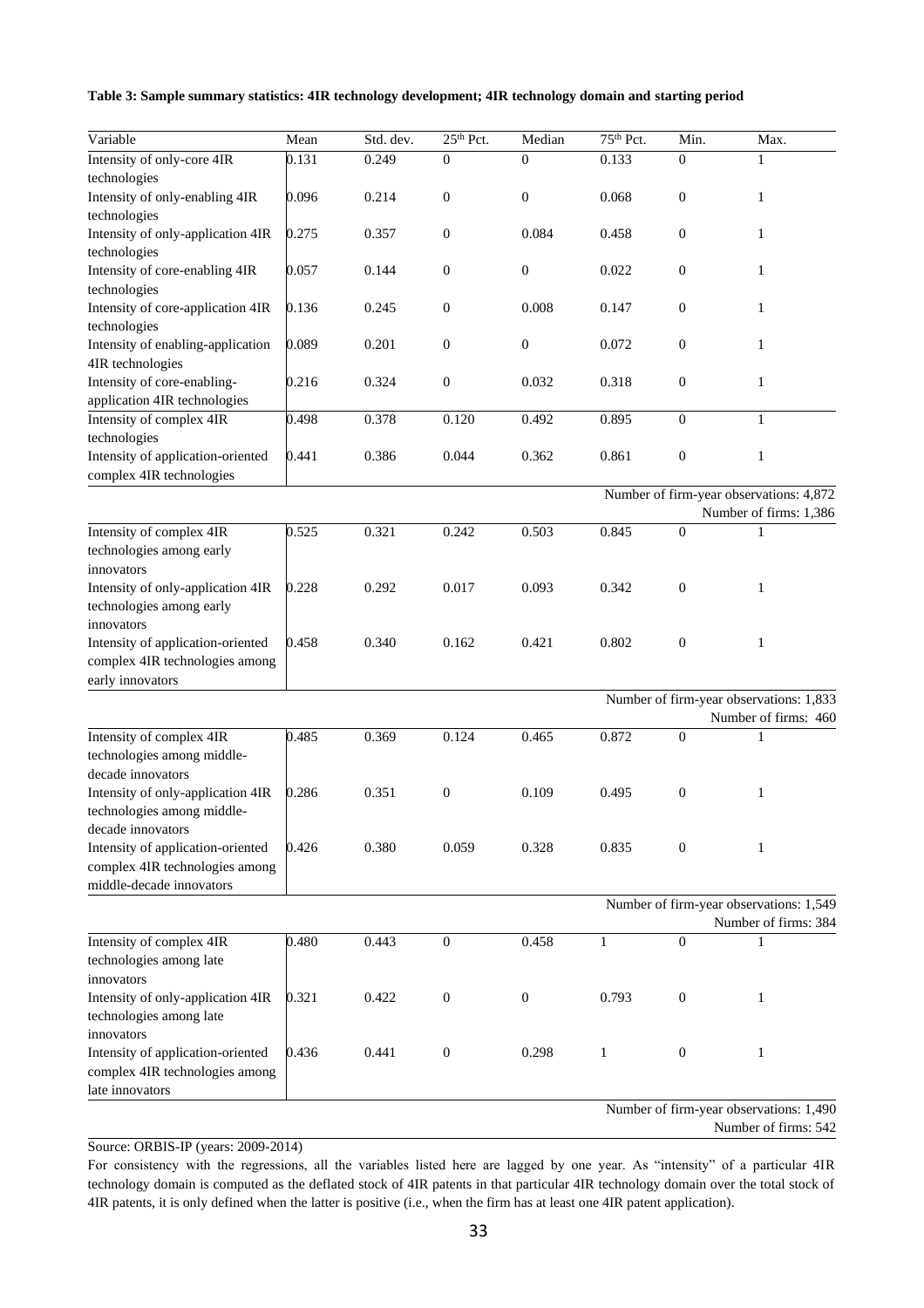**Table 4: Results: the impact of 4IR technology development on firm productivity and firm profitability**

|                                                  |             | Dep. var.: TFP (log) |           | Dep. var.: labor productivity (log) |                  |                          | Dep. var.: ROI |                  |                                         |
|--------------------------------------------------|-------------|----------------------|-----------|-------------------------------------|------------------|--------------------------|----------------|------------------|-----------------------------------------|
|                                                  | (1a)        | (2a)                 | (3a)      | (1b)                                | (2b)             | (3b)                     | (1c)           | (2c)             | (3c)                                    |
|                                                  | OLS1        | OLS <sub>2</sub>     | FE        | OLS1                                | OLS <sub>2</sub> | $\rm FE$                 | OLS1           | OLS <sub>2</sub> | $\rm FE$                                |
| Deflated stock of 4IR patents (log) at t-1       | $0.058***$  | $0.058***$           | $0.015**$ | $0.058***$                          | $0.058***$       | $0.012*$                 | $-0.001$       | $-0.001$         | $-0.000$                                |
|                                                  | (0.010)     | (0.010)              | (0.006)   | (0.010)                             | (0.010)          | (0.007)                  | (0.002)        | (0.002)          | (0.004)                                 |
| Deflated stock of non-4IR patents (log) at t-1   | $0.028***$  | $0.030***$           | 0.005     | $0.029***$                          | $0.031***$       | 0.009                    | $-0.008***$    | $-0.009***$      | $-0.007$                                |
|                                                  | (0.010)     | (0.010)              | (0.010)   | (0.010)                             | (0.010)          | (0.011)                  | (0.002)        | (0.002)          | (0.005)                                 |
| Capital to labor ratio (log) at t-1              | $0.118***$  | $0.121***$           | $-0.008$  | $0.266***$                          | $0.268***$       | $0.056***$               | $-0.011***$    | $-0.011***$      | $-0.007**$                              |
|                                                  | (0.025)     | (0.026)              | (0.013)   | (0.024)                             | (0.025)          | (0.014)                  | (0.004)        | (0.004)          | (0.008)                                 |
| Employment (log) at t-1                          | $0.116***$  | $0.124***$           | $-0.005$  | $-0.055**$                          | $-0.049**$       | $-0.068***$              | 0.006          | 0.005            | $-0.021**$                              |
|                                                  | (0.022)     | (0.023)              | (0.022)   | (0.022)                             | (0.023)          | (0.025)                  | (0.005)        | (0.005)          | (0.014)                                 |
| Intangible fixed assets over total assets at t-1 | $-0.913***$ | $-0.935***$          | $-0.049$  | $-0.934***$                         | $-0.954***$      | $-0.033$                 | 0.005          | 0.007            | $-0.070$                                |
|                                                  | (0.116)     | (0.120)              | (0.080)   | (0.114)                             | (0.118)          | (0.082)                  | (0.023)        | (0.024)          | (0.045)                                 |
| Year of incorporation                            | $0.001**$   | $0.001**$            |           | $0.001**$                           | $0.001**$        | $\overline{\phantom{a}}$ | $0.000***$     | $0.000***$       |                                         |
|                                                  | (0.000)     | (0.000)              |           | (0.000)                             | (0.000)          |                          | (0.000)        | (0.000)          |                                         |
| Time dummies                                     | Yes         | Yes                  | Yes       | Yes                                 | Yes              | Yes                      | Yes            | Yes              | Yes                                     |
| Size dummies                                     | Yes         | Yes                  | Yes       | Yes                                 | Yes              | Yes                      | Yes            | Yes              | Yes                                     |
| Industry dummies                                 | Yes         | Yes                  |           | Yes                                 | Yes              | $\overline{\phantom{0}}$ | Yes            | Yes              |                                         |
| Country dummies                                  | Yes         | Yes                  |           | Yes                                 | Yes              | $\overline{\phantom{a}}$ | Yes            | Yes              |                                         |
| Time*size dummies                                | <b>No</b>   | Yes                  | Yes       | N <sub>0</sub>                      | Yes              | Yes                      | N <sub>o</sub> | Yes              | Yes                                     |
| Time*industry dummies                            | No          | Yes                  | Yes       | N <sub>0</sub>                      | Yes              | Yes                      | No             | Yes              | Yes                                     |
| Time*country dummies                             | <b>No</b>   | Yes                  | Yes       | No                                  | Yes              | Yes                      | N <sub>o</sub> | Yes              | Yes                                     |
| Firm fixed effects                               | <b>No</b>   | N <sub>0</sub>       | Yes       | No                                  | No               | Yes                      | N <sub>o</sub> | N <sub>o</sub>   | Yes                                     |
|                                                  |             |                      |           |                                     |                  |                          |                |                  | Number of firm-year observations: 5,464 |
|                                                  |             |                      |           |                                     |                  |                          |                |                  | Number of firms: 1,386                  |

Source: ORBIS-IP data set (years: 2009-2014)

Standard errors, reported in parentheses, are robust and clustered at the firm level. \*\*\*, \*\*, and \* denote, respectively, the 1%, 5%, and 10% significance level. Note that we have shifted the distribution of the deflated stock of both 4IR patents and non-4IR patents by 1 unit in order not to miss observations with 0 values in the logarithmic transformations. Size dummies divide the firms into 5 size categories based on the size distribution of firms in the sample. Industry dummies are at the 2-digit level of the NACE Rev. 2 classification of economic activities. Country dummies identify the 15 countries represented by the firms in our sample as of Table 1.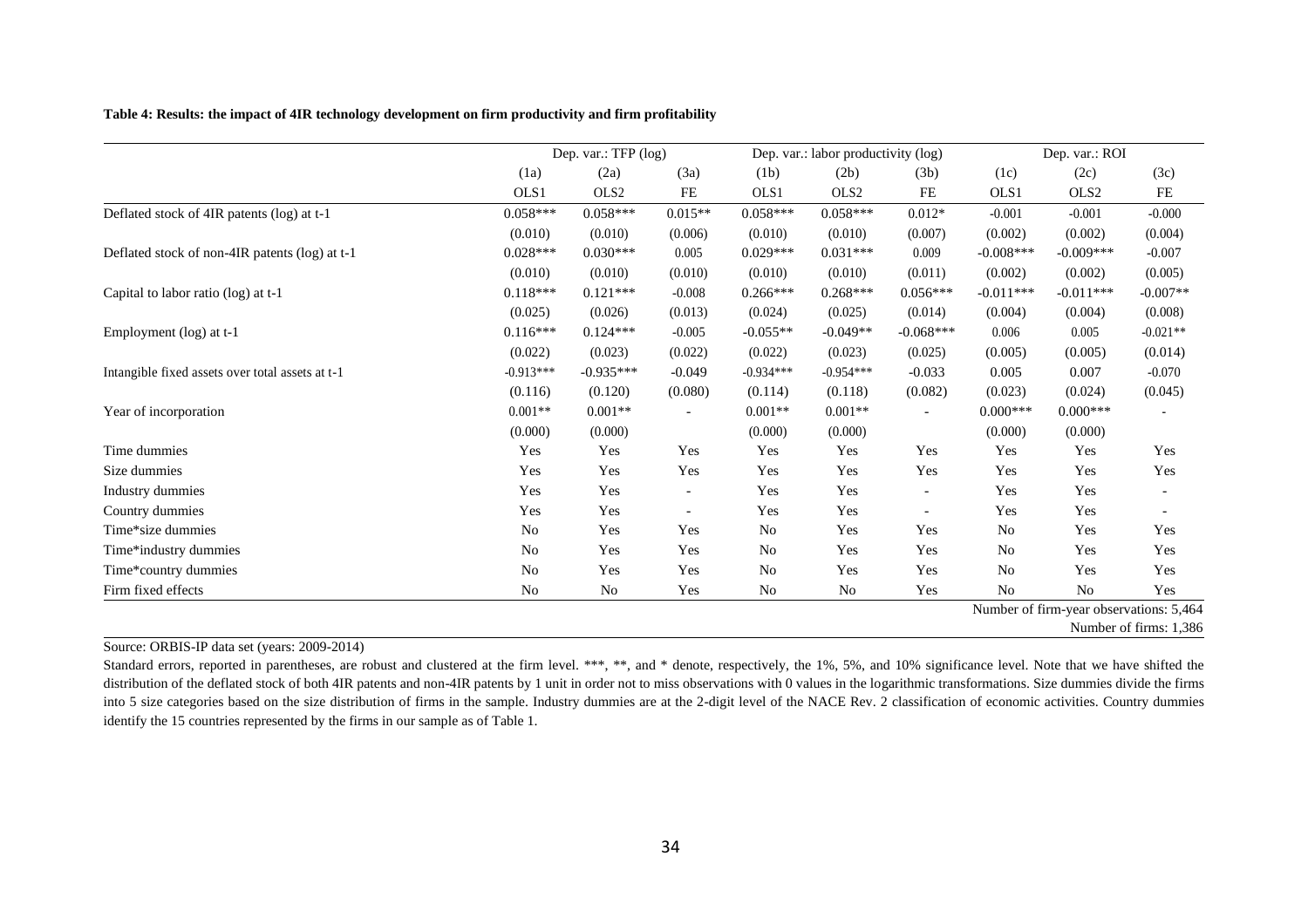**Table 5: Results: the impact of 4IR technology development on firm productivity by experience, continuity, and boost effect**

| Experience                                                                            |                                         |            |                        |
|---------------------------------------------------------------------------------------|-----------------------------------------|------------|------------------------|
| Deflated stock of 4IR patents ( $log$ ) at t-1 <sup>*</sup> firm with low experience  |                                         | $0.022***$ | (0.008)                |
| Deflated stock of 4IR patents (log) at t-1 <sup>*</sup> firm with medium experience   |                                         | $0.015*$   | (0.009)                |
| Deflated stock of 4IR patents (log) at t-1*firm with high experience                  |                                         | $-0.026*$  | (0.014)                |
| Continuity                                                                            |                                         |            |                        |
| Deflated stock of 4IR patents ( $log$ ) at t-1 $*$ firm with low continuity           |                                         | $0.020**$  | (0.008)                |
| Deflated stock of 4IR patents ( $log$ ) at t-1 $*$ firm with medium continuity        |                                         | $0.017*$   | (0.009)                |
| Deflated stock of 4IR patents ( $log$ ) at t-1 <sup>*</sup> firm with high continuity |                                         | $-0.004$   | (0.013)                |
| <b>Boost effect I</b>                                                                 |                                         |            |                        |
| Deflated stock of 4IR patents (log) at t-1*first time at t-1                          |                                         | $0.022***$ | (0.008)                |
| Deflated stock of 4IR patents ( $log$ ) at t-1*not first time at t-1                  |                                         | $0.012*$   | (0.007)                |
| <b>Boost effect II</b>                                                                |                                         |            |                        |
| Deflated stock of 4IR patents (log) at t-1                                            |                                         | $0.012*$   | (0.007)                |
| First time at t-1                                                                     |                                         | 0.013      | (0.010)                |
|                                                                                       | Number of firm-year observations: 5,464 |            |                        |
|                                                                                       |                                         |            | Number of firms: 1.386 |

#### Source: ORBIS-IP data set (years: 2009-2014)

In all these estimations, the dependent variable is TFP (log). Estimation method: FE. Standard errors, reported in parentheses, are robust and clustered at the firm level. \*\*\*, \*\*, and \* denote, respectively, the 1%, 5%, and 10% significance level. These estimates include the same set of controls of Specification (3a) of Table 4. Experience is defined as the number of years since the first 4IR patent application. A 0-year experience means that the firm has never filed 4IR patent applications; the year in which the firm files its first 4IR patent, experience is set to 1, the subsequent year, it is set to 2, and so on. We then take the panel-average experience and divide firms into the three categories, firms with low, medium, or high experience if their panel-average experience is below the 25th percentile, within the 25th and 75th percentiles, and above the 75th percentile, respectively. Continuity is an indicator constructed as the number of years in which the firm has filed at least one 4IR patent application over the number of years since it is active in 4IR patenting (i.e., experience). It ranges between 0 and 1. It equals 1 when the firm has filed at least one 4IR patent application in each year since it is active in 4IR patenting, whereas it approaches 0 as 4IR patenting activity is more sporadic. It is set to 0 when the firm has never patented. As for the case of experience, we then take the panel-average continuity and divide the firms into the three categories (firms with low, medium, and high continuity) following the same classification we adopt for experience (below 25th percentile, within 25th and 75th percentile, and above 75th percentile). The variable "first time" is a dummy variable which takes the value 1 when the firm passes from not having any 4IR patent applications to having at least one (i.e., when it starts patenting in 4IR technologies) and then again turns 0 afterwards. For all the rest, see the footnote of Table 4.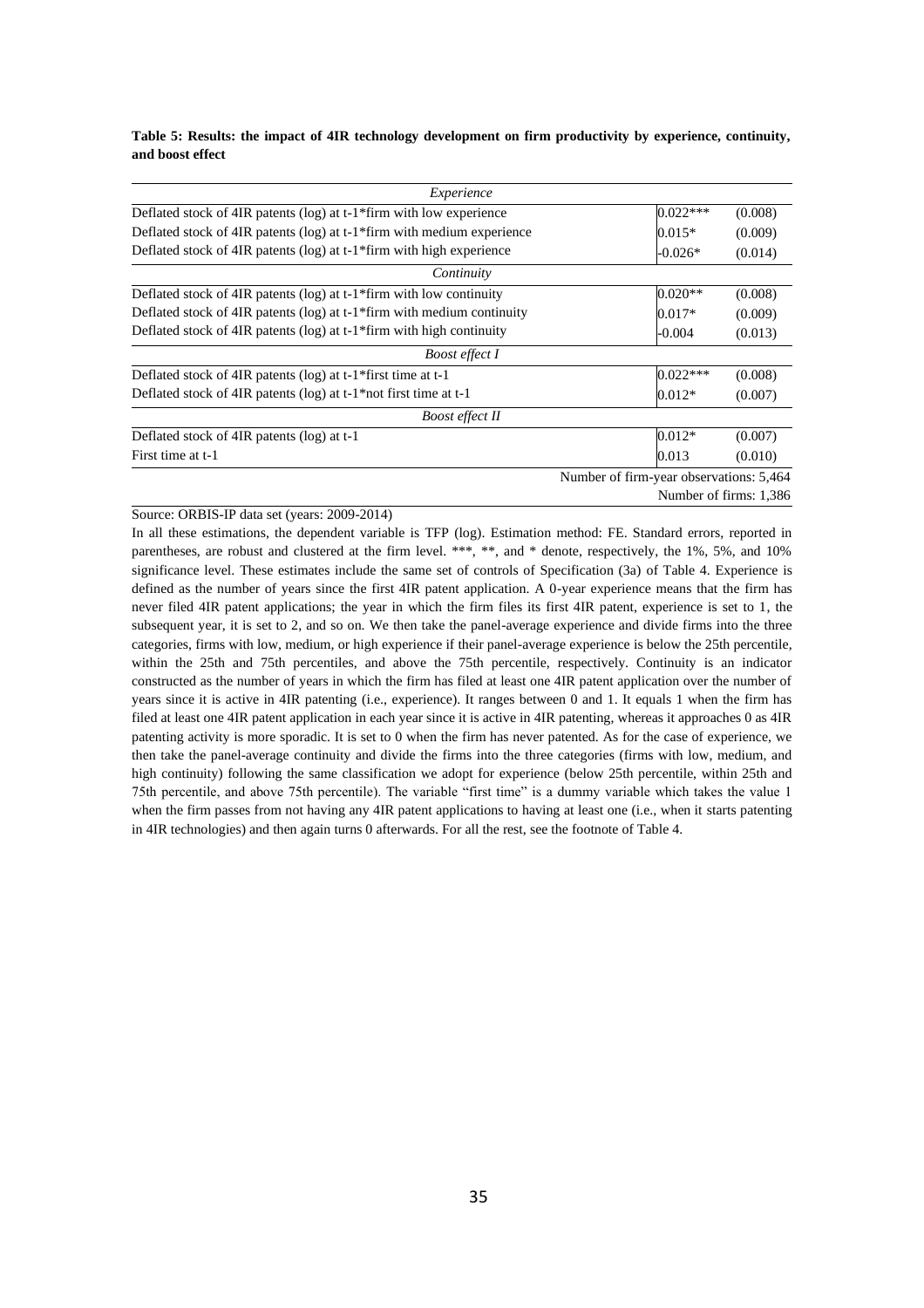#### **Table 6: Results: the impact of 4IR technology development on firm productivity and firm profitability by starting period**

| Early innovators (firms active in 4IR technology development since the period 1985-1994)         |                                         |                      |
|--------------------------------------------------------------------------------------------------|-----------------------------------------|----------------------|
| Dep. var.: $TFP$ (log)                                                                           |                                         |                      |
| Deflated stock of 4IR patents (log) at t-1                                                       | $-0.016$                                | (0.017)              |
| Dep. var.: ROI                                                                                   |                                         |                      |
| Deflated stock of 4IR patents (log) at t-1                                                       | $-0.008$                                | (0.009)              |
|                                                                                                  | Number of firm-year observations: 1,833 |                      |
|                                                                                                  |                                         | Number of firms: 460 |
|                                                                                                  |                                         |                      |
| Middle-decade innovators (firms active in 4IR technology development since the period 1995-2004) |                                         |                      |
| Dep. var.: TFP (log)                                                                             |                                         |                      |
| Deflated stock of 4IR patents (log) at t-1                                                       | 0.002                                   | (0.014)              |
| Dep. var.: ROI                                                                                   |                                         |                      |
| Deflated stock of 4IR patents (log) at t-1                                                       | $-0.009$                                | (0.009)              |
|                                                                                                  | Number of firm-year observations: 1,549 |                      |
|                                                                                                  |                                         | Number of firms: 384 |
|                                                                                                  |                                         |                      |
| Late innovators (firms active in 4IR technology development since the period 2005-2014)          |                                         |                      |
| Dep. var.: $TFP$ (log)                                                                           |                                         |                      |
| Deflated stock of 4IR patents (log) at t-1                                                       | $0.030***$                              | (0.010)              |
| Dep. var.: ROI                                                                                   |                                         |                      |
| Deflated stock of 4IR patents (log) at t-1                                                       | $0.010*$                                | (0.006)              |
|                                                                                                  | Number of firm-year observations: 2,082 |                      |
|                                                                                                  |                                         | Number of firms: 542 |
|                                                                                                  |                                         |                      |

Source: ORBIS-IP data set (years: 2009-2014)

Estimation method: FE. Standard errors, reported in parentheses, are robust and clustered at the firm level. \*\*\*, \*\*, and \* denote, respectively, the 1%, 5%, and 10% significance level. These estimates include the same set of controls of Specification (3a) (for the case of TFP) and Specification (3c) (for the case of ROI) of Table 4. The distribution of the deflated stock of 4IR patents for late innovators has been shifted by 1 unit in order not to lose observations with 0 values. For consistency, we have applied the same transformation to early innovators and middle-decade innovators. For all the rest, see the footnote of Table 4.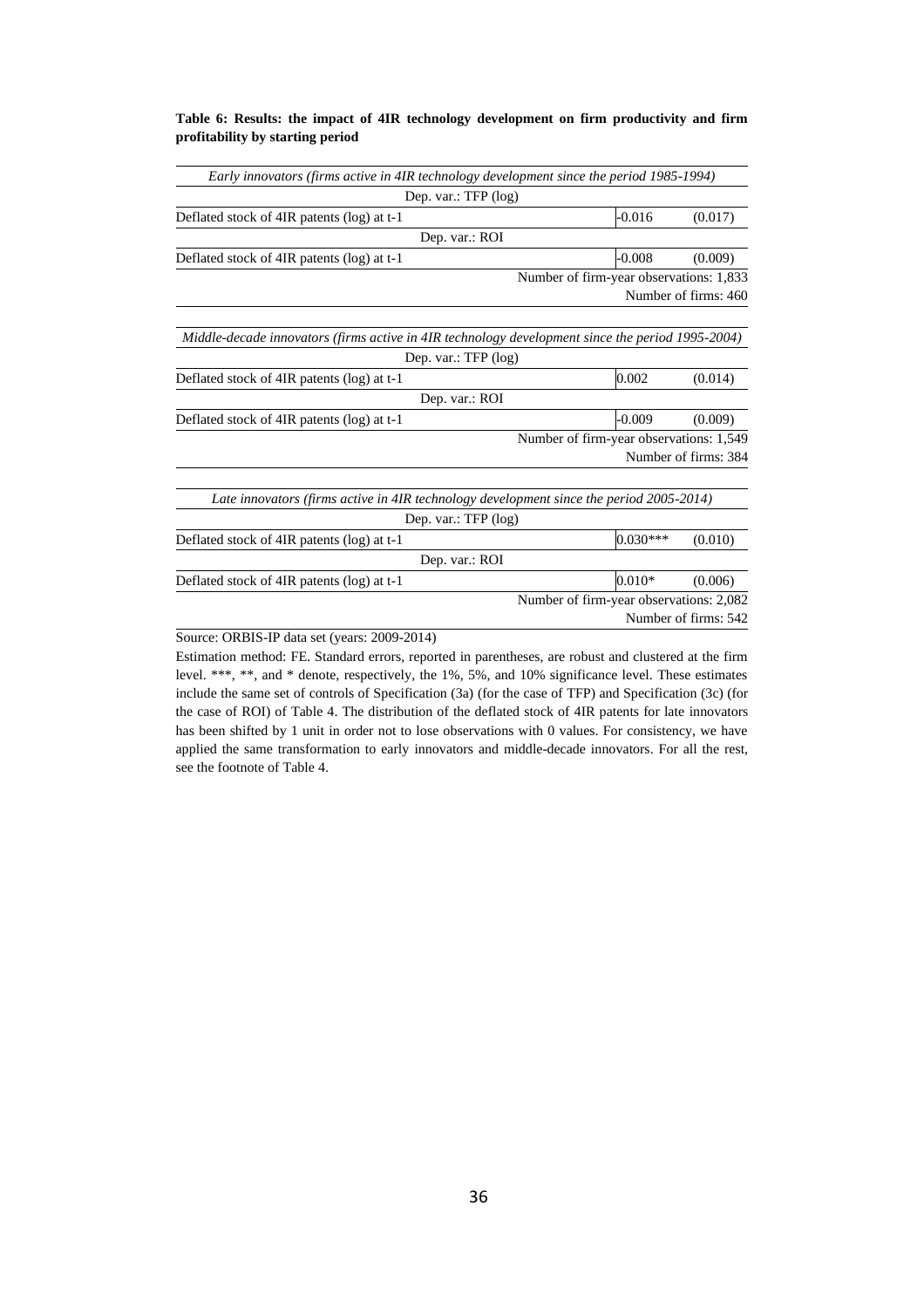#### **Table 7: Results: the role of 4IR technology domain and staring period**

| Complex 4IR technologies                                                  |                                         |                        |
|---------------------------------------------------------------------------|-----------------------------------------|------------------------|
| Dep. var.: TFP (log)                                                      |                                         |                        |
| Intensity of complex 4IR technologies                                     | 0.003                                   | (0.022)                |
| Intensity of complex 4IR technologies*late innovator                      | $0.087***$                              | (0.033)                |
| Dep. var.: ROI                                                            |                                         |                        |
| Intensity of complex 4IR technologies                                     | $-0.011$                                | (0.013)                |
| Intensity of complex 4IR technologies*late innovator                      | 0.013                                   | (0.026)                |
| Only-application 4IR technologies                                         |                                         |                        |
| Dep. var.: TFP $(log)$                                                    |                                         |                        |
| Intensity of only-application 4IR technologies                            | $-0.016$                                | (0.025)                |
| Intensity of only-application 4IR technologies*late innovator             | $-0.032$                                | (0.040)                |
| Dep. var.: ROI                                                            |                                         |                        |
| Intensity of only-application 4IR technologies                            | $0.027*$                                | (0.015)                |
| Intensity of only-application 4IR technologies*late innovator             | $-0.025$                                | (0.028)                |
| Application-oriented complex 4IR technologies                             |                                         |                        |
| Dep. var.: TFP (log)                                                      |                                         |                        |
| Intensity of application-oriented complex 4IR technologies                | $-0.005$                                | (0.023)                |
| Intensity of application-oriented complex 4IR technologies*late innovator | $0.095***$                              | (0.035)                |
| Dep. var.: ROI                                                            |                                         |                        |
| Intensity of application-oriented complex 4IR technologies                | $-0.016$                                | (0.013)                |
| Intensity of application-oriented complex 4IR technologies*late innovator | 0.038                                   | (0.028)                |
|                                                                           | Number of firm-year observations: 4,872 |                        |
|                                                                           |                                         | Number of firms: 1,386 |

Source: ORBIS-IP data set (years: 2009-2014)

Estimation method: FE. Standard errors, reported in parentheses, are robust and clustered at the firm level. \*\*\*, \*\*, and \* denote, respectively, the 1%, 5%, and 10% significance level. In addition to the variables shown in the table, these estimates include the same set of independent variables of Specification (3a) (for the case of TFP) and Specification (3c) (for the case of ROI) of Table 4. As "intensity" of a particular 4IR technology domain is computed as the deflated stock of 4IR patents in that particular 4IR technology domain over the total stock of 4IR patents, it is defined only when the latter is positive (i.e., when the firm has at least one 4IR patent application). For all the rest, see the footnote of Table 4.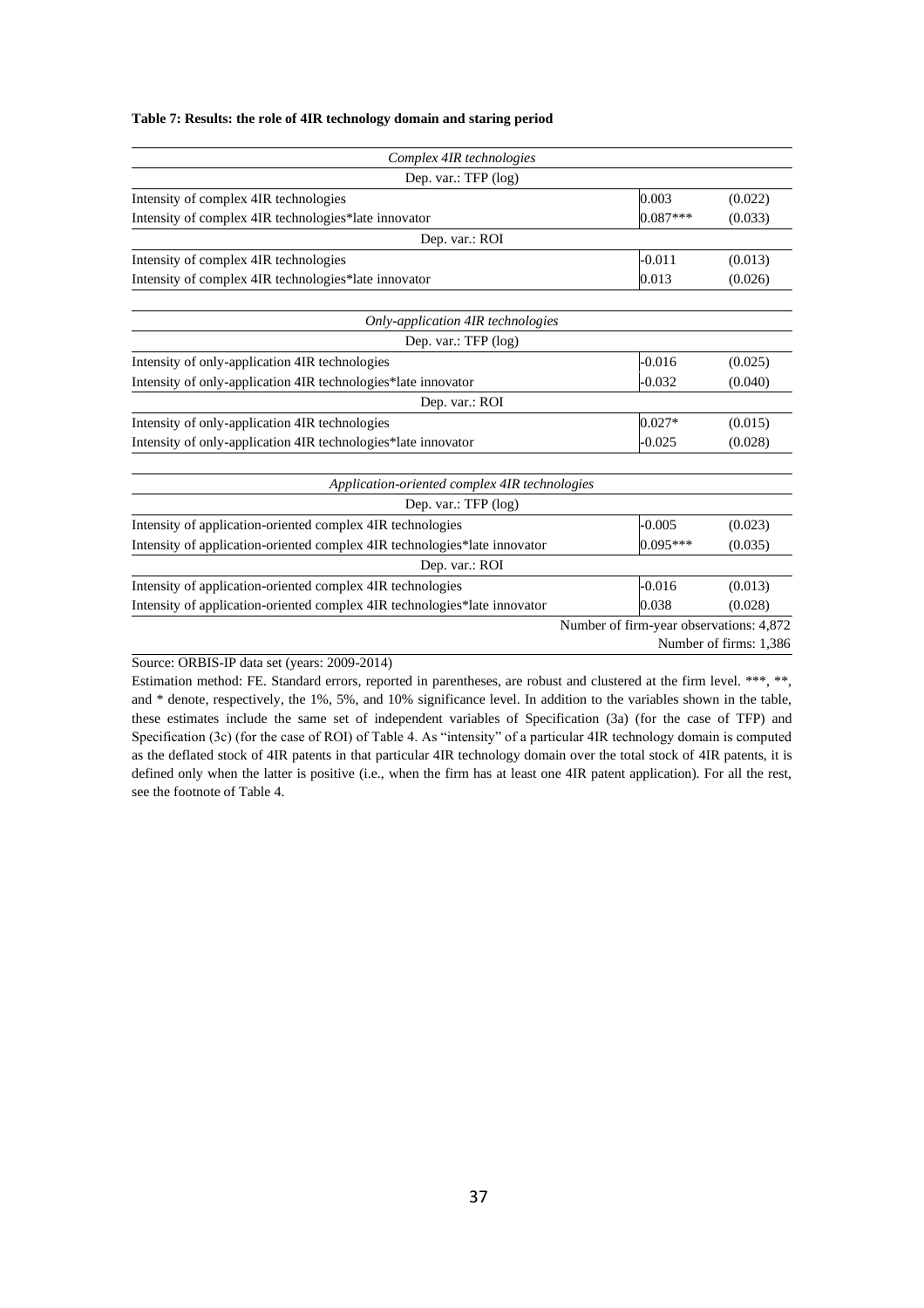#### **Appendices**

#### **A. The construction of the data set**

The patent-level information contained in ORBIS-IP includes the patent application number and date, CPC codes, and information on the applicants. As for companies, ORBIS-IP includes, among others, balance-sheet information, number of employees, and the firm's year of incorporation, sector of economic activity, and location.

To empirically identify the firms involved in 4IR technology development and measure their activity thereof, we used patent applications filed at the European Patent Office (EPO). Based on the identified 4IR patent applications, we then individuated the firms that file these 4IR patent applications. This was possible thanks to the matched patent-firm nature of the ORBIS-IP data set, whereby each firm in the data set is linked to the patents it applied for through a unique firm identifier, called "bvd id number". To select the firms which constitute our sample, we considered 4IR patents filed between 2009 and 2014. This means that each firm in our final sample has at least one 4IR patent application filed between 2009 and 2014. We restricted the attention to the years between 2009 and 2014 for two reasons. On the one hand, we could not obtain firm-level data (e.g., those necessary to construct performance outcomes) before 2009.<sup>16</sup> On the other hand, we selected 2014 as the last year of observation (and identification of firms developing 4IR technologies) to avoid truncation (and selection) problems arising from the publication lag associated with patent filings.<sup>17</sup>

After having identified the firms that filed 4IR patent applications at the EPO in the period 2009-2014 (i.e., our sample's firms), we reconstructed their histories in 4IR technology development by going back to as much as 30 years. In practice, we reconstructed the stock of 4IR patents since 1985. This allows us to have a more precise measure of the degree of development of technological capabilities related to 4IR innovations. It also allows constructing detailed long-run indexes of experience and continuity in 4IR technology development and differentiating firms by the starting period of 4IR technology development (see Subsection 5.2).

We then gathered the necessary firm-level information, including balance-sheet variables used to construct performance indexes and firm-level controls (e.g., number of employees, the firm's

<sup>&</sup>lt;sup>16</sup> ORBIS-IP provides a 10-year history of firm-level information, including balance-sheet variables.

<sup>&</sup>lt;sup>17</sup> The EPO publishes patents as soon as possible after the expiry of a period of 18 months from the filing. Due to this publication lag, it is common in the literature to limit the attention to patents filed some years before (e.g., see Webb et al., 2018).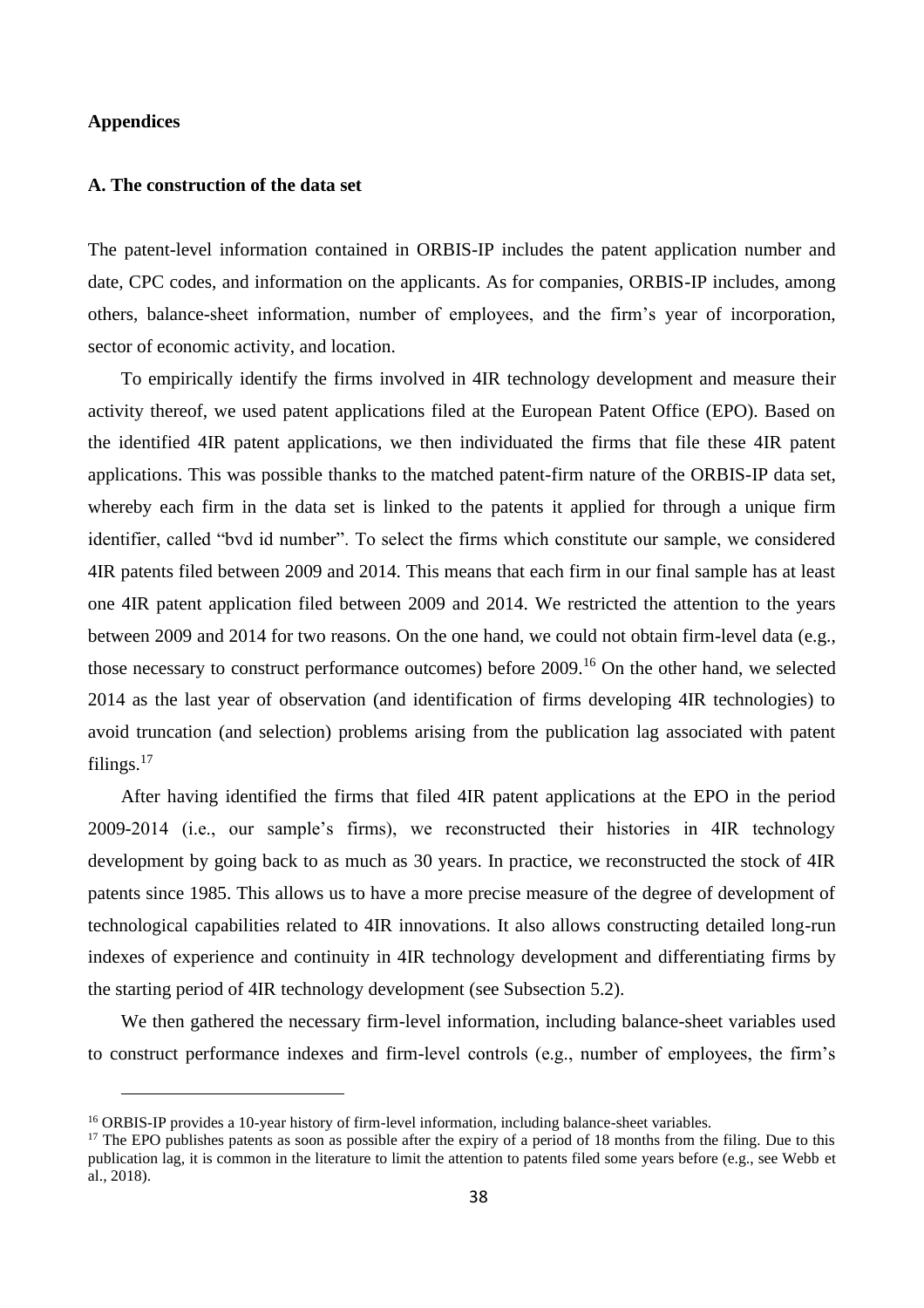location, and year of incorporation). For consistency with patent-level information related to 4IR technologies, we have also reconstructed the firms' technological capabilities in non-4IR innovation since 1985, by computing the stock of non-4IR patents, which we use as a control variable.

Finally, by resorting to rich information on ownership and corporate structure provided by ORBIS-IP, we reconstructed the ownership structure of our sample's firms and grouped those belonging to the same corporate group. In particular, we have used the information on the so-called "global ultimate owner", whereby, under different possible configurations, a given entity is reported as being the ultimate owner of a firm. These possible criteria to identify a firm's ultimate owner are mainly related to the percentage of stock ownership and the type of entity, including, for instance, whether it is a business firm, a financial holding company, a physical person, a government. Relating to the type of entity, we set business firms as admissible ultimate owners. Concerning the percentage of stock ownership, we set the thresholds typically used in the literature (see, for instance, Belenzon and Berkovitz, 2010). For non-publicly listed firms, we have set a minimum threshold of 50% of stock ownership, whereas we set a less restrictive threshold of 25% if the firm is publicly owned. In publicly listed firms, the ownership is more dispersed, and a less strict threshold is more suitable (Belenzon and Berkovitz, 2010). The ultimate owners so defined were then used to group our sample's firms. In particular, we aggregated firms by ultimate owners by summing up relevant variables.<sup>18</sup> Grouping firms belonging to the same corporate group is crucial because it allows us to take into account any effects stemming from group dynamics explicitly. Belonging to a group in which other firms develop 4IR technologies might indeed have an impact on the firm's development of 4IR technologies (and performance), for instance, through sharing knowledge among the parent company and affiliate firms, receiving external financial supports, and other forms of synergic effects. If one does not take this into account, results might be biased. We chose business firms as admissible ultimate owners because we wanted to capture more precisely the situations in which those synergic effects most likely materialize, that is, when the linkage among the parent company and the other firms in the group expresses in ways that are not only related to a mere financial control, without any exchange of knowledge and common strategic goals.

Since we run within-firm estimation (i.e., fixed effects regressions) with one-year lagged variables, we are forced to focus on companies with at least three consecutive years of observations. This

<sup>&</sup>lt;sup>18</sup> Concerning balance-sheet information, we summed up variables from unconsolidated balance sheets. Concerning non-numeric variables (e.g., year of incorporation and country or industry), we have attached the value of the company with the highest revenues in the group. From now on, when we refer to a "firm", we mean the group of firms aggregated based on the common ultimate owner as previously defined.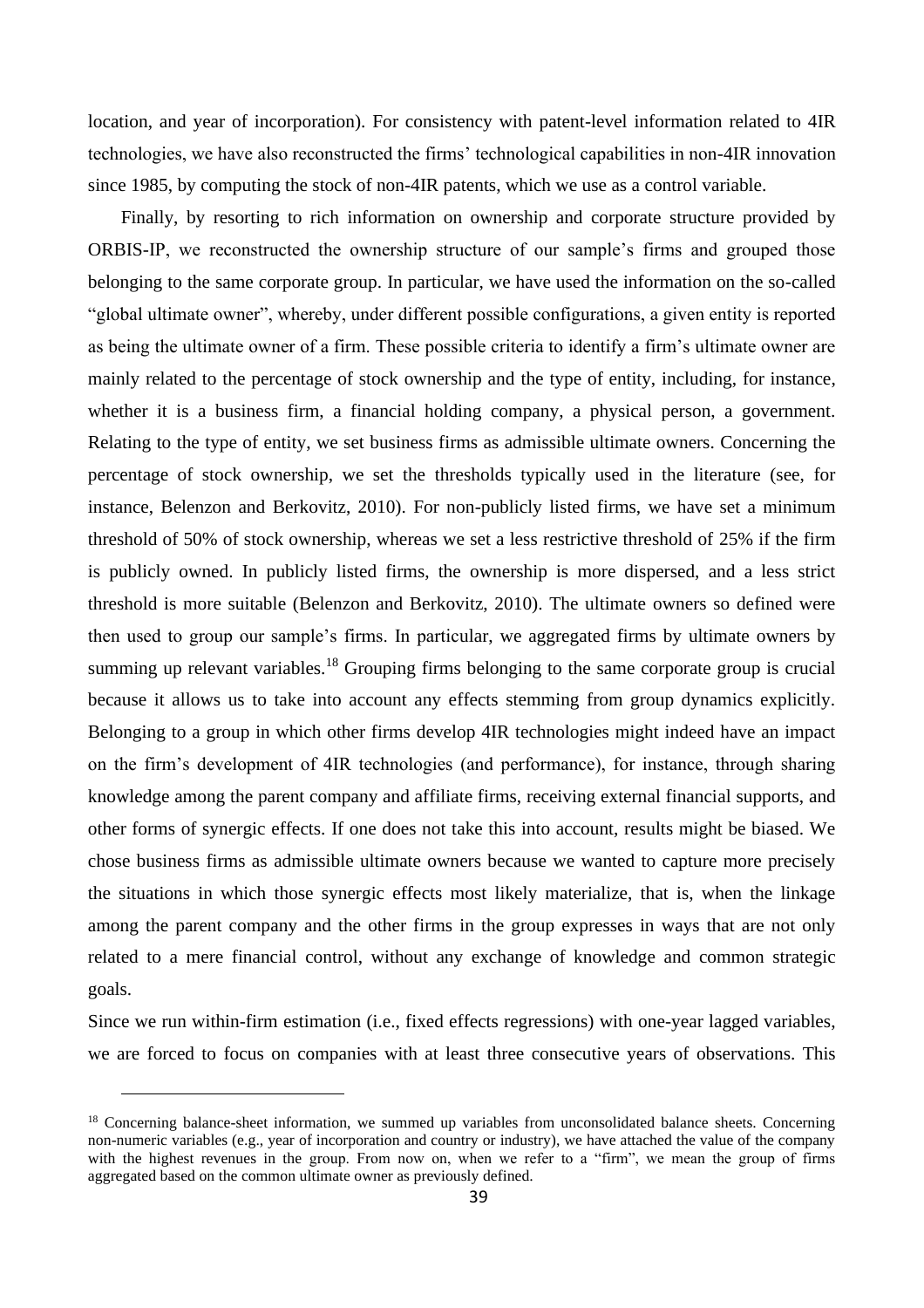unavoidable restriction led us not to consider a relatively small fraction of observations, amounting to less than 10%. As mentioned in the main text, here we focus on large firms. We follow the OECD classification and define large firms as those that employ more than 250 workers. Two main reasons motivate this choice. First, the quality of balance-sheet and other firm-level information drastically increases with firm size. Differently from large companies, smaller firms in ORBIS-IP are associated with large amounts of missing information, which may render usable observations largely selected in unknown directions, thereby introducing potential bias in the results. Second, after applying the necessary restriction on the number of panel observations (see above), smaller firms represented a residual category, thereby exacerbating potential selection bias. Finally, we focus on firms headquartered in the United States, Germany, Japan, Italy, United Kingdom, South Korea, France, Belgium, Sweden, Finland, Spain, Netherlands, China, or Austria. This is done in order to have a reasonable minimum number of observations for each country, which we have set to 10 observations. While this entails a very tiny drop of observations, it is important when one needs to accurately control for country-level unobserved heterogeneity through country fixed effects.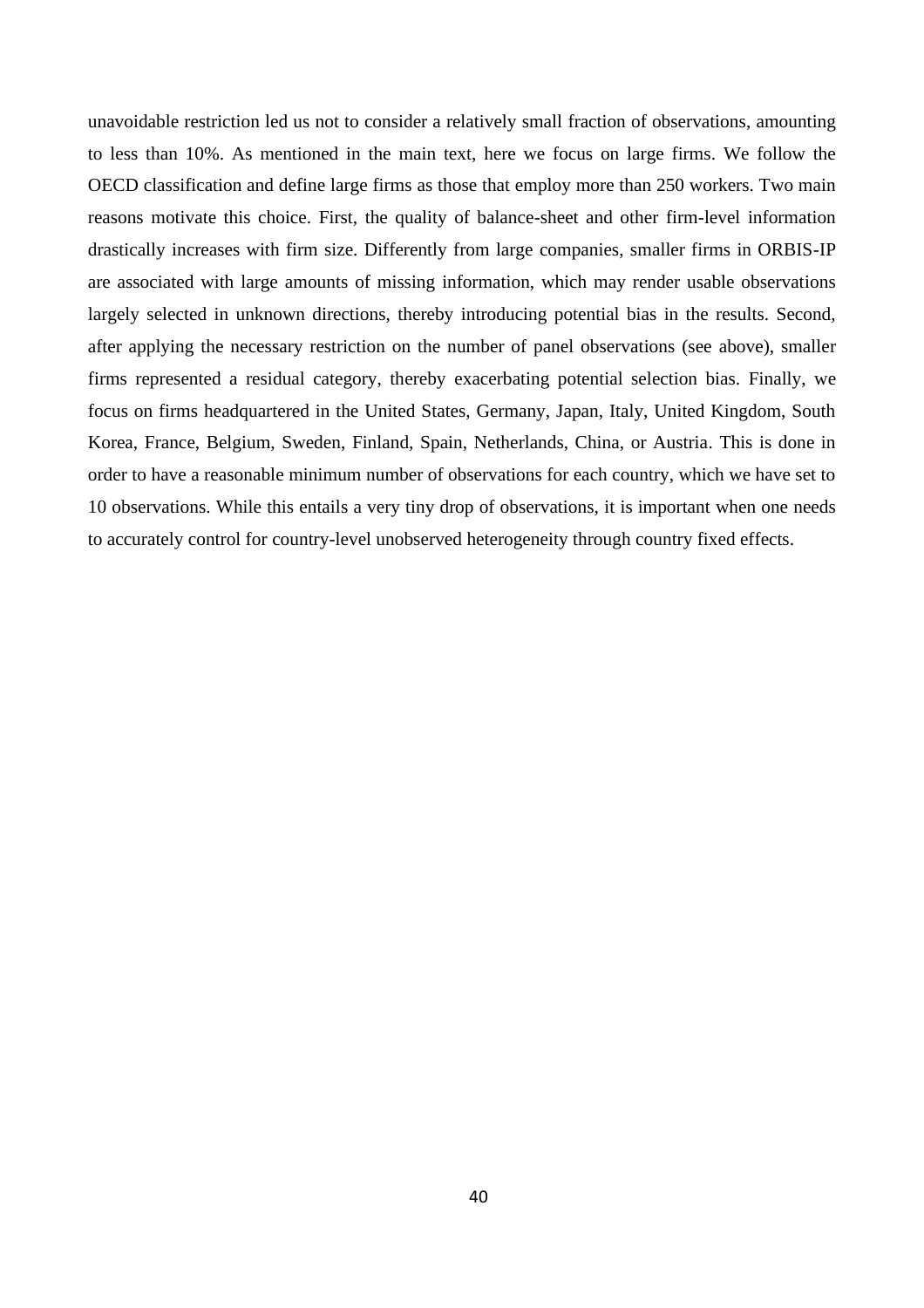### **B. Classification of 4IR patents**

| Sector      | Technology field                | Definition                                                                        | CPC example                                                                                                                                                                                                                                                                  |
|-------------|---------------------------------|-----------------------------------------------------------------------------------|------------------------------------------------------------------------------------------------------------------------------------------------------------------------------------------------------------------------------------------------------------------------------|
| Core        | Hardware                        | Basic hardware technologies                                                       | Accessing, addressing, or allocating within                                                                                                                                                                                                                                  |
|             |                                 |                                                                                   | memory systems or architectures (G06F12/00)                                                                                                                                                                                                                                  |
| Core        | Software                        | Basic software technologies                                                       | Arrangements for software engineering<br>(G06F8/00)                                                                                                                                                                                                                          |
| Core        | Connectivity                    | Basic connectivity systems                                                        | Telephonic communication systems adapted<br>for combination with other electrical systems                                                                                                                                                                                    |
|             |                                 |                                                                                   | (H04M11/00)                                                                                                                                                                                                                                                                  |
| Enabling    | Analytics                       | Enabling the interpretation of information                                        | Methods or arrangements for marking the                                                                                                                                                                                                                                      |
|             |                                 |                                                                                   | record carrier in digital fashion (G06K1/00)                                                                                                                                                                                                                                 |
| Enabling    | User interfaces                 | Enabling the display and input of information                                     | Head-up displays (G02B27/01)                                                                                                                                                                                                                                                 |
| Enabling    | (3D) support<br>systems         | Three-dimensional Enabling the realization of physical or<br>simulated 3D systems | Computer-aided design (G06F17/50)                                                                                                                                                                                                                                            |
| Enabling    | Artificial<br>intelligence (AI) | Enabling machine understanding                                                    | Computer systems based on biological models<br>(G06N3/00)                                                                                                                                                                                                                    |
| Enabling    | Position                        | Enabling the determination of the position of                                     | Systems for determining distance or velocity                                                                                                                                                                                                                                 |
|             | determination                   | objects                                                                           | not using reflection or reradiation (G01S11/00)                                                                                                                                                                                                                              |
| Enabling    | Power supply                    | Enabling intelligent power handling                                               | Means for saving power (G06F1/32)                                                                                                                                                                                                                                            |
| Enabling    | Security                        | Enabling the security of data or physical<br>objects                              | Security arrangements for protecting<br>computers, components thereof, programs, or<br>data against unauthorized activity<br>(G06F21/00)                                                                                                                                     |
| Application | Personal                        | Applications pertaining to the individual                                         | Details of electrophonic musical instruments<br>(G10H1/00)                                                                                                                                                                                                                   |
| Application | Home                            | Applications for the home environment                                             | Controlling a series of operations in washing<br>machines, e.g., program-control arrangements<br>for washing and drying cycles electrically<br>(D06F33/02)                                                                                                                   |
| Application | Vehicles                        | Applications for moving vehicles                                                  | Vehicle cleaning apparatus not integral with<br>vehicles (B60S3/00)                                                                                                                                                                                                          |
| Application | Enterprise                      | Applications for business enterprise                                              | Payment architectures, schemes, or protocols<br>(G06Q20/00)                                                                                                                                                                                                                  |
| Application | Manufacture                     | Applications for industrial manufacture                                           | Automatic control systems specially adapted<br>for drilling operations, i.e., self-operating<br>systems which function to carry out or modify<br>a drilling operation without intervention of a<br>human operator, e.g., computer-controlled<br>drilling systems (E21B44/00) |
| Application | Infrastructure                  | Applications for infrastructure                                                   | Systems or methods specially adapted for<br>specific business sectors, e.g., utilities or<br>tourism: electricity, gas or water supply<br>(G06Q50/06)                                                                                                                        |

### **Table A.1: Classification of 4IR patent applications by main sector and associated technology fields**

Source: EPO (2017).

The fourth column is an addition from the authors.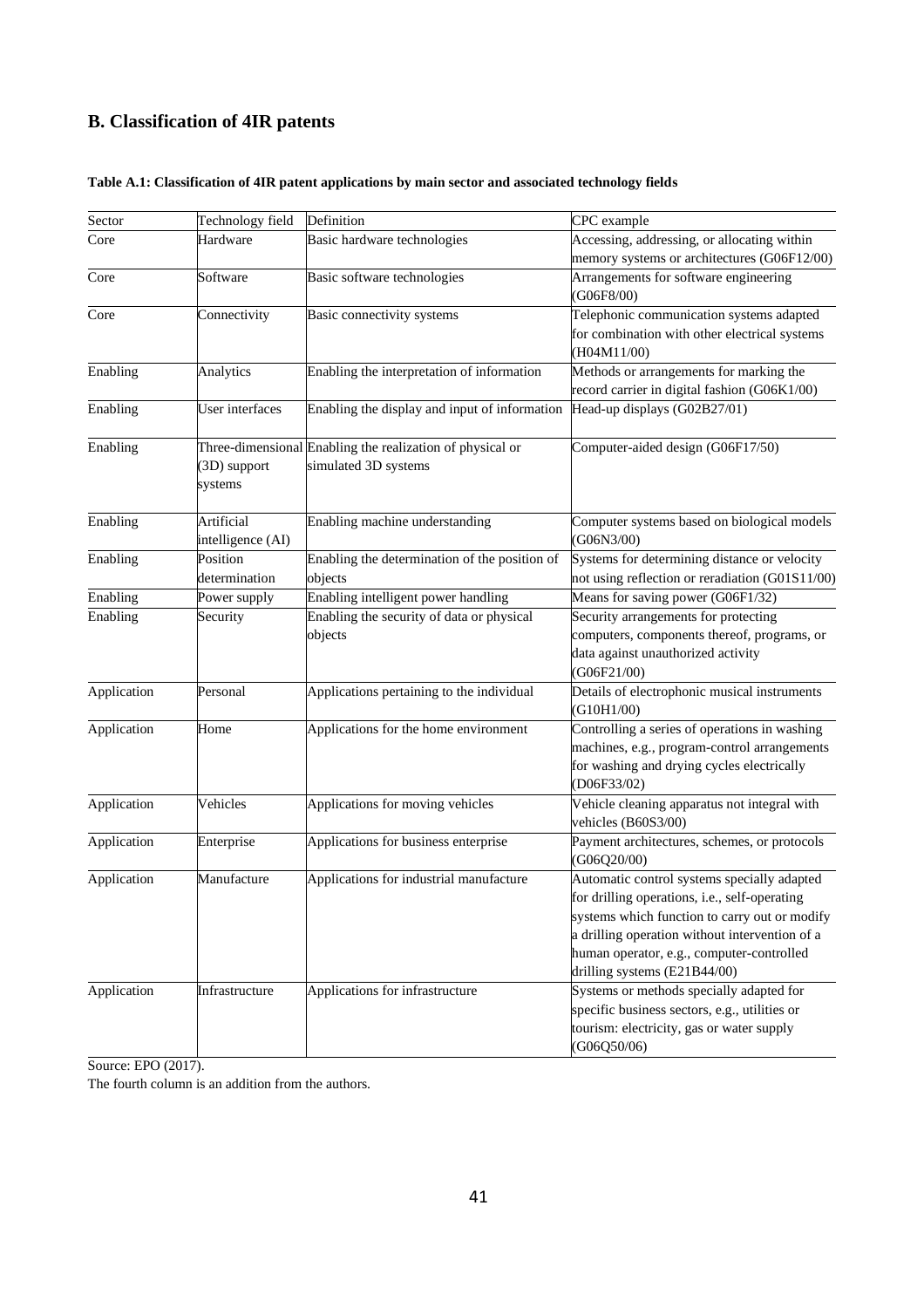#### **C. Robustness: results by start of 4IR patenting activity**

**Table C.1: Results: the impact of 4IR technology development on firm productivity and firm profitability by starting period of 4IR patenting activity (stock of 4IR patents restricted to years from 2005 onwards)**

| Early innovators (firms active in 4IR technology development since the period 1985-1994)         |                                         |                      |
|--------------------------------------------------------------------------------------------------|-----------------------------------------|----------------------|
| Dep. var.: $TFP$ (log)                                                                           |                                         |                      |
| Deflated stock of 4IR patents filed between 2005 and t-1 (log)                                   | $-0.019$                                | (0.015)              |
| Dep. var.: ROI                                                                                   |                                         |                      |
| Deflated stock of 4IR patents filed between 2005 and t-1 (log)                                   | $-0.010$                                | (0.009)              |
|                                                                                                  | Number of firm-year observations: 1,833 | Number of firms: 460 |
| Middle-decade innovators (firms active in 4IR technology development since the period 1995-2004) |                                         |                      |
| Dep. var.: $TFP$ (log)                                                                           |                                         |                      |
| Deflated stock of 4IR patents filed between 2005 and t-1 (log)                                   | 0.007                                   | (0.013)              |
| Dep. var.: ROI                                                                                   |                                         |                      |
| Deflated stock of 4IR patents filed between 2005 and t-1 (log)                                   | $-0.007$                                | (0.008)              |
|                                                                                                  | Number of firm-year observations: 1,549 | Number of firms: 384 |
| Late innovators (firms active in 4IR technology development since the period 2005-2014)          |                                         |                      |
| Dep. var.: $TFP$ (log)                                                                           |                                         |                      |
| Deflated stock of 4IR patents filed between 2005 and t-1 (log)                                   | $0.030***$                              | (0.010)              |
| Dep. var.: ROI                                                                                   |                                         |                      |
| Deflated stock of 4IR patents filed between 2005 and t-1 (log)                                   | $0.010*$                                | (0.006)              |
|                                                                                                  | Number of firm-year observations: 2,082 |                      |
|                                                                                                  |                                         | Number of firms: 542 |

Source: ORBIS-IP data set (years: 2009-2014)

Estimation method: FE. Standard errors, reported in parentheses, are robust and clustered at the firm level. \*\*\*, \*\*, and \* denote, respectively, the 1%, 5%, and 10% significance level. These estimates include the same set of controls of Specification (3a) (for the case of TFP) and Specification (3c) (for the case of ROI) of Table 4. The distribution of the deflated stock of 4IR patents for late innovators has been shifted by 1 unit in order not to lose observations with 0 values. For consistency, we have applied the same transformation to early innovators and middle-decade innovators. For all the rest, see the footnote of Table 4.